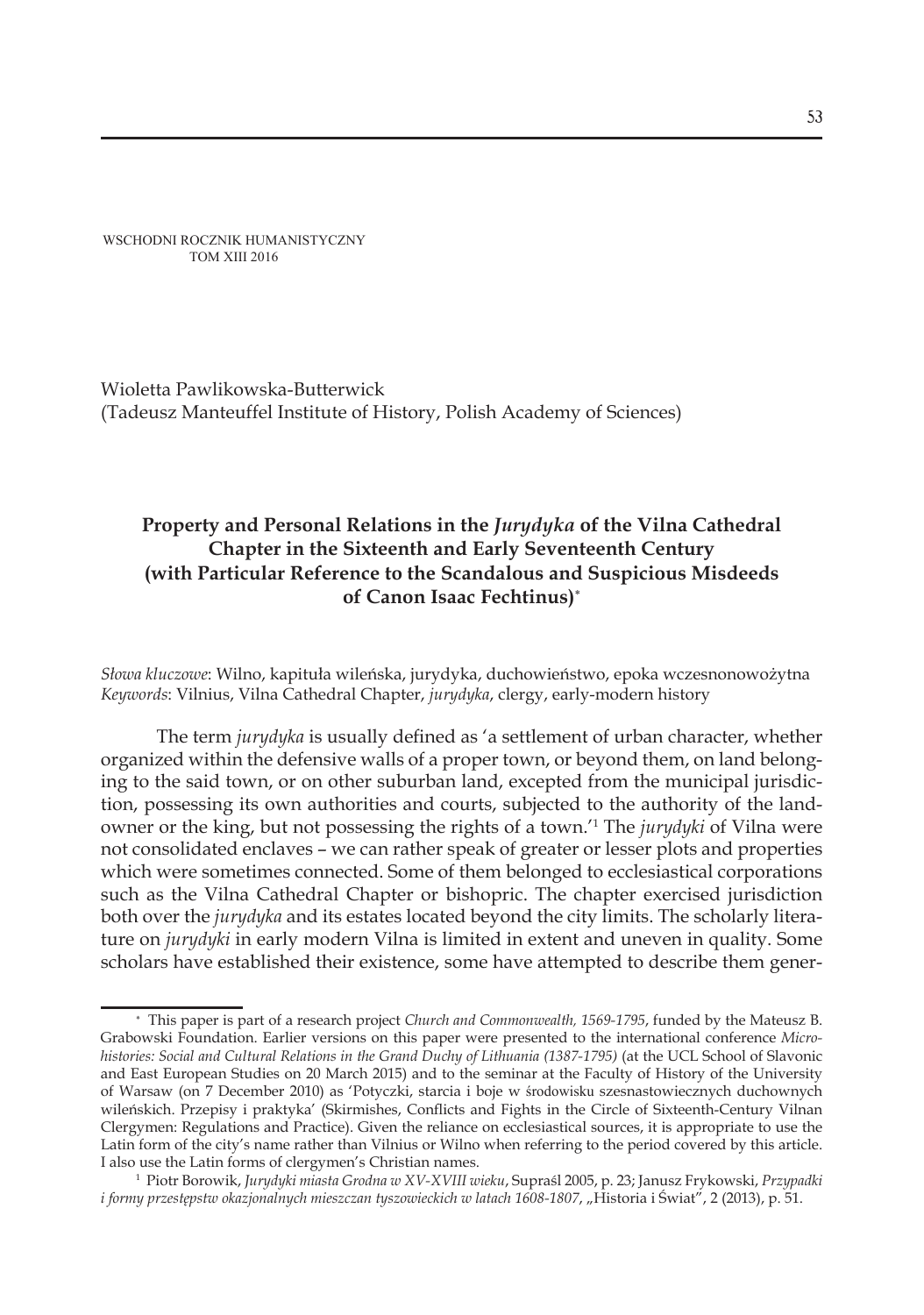ally and some have even tried to locate them on the plan of the city.<sup>2</sup> Vladas Dr*ėma's* titanic work on Vilnan properties now runs to thirteen volumes.3 Maria *Łowmiańska* used the plan of the city's fortifications drawn up in 1648 by Friedrich Getkant, as well as other sources, to create the plan of mid-seventeenth-century Vilna,<sup>4</sup> which, adapted and refined by later scholars<sup>5</sup> including David Frick, continues to function as the principal basis for work on the city's topography.6

Legal questions connected with the functioning of the Vilnan *jurydyki* have been signalled by Vasil Drużčyc,<sup>7</sup> Juozas Jurginis,<sup>8</sup> Juliusz Bardach.<sup>9</sup> The extent of the *jurydyka* of the Vilna Cathedral Chapter was estimated by Jerzy Ochmański, according to whom in 1569 the capitular *jurydyka* comprised 21 hearths and brought in an income of 80 Lithuanian schocks (*kopy*) and 30 *grosze*. <sup>10</sup> At this time the average number of persons per hearth in the larger towns of the Grand Duchy of Lithuania could exceed eight persons.<sup>11</sup> However, Ochmański's calculations on the size of the chapter's *jurydyka* are incomplete, and we do not know the basis on which he arrived at his result. We can only suppose that he may have counted only those houses occupied by burghers, and not those inhabited by canons and prelates, or the houses belonging to St Mary Magdalene hospital. My own calculations indicate that in 1569 the burghers alone brought the chapter an income of 92 schocks and 30 *grosze*.

3 *Vilniaus namai archyvų fonduose,* 13 vols, ed. Vladas *Drėma*, Vilnius 1995-2007.

7 Васіль Дружчыц, Магістрат *у* беларускіх местах *з* майдэборскім правам *у XV—XVII* сталецьцях, Менск 1929*, reprinted in "Arche", 7 (2009), pp. 241-337.* 

<sup>8</sup> Juozas Jurginis*, Reakcinis bažnytinių jurisdikcijų vaidmuo Vilniaus istorijoje, "Lietuvos TSR mokslų Akademijos Lietuvos istorijos instituto darbai", Vilnius 1951, pp. 88-152.*

<sup>2</sup> Jerzy Ochmański, *Powstanie i rozwój latyfundium biskupstwa wileńskiego (1387-1550). Ze studiów nad rozwojem wielkiej własności na Litwie i Białorusi w średniowieczu,* Poznań 1963, p. 17. Józef Maroszek, *Ulice Wilna w XIV-XVIII wieku*, "Kwartalnik Historii Kultury Materialnej", 47 (1999), 1-2, pp. 163-185. Mindaugas Paknys, *Wilno roku 1636 według 'Rewizji gospód'*, "Lituano-Slavica Posnaniensia. Studia Historica", 12 (2007), pp. 103ff; Mindaugas Paknys, *Vilniaus miestas ir miestiečiai 1636 m.: Namai, gyventojai, svečiai*, Vilnius 2006.

<sup>4</sup> Maria Łowmiańska, *Wilno przed najazdem moskiewskim 1655 roku*, Wilno 1929, 2nd edn [in:] *Dwa doktoraty z Uniwersytetu Stefana Batorego w Wilnie*, Poznań 2005.

<sup>5</sup> Maroszek, *Ulice Wilna*, p. 183.

<sup>6</sup> David Frick, *The Bells of Vilnius: Keeping Time in a City of Many Calendars*, [in:] *Making Contact: Maps, Identity, and Travel,* ed. Glenn Burger, Lesley B. Cormack, Jonathan Hart and Natalia Pylypiuk, Edmonton 2003, p. 26; David Frick, *According to the Confession in Which I Die: Taking the Measure of Allegiances in Seventeenth-Century Wilno*, "Central Europe", 8 (2010), no. 2, p. 109; David Frick, *Kith, Kin, and Neighbors: Communities and Confessions in Seventeenth-Century Wilno,* Ithaca, NY 2013, p. x.

<sup>9</sup> Juliusz Bardach, *O dawnej i niedawnej Litwie*, Poznań 1988, p. 107. It is impossible to agree with the author when he states that the *jurydyka* of the Vilna chapter was only established towards the end of the sixteenth century.

<sup>10</sup> Jerzy Ochmański, *Biskupstwo wileńskie w średniowieczu. Ustrój i uposażenie*, Poznań 1972, p. 108. It is interesting that the Vilna chapter achieved the same income from its houses in 1573. *Kościół zamkowy, czyli katedra wileńska w jej dziejowym, liturgicznym, architektonicznym i ekonomicznym rozwoju*, ed. Jan Kurczewski, vol. 2: Źródła historyczne na podstawie aktów kapitulnych i dokumentów historycznych, Wilno 1910, p. 332.

<sup>11</sup> Józef Morzy, *Kryzys demograficzny na Litwie i Białorusi w II połowie XVII wieku*, Poznań 1965, pp. 129-132; Stanisław Alexandrowicz, *Zaludnienie miasteczek Litwy i Białorusi w XVI i pierwszej połowie XVII wieku*, [in:] Stanisław Alexandrowicz, *Studia z dziejów miasteczek Wielkiego Księstwa Litewskiego*, Toruń 2011, pp. 133-134.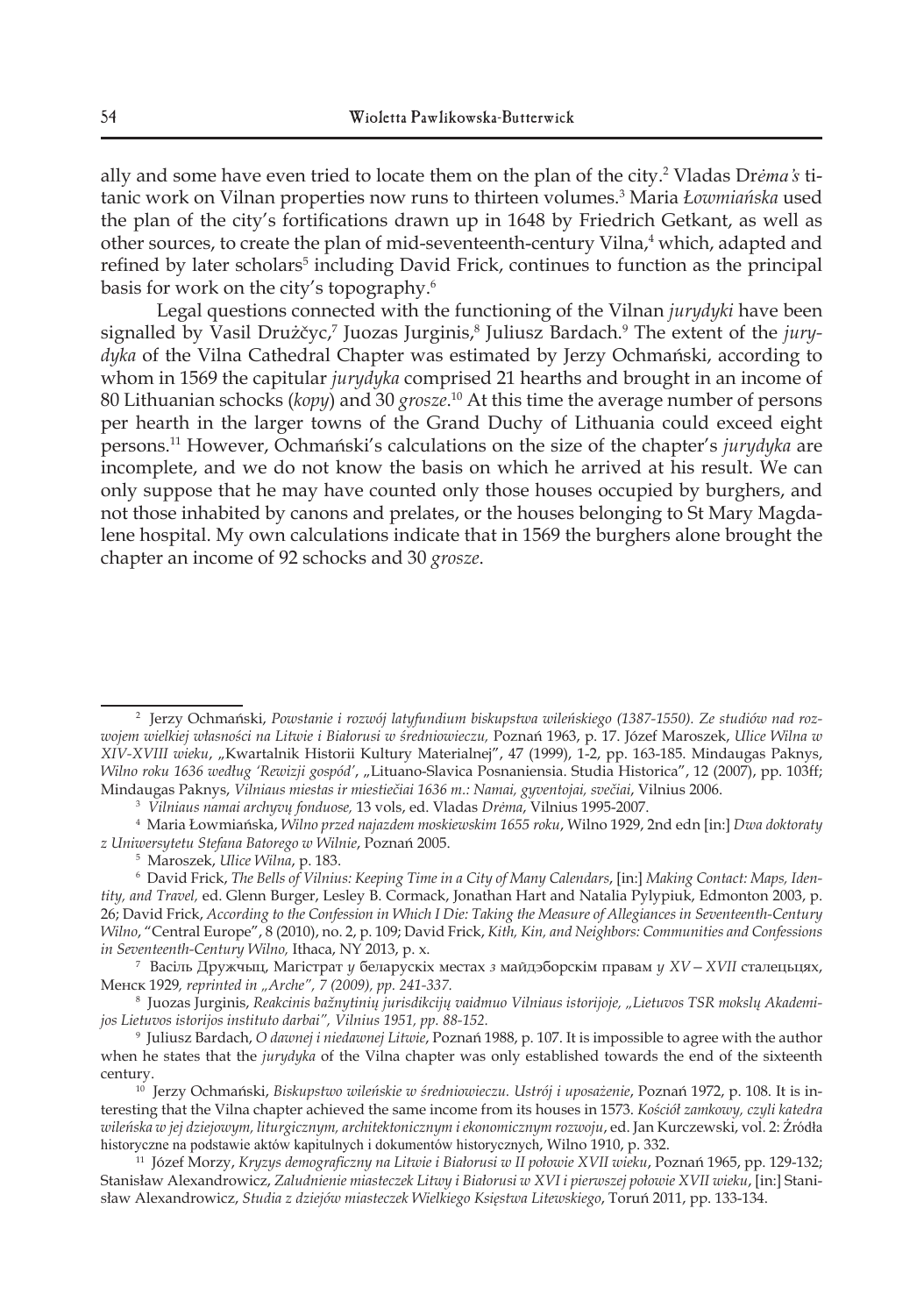

Map of Vilna, the end of the sixteenth century. *Vilna Litvaniae metropolis.*

G. Braun and F. Hogenberg, *Civitates Orbis Terrarum* III, the first Latin edition of volume III was published in 1581

Fuller information is contained in the *Rejestr poborowy* of 1602.<sup>12</sup> This is a fiscal source, created by the chapter in response to the extraordinary tax levied by the Vilnan Convocation (a meeting of the Lithuanian Estates retaining some of the characteristics of the former Lithuanian parliament) in order to finance the war with Sweden over Livonia.13 According to this source the *jurydyka* of the chapter within and just outside the city comprehended plots containing sixty-four buildings.14 It is noteworthy that the buildings in which members of the chapter lived were usually described as 'tenements' (*kamienice*). The exception was the house (*dom*) of the archdeacon. This might indicate that there was a significant architectural or constructed difference between them.<sup>15</sup> Or it might not. At one point the *Rejestr* refers to the *kamienica* of the Cathedral Provost

 $12$  It is preserved in the Wróblewski Library of the Lithuanian Academy of Sciences in Vilnius [hereafter Wróblewski Library], sign. F43-490. Published for the first time in the Appendix to this article.

<sup>13</sup> On the reasons for the voting of taxes in the sixteenth century see Krzysztof Boroda, *Kmieć,* łan *czy profit? Co było podstawą poboru łanowego w XV i XVI wieku?* [in:] *Człowiek wobec miar i czasu w przeszłości*, ed. Piotr Guzowski and Marzena Liedke, Kraków 2007, p. 154. 14 The Rejestr twice notes 'half-houses' (*pół domy*).

<sup>15</sup> A *kamienica* is usually defined as a brick- or stone-built house of at least two storeys in a filled-in townscape. See Maria Sołtysiak, *Na styku dwóch epok: architektura gdyńskich kamienic okresu międzywojennego*, Gdynia 2003, p. 16.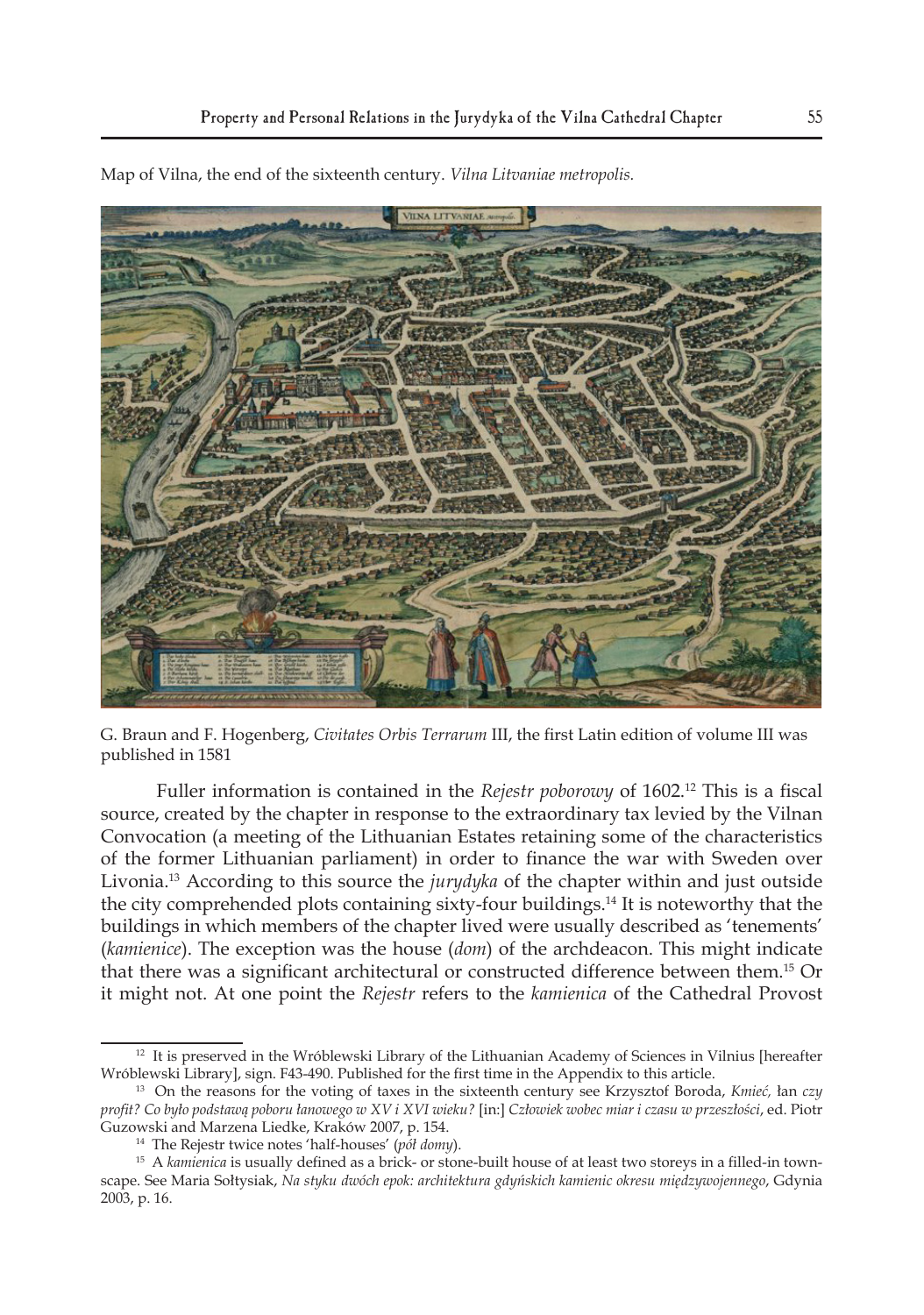Reverend Matthias Kłodziński († before 5 October 161616), and later on to 'Reverend Kłodziński's house (*dom*)'.17 So it would seem that the scribe used the terms interchangeably.

In the light of the *Rejestr* the chapter's property was found on sites on Castle Street, Skop Street, the street 'leading to the Bernardine Fathers' (Bernardine Street), the street 'leading to the royal mill', the street 'to the river Wilenka',18 and the street 'beyond the Bernardine bridge' (Transfluvial Street). The chapter's *jurydyka* also encompassed the Church, $19$  as well as the hospital of St Job and St Mary Magdalene<sup>20</sup> (later just St Mary Magdalene) and the buildings belonging to it along Castle Street, Skop Street and 'beyond the St Mary Magdalene gate'.

Besides these properties, the chapter exercised jurisdiction over 'the hospital buildings in Antokol', that is, in the suburb of Antokol (now the district of Antakalnis within the city of Vilnius). By this is probably meant the houses of the hospital next to the Church of Saints Peter and Paul. One of the houses mentioned in the register, located in Antokol, was noted as 'under the jurisdiction' (*znajdujący się pod jurysdykcją*) of the custodian of the cathedral, Prelate Eustachius Wołłowicz († 9 January 1630<sup>21</sup>).<sup>22</sup> It is worth nothing that scholars date the founding of the hospital variously. Kurczewski wrote that the hospital for the poor, located next to the Antokol presbystery, had been founded by Reverend Paulus Korkonos in 1604.<sup>23</sup> In turn Józef Maroszek notes laconically: 'in 1620 the king granted the Vilnan hospital of St Peter the income from the bridge across the Wilia in Niemenczyn,<sup>24</sup> while in the funeral sermon preached by Andreas Schönflissius for Andrzej I von Embden on 4 September 1628, we can read: 'Testimony to his generosity is the hospital, by St Peter's outside the city, which he built

<sup>&</sup>lt;sup>16</sup> Acta Capituli Vilnensis, vols I-XIII, [hereafter ACV], manuscripts in The Wróblewski Library of the Lithuanian Academy of Sciences in Vilnius, [hereafter Wróblewski Library]. ACV, VIII, f. 296, § 959.

<sup>&</sup>lt;sup>17</sup> See the Appendix.

<sup>&</sup>lt;sup>18</sup> An analysis of seventeenth-century sources indicates that the name 'Wilenka' referred to the river Wilia (Neris in Lithuanian). In the 1636 'Lustration [*Rewizja*] of the Dwelling of the Court of His Royal Majesty' Władysław IV, published by Paknys, *Vilniaus miestas ir miestiečiai 1636 m*, p. 265, some of the houses in the Chapter's jurisdiction were situated on the alley identified as 'uliczka poboczna ku zamkowi nad rzeką Wilną'. This description, assuming that the surveyor did not make an error, leaves no doubt that the river Wilia was meant.

<sup>19</sup> On the governance of the parish church by the chapter, see Jan Fijałek, *Opisy Wilna aż do połowy wieku XVII-go*, "Ateneum Wileńskie", 1 (1923), no. 3-4, p. 334.

<sup>20</sup> Historians accept the date of the hospital's foundation either as 1518 (e.g. Władysław Zahorski, *Pierwsze szpitale wileńskie, (Kartka z historji Szpitalnictwa w Wilnie)*, [in:], *Pamiętnik wileńskiego towarzystwa lekarskiego*, nos. I-II, Wilno 1925, pp. 65-72) or 1514 (e.g. Maria Korybut Marciniak, *Działalność dobroczynna zakonów i zgromadzeń w Wilnie w końcu XVIII i pierwszej połowie XIX wieku*, "Echa Przeszłości" 11 (2010), p. 139). On the relations between the chapter and the hospital see Wioletta Pawlikowska-Butterwick, *Regarding the Sixteenth-Century Statutes of the Cathedral Chapters of Vilna and Samogitia*, [in:] *Vilniaus ir* Žemaičių *katedrų kapitulų statutai*, ed. Wioletta Pawlikowska-Butterwick and Liudas Jovaiša, Vilnius 2015, pp. 208-210.

<sup>21</sup> *Monumenta Sarmatarum viam universae carnis ingressorum Simone Starovolscio primicerio Tarnoviensi collectore*, ed. Szymon Starowolski, Cracoviae 1655, p. 227; *Inscriptiones ecclesiarum Vilnensium*, ed. Eugenija Ulčinaitė and Włodzimierz Appel, Vilnius 2005, p. 80, no. 31.

<sup>22</sup> See the Appendix.

<sup>23</sup> Cf. Jan Kurczewski, *Kościół Zamkowy czyli Katedra wileńska w jej dziejowym, liturgicznym, architektonicznym i ekonomicznym rozwoju*, vol. 1, Wilno 1908, p. 122. 24 Józef Maroszek, *Wileńskie przytułki-szpitale w XVI-XVIII w.*, [in:] *Cała historia to dzieje ludzi... Studia z* 

*historii społecznej ofiarowane profesorowi Andrzejowi Wyczańskiemu w 80-tą rocznicę urodzin i 55-lecie pracy naukowej*, ed. Cezary Kuklo, Białystok 2004, p. 205.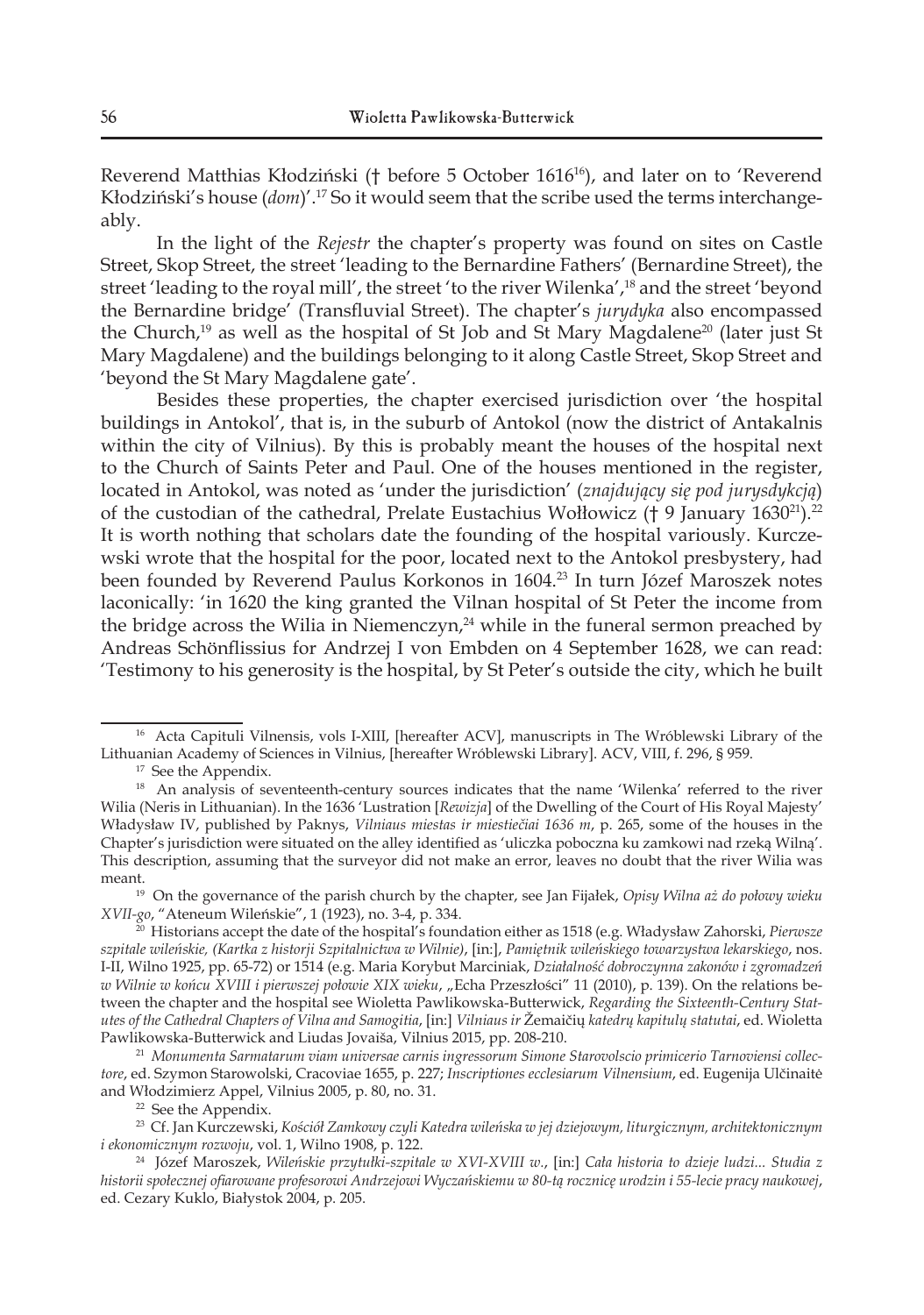and endowed at his own expense'.<sup>25</sup> Nevertheless Wincenty Przyałgowski, referring to an entry of 4 February 1620, informs us that 'at Antokol by the Church of SS. Peter and Paul, where at this time Bishop Wołłowicz introduced the congregation of the Lateran Canons, a new hospital was also established, the building of which was much assisted by a merchant, some Belgian, called Andrzej Wonende.'26 The question is resolved by an entry in the capitular acts. Under the date of 6 February 1620 was noted the request of the cantor, Prelate Nicolaus Jasiński († between 21 May<sup>27</sup> and 22 June 1635 $^{28}$ ), to the chapter that it would hand over a plot at Antokol to the Belgian Andrzej Wonende, so that a hospital and foundation for the poor and sick living by the Church of St Peter could be built. The chapter's reply was affirmative. Nevertheless, the canons and prelates made it a condition that the hospital would be subject to their jurisdiction.<sup>29</sup>

All the members of the chapter were subject to its disciplinary authority<sup>30</sup> and so were the inhabitants of capitular properties and houses. The subordination to capitular jurisdiction of the inhabitants of the *jurydyka* is attested both by capitular sources, for example in entries in the metrica and by fiscal sources. The entry in the metrica for 7 November 1522 notes that Jan (a tailor of the palatine of Vilna, Olbracht Gasztołd) renting a house (for the period of one year for the sum of six schocks of Lithuanian *grosze*), swearing on oath that he would be a good resident, subjected himself to capitular sanctions and jurisdiction.31 Moreover the *rejestry* of extraordinary taxes refer to sums due 'from houses and subjects of the jurisdiction of the Honourable and Reverend Chapter of Vilna'.32 This is confirmed by entries in the metrica from the early seventeenth century. On 6 February 1602 the canons resident by the cathedral heard the archdeacon, Prelate Nicolaus Jasiński, who complained that despite his membership of the chapter – contrary to capitular statutes and capitular jurisdiction – he had been summoned by the rector of the parish church of St John in Vilna, Reverend Joannes Żuchowski, to the court of the bishop of Vilna. The chapter therefore resolved to delegate Canon Gregorius Święcicki († 26 February 161733) to the bishop, with the request that the bishop respect the rights and privileges of the chapter. $34$  A similar problem was considered at the session of 30 September 1604. The canons and prelates again decided to warn the bishop against actions contrary to (canon) law. He was to be reminded that the chapter of Vilna was the court of first instance for all capitular persons.<sup>35</sup>

<sup>&</sup>lt;sup>25</sup> 'Wyświadcza tę szczodrobliwość jego szpital, u świętego Piotra przed miastem, który sumptem swym zbudował i nadał', [in:] *Wilnianie. Żywoty siedemnastowieczne*, ed. David Frick, Warszawa 2008, p. 78.

<sup>&</sup>lt;sup>26</sup> Wincenty Przyałgowski, Żywoty biskupów wileńskich, vol. 2, St Petersburg 1860, p. 84.

<sup>27</sup> Wróblewski Library, ACV, X, f. 172, § 462.

<sup>28</sup> Wróblewski Library, ACV, X, f. 175v, § 466.

<sup>29</sup> Wróblewski Library, ACV, VIII, f. 379v, § 1226.

<sup>30</sup> Full judicial authority was granted to chapters by the IV Lateran Council (*Dokumenty Soborów Powszechnych*, vol. 2, ed. Arkadiusz Baron and Henryk Pietras, Kraków 2007, p. 243), which also gave chapters the right to issue statutes on the basis of which chapters could exercise disciplinary authority over their members.

<sup>31</sup> Wróblewski Library, ACV, I, f. 60, § 166.

<sup>&</sup>lt;sup>32</sup> See the Appendix.

<sup>33</sup> *Monumenta Sarmatarum***, p. 223. On 27 February 1617 he was mentioned as deceased in the metrica,**  Wróblewski Library, **ACV, VIII, f. 307-307v, § 989.**

<sup>34</sup> Wróblewski Library, ACV, VIII, f. 4v, § 12.

<sup>35</sup> Wróblewski Library, ACV, VIII, f. 47-47v, § 188.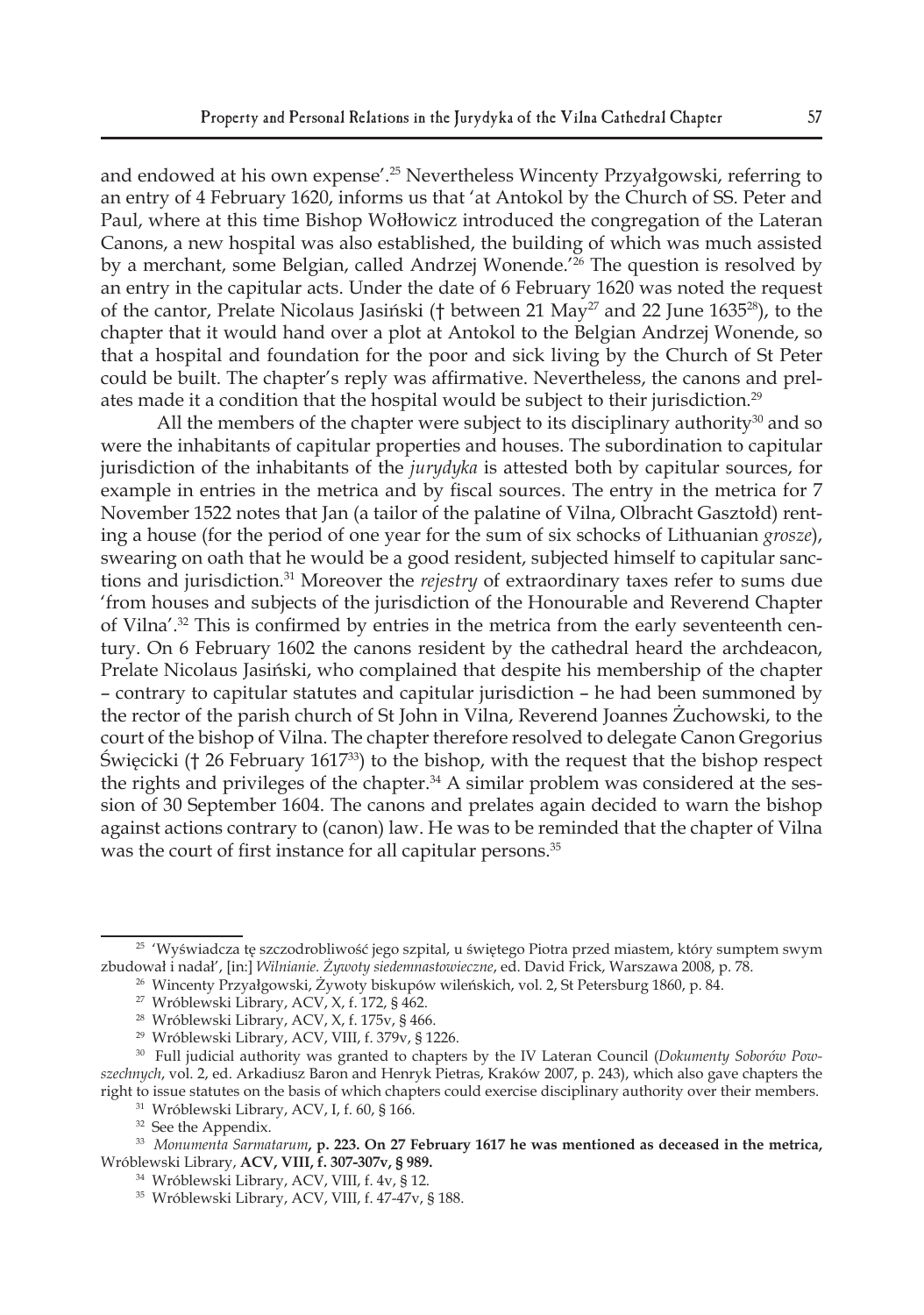All cases were reserved for the chapter except for capital offences. For clergymen could not bring about anybody's death, so such cases belonged to a secular court – usually. In 1633, when a servant of the palatine of Vilna (Lew Sapieha)<sup>36</sup> killed a cathedral singer, the chapter did not hand the case over to a secular court. Instead, it fined the servant 100 schocks. He was also obliged to stand with a drawn sword in the cathedral doors, crying 'I am a killer'. And after that he was imprisoned for three months. But he was not executed – perhaps out of regard for his patron. $37$  It should be noted that the chapter applied a different system of penalties and punishments to its own miscreant members, and a different one to its lay subjects; laypersons could be fined, imprisoned or flogged.<sup>38</sup>

Quite frequently it fell to the chapter to adjudicate disputes between inhabitants of its *jurydyka*. For example, on 13 June 1574 the chapter's notary, Albertus Strzałkowski made an oral complaint against the bookbinder Stanisław Sienicki, who had allegedly, in May 1573, caused a fire in Strzałkowski's house through his 'villainy'. Strzałkowski testified that the bookbinder kept debauched women and prostitutes in the residential part of the property, who on the night of the fire drank together with cathedral clergymen, including Reverend Andreas Żychowski. One of these inebriated women had led another up to the attic, which contained a good deal of straw on which to sleep. This woman, known as Besuszka, who was fed and kept by the bookbinder and the mistress of the cathedral vicar and sacristan Stanislaus from Stroniecz (or Stromiec), allegedly left her companion with a lighted candle placed in the roofing, after which she came back downstairs to drink beer with Reverend Żychowski. In the meantime the candle fell from the overheated roofing onto the straw and fire spread from the attic to destroy two houses – the bookbinder's and the newly built residence of the cathedral notary. Strzałkowski, having reckoned his losses at two hundred złotys, tearfully asked the chapter to start the procedures for obtaining compensation. It did so.39 Whether it was paid we do not know. The *Acta Capituli Vilnensis* do inform us, however, that a few months later the bookbinder Sienicki was let off his rent due for the year 1573.<sup>40</sup> This was not the end of his troubles. Sienicki again features in the metrica when he was beaten up by the tailor Jan Pawłowski.<sup>41</sup>

For the inhabitants of the capitular *jurydyka*, the pressures resulting from frequent contacts and physical proximity within a limited space generated conflicts. We can reasonably suppose that only a small proportion of these conflicts were entered into the metrica of the chapter. Not least because the statutes were only binding on the prelates and canons, relatively few disputes could be prevented by the regulations contained in the capitular statutes, which laid down the ways in which houses were to be managed. Six decrees referred to capitular houses, while several further resolutions concerned both capitular houses and the prestimonial landed estates which were allocated to particular members of the chapter as they fell vacant.<sup>42</sup>

<sup>36</sup> Wróblewski Library, ACV, X, f. 17, § 48. *Urzędnicy Wielkiego Księstwa Litewskiego, Spisy*, vol. 1, *Województwo wileńskie XIV-XVIII wiek*, ed. Andrzej Rachuba, Henryk Lulewicz and Przemysław P. Romaniuk, with Uładzimir Jemialianczuk and Andrej Macuk, Warszawa 2004, p. 195, no. 1111.

<sup>37</sup> Wróblewski Library, ACV, X, f. 17, § 48. See also Jan Kurczewski*, Biskupstwo wileńskie*, Wilno 1912, p. 110.

<sup>38</sup> Kurczewski, *Kościół zamkowy*, vol. 1, p. 50.

<sup>39</sup> Wróblewski Library, ACV, V, ff. 144-145, § 428.

<sup>40</sup> Wróblewski Library, ACV, V, f. 152v, § 447.

<sup>41</sup> Wróblewski Library, ACV, V, f. 184v, § 518.

<sup>42</sup> *Vilniaus ir* Žemaičių *katedrų kapitulų statutai*.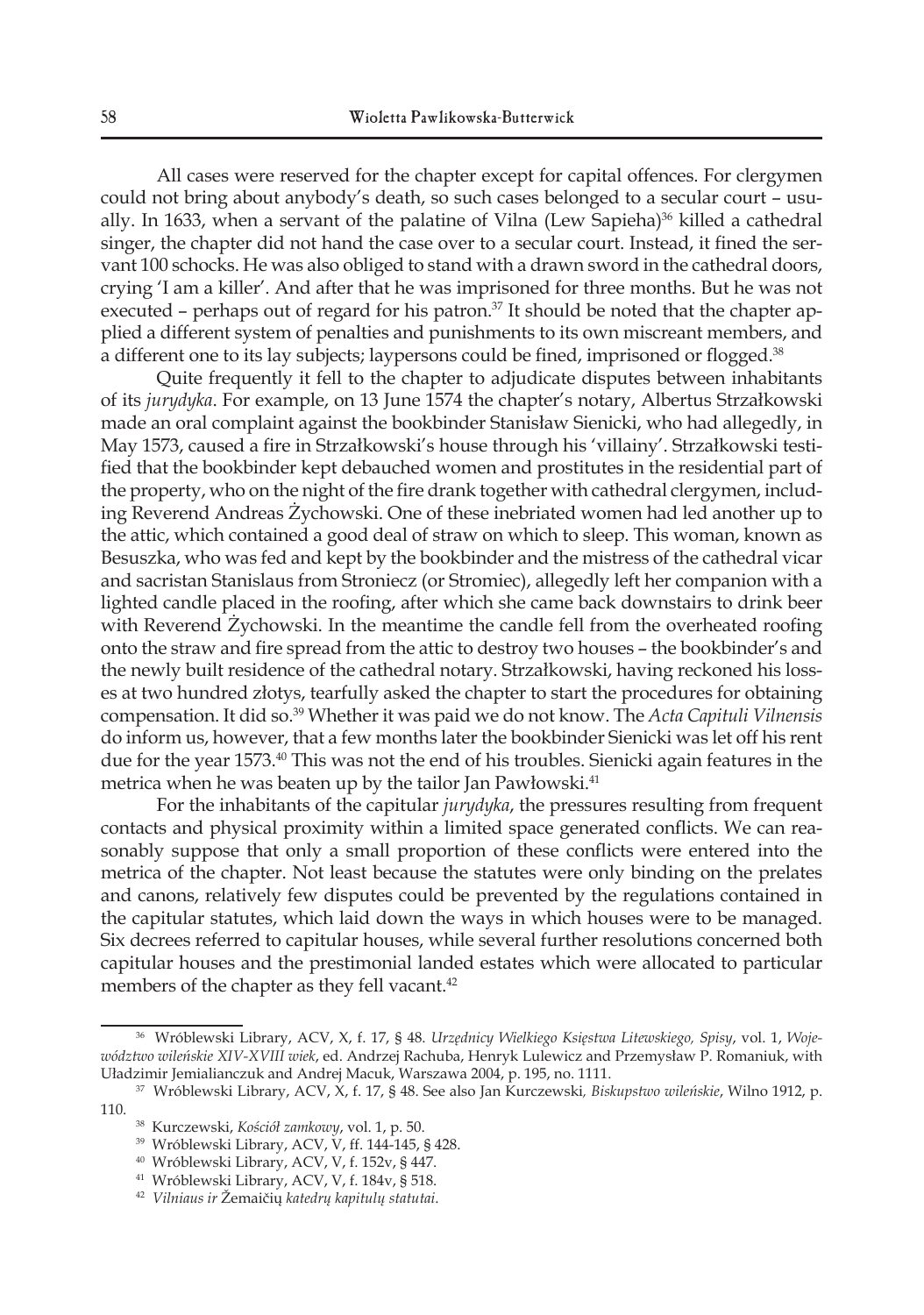For example, the statutory regulation *De non locandis hospitibus in domibus canonicorum* forbade members of the chapter – without the permission of the corporation – to host non-members under their roofs. A canon or prelate who failed to observe this provision was liable to a fine of three schocks of Lithuanian *grosze* and the loss of the income appertaining to his position in the chapter.<sup>43</sup> The statutes can however be supplemented by resolutions issued on particular occasions. For example, on 5 October 1583 the chapter forbade canons and prelates, under the sanction of deprival of their *refectio*, or daily allowance, for a month, from renting their houses to Vilnan artisans (cobblers, saddlers and locksmiths).<sup>44</sup> It is worth emphasizing here that this prohibition applied to particular canons and prelates and not to the chapter as a whole. It seems that many canons and prelates failed to observe the ban and perhaps with time it lost its force; the 1602 *Rejestr* records that the artisan Paweł and the saddler Jan were living in the house of Reverend Kłodziński.45 Moreover, two women, Dorota Pawłowa and Zofia Harasimowa, were engaged in petty trading in front of the house. The tenement of Reverend Ambrosius Beynart († before 18 January 1603<sup>46</sup>), was inhabited by the tailor Bartosz Stankowicz and the furrier Jakub Smolski, while the carpenter Jurek lived in the house of Reverend Joannes Bulpat († before 1 February 1603<sup>47</sup>). A separate group consisted of burghers who lived in houses located on capitular land, but which were not designated as belonging to particular members of the chapter. For example Wawrzyniec Opuchowski's house on Skop Street was inhabited by Wawrzyniec Kopac and the smith Paweł.<sup>48</sup>

Although the statutes fixed many norms related to the residences of canons and prelates, the capitular legislators were unable to foresee every eventuality. In such cases the corporation tended to follow the examples set by other chapters. For example, on 10 October 1539, Canon Andreas Nadbor († 154749) complained to the chapter that his neighbour, Canon Joannes Kunicki († before 30 June 1552<sup>50</sup>) had revoked his earlier agreement to the building of a shared privy in the rear section of the wall. He also refused agreement to its location in another place – next to the storehouse (where, indeed, a privy could have caused serious problems). The corporation, having inspected the spot, ordered Canon Nadbor to build the privy in his own property, in such a way as it would not disturb Canon Kunicki.<sup>51</sup> We might compare the efforts to solve this odiferous urban problem with the modernization of the residences of the canons and prelates of Kraków cathedral in the second half of the sixteenth century. Convenience was enhanced, for example, by brick-built galleried latrines atop the boundary wall at the back of the property.<sup>52</sup>

<sup>43</sup> Ibid., pp. 40, 138, 316.

<sup>44</sup> Wróblewski Library, ACV, VI, pp. 313-314, § 237.

<sup>45</sup> See the Appendix.

<sup>46</sup> Wróblewski Library, ACV, VIII, f. 17, § 61.

<sup>47</sup> Wróblewski Library, ACV, VIII, f. 17-17v, § 62.

<sup>48</sup> See the Appendix.

<sup>49</sup> Konrad Lutyński, *Kapituła katedralna w Poznaniu w XVI wieku, Organizacja i majątek*, Poznań 2000, p. 74.

<sup>50</sup> Wróblewski Library, ACV, III, f. 30, § 93.

<sup>51</sup> Wróblewski Library, ACV, II, ff. 133v-134, § 307.

<sup>52</sup> Waldemar Komorowski, Średniowieczne domy krakowskie. Kamienice, pałace miejskie, i rezydencje kanonicze. Trwałość gotyckiego modelu w nowożytności, Kraków 2014, p. 264.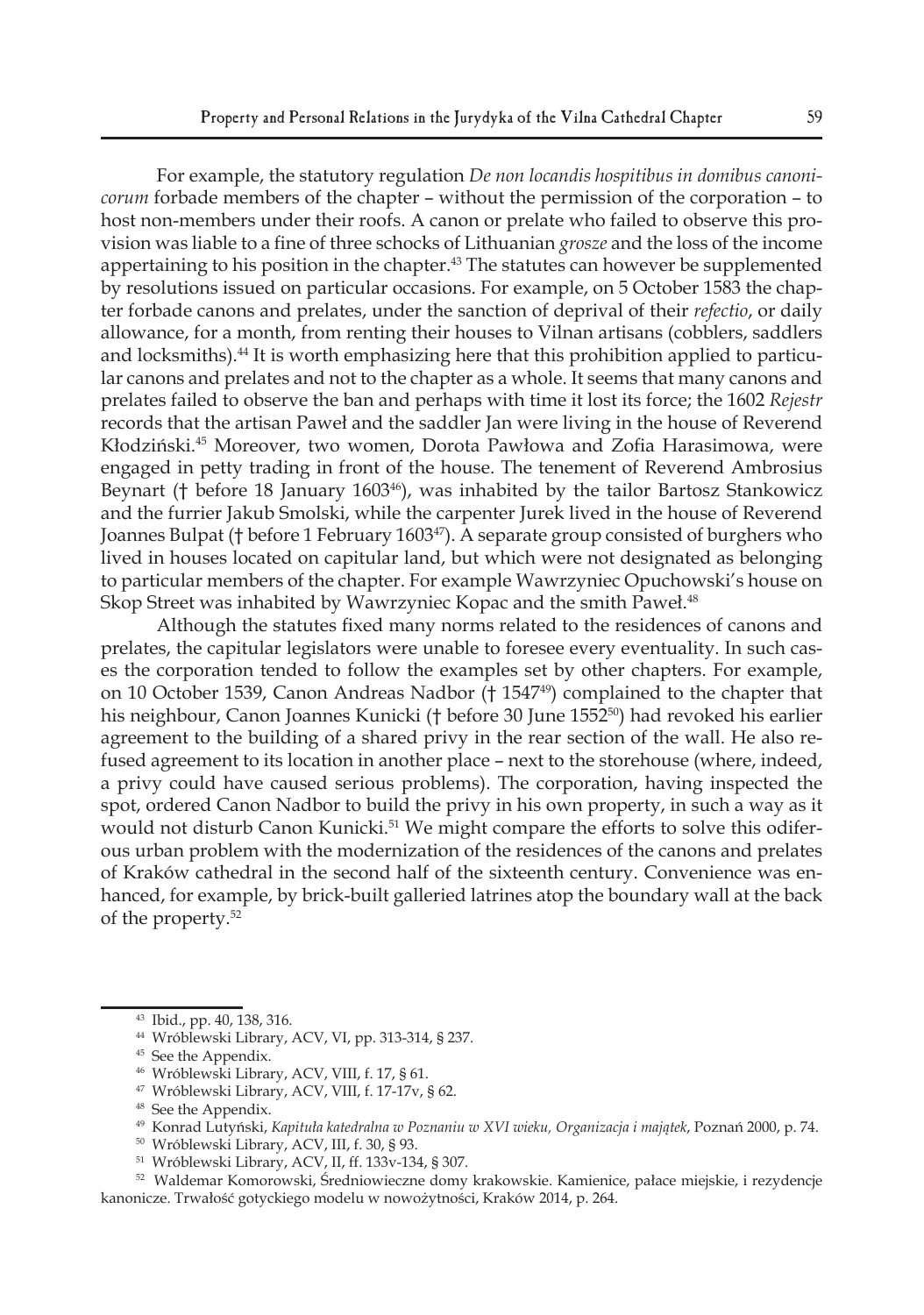Every so often the protocols of the sessions of the Vilna Chapter record information on its members who kept mistresses, often called 'suspect women', in their houses.<sup>53</sup> In 1574 the procurator of the chapter, Laurentius Wolski († before 28 May 1584<sup>54</sup>), brought the problem of immoral conduct to the chapter's attention. His ire was aroused by the residence in the house of the absent Canon Joannes Pikarski († 8 September 157755) of a laywoman, the wife of Jakub the butcher. Worse than this was the fact that in the underground storeroom she maintained a number of girls – of about twelve years of age. According to the protocol, 'And she lets them out at night, probably, as can be concluded, for the purpose of vile earnings'. The procurator complained that despite his admonitions, Jakub's wife remained stubbornly defiant, because she had the support of Canon Nicolaus Koryzna († 3 November 159856). After hearing out Reverend Wolski, the chapter decided to expel the butcher's wife from the house of their absent confrère.<sup>57</sup>

The chapter would experience far greater difficulties than these. The last decade of the sixteenth century and the first years of the seventeenth were enlivened by the escapades of Canon Isaac Fechtinus *(*† 25 May 160758)*.* Fechtinus was the son of Peter Fecht, Catholic secretary to John III of Sweden, who drowned in 1576. His son became a Jesuit, educated at their seminaries at Olomouc<sup>59</sup> and Braniewo<sup>60</sup> as well as the papal seminary in Vilna,<sup>61</sup> and was earmarked by the papal legate Antonio Possevino as one of the priests destined to win back Sweden for Roman Catholicism. He was appointed as assistant confessor to the Brigittine nuns at Vadstena in 1585, as one of a team of Jesuits who preached hellfire sermons in order to effect the nuns' reform, but he soon complained of boredom and sought a transfer. $62$  Fechtinus is sometimes described in the literature as a chaplain to Sigismund Vasa, either while he was still a prince in Sweden,<sup>63</sup>

- <sup>56</sup> *Monumenta Sarmatarum*, pp. 226-227.
- $57$  Wróblewski Library, ACV, V, ff. 138-138v, § 414.

58 Wróblewski Library, ACV, VIII, f. 106, § 383. On Fechtinus see Wioletta Pawlikowska, *Wileńska kapituła katedralna w drugiej połowie XVI wieku*, unpublished doctoral thesis, Poznań 2011, passim; *Lietuvos katalikų dvasininkai XIV-XVI a, ed. Vytautas Ališauskas, Tomasz Jaszczołt, Liudas Jovaiša, Mindaugas Paknys,* Vilnius 2009.

59 *Schweden und seine Stellung zum heil. Stuhle unter Johann III., Sigismund III. und Karl IX*, vol. 1, *Versuche*  und Bemühungen des heiligen Stuhles in den letzten drei Jahrhunderten, die durch Ketzerei [...] von ihm getrennten Län*der des Nordens wieder mit der Kirche zu vereinen*, ed. Augustin Theiner, Augsburg 1839, p. 316; *Jesuité olomoučtí za protireformace: akty a listiny z let 1558-1619,* vol. 1, *1558-1590*, ed. B. Navrátil, Brno 1916, p. 214; Zdenek Hojda, *Collegia Nordica v Olomouci a Braniewu 1578-1619*, "Acta Universitatis Carolinae: Historia Universitatis Carolinae Pragensis", 30 (1990), p. 82, no. 63; Oskar Garstein, *Rome and the Counter-Reformation in Scandinavia until the Establishment of the S. Congregatio de Propaganda fide in 1622*, vol. 1 *(1539-1583)*, Oslo 1963, p. 379, vol. 2 *(1583-1622)*, Oslo 1980, p. 10, vol. 3, *Jesuit Educational Strategy in Scandinavia 1553-1622*, Leiden 1992, pp. 246-247.

<sup>60</sup> *Schweden und seine Stellung zum heil*, p. 329. Hojda, 'Collegia Nordica', p. 82, no. 63.

61 Jan Poplatek, *Wykaz alumnów seminarium papieskiego w Wilnie 1582-1773*, "Ateneum Wileńskie", 11 (1936), p. 228; Henryk Litwin, *Katalog alumnów seminarium papieskiego w Wilnie 1582-1798*, part 1: *Wstęp, wykaz skrótów, spis źródeł, katalog alumnów 1-500*, "Przegląd Wschodni", 8 (2003), no. 4 (32), p. 939, no. 6.

<sup>62</sup> Garstein, *Rome and the Counter-Reformation*, vol. 1, p. 215; vol. 2, pp. 10, 20, 177.

63 Jerzy Michalewicz, *Dwór szwedzki Zygmunta III w latach 1587-1600*, "Odrodzenie i Reformacja w Polsce", 11 (1966), p. 174; idem, *Polish-Swedish Relations in the Late Sixteenth Century (Sigismund Vasa's Swedish Court)*,

<sup>53</sup> More generally on this problem, see Wioletta Pawlikowska, *Konkubiny w życiu prałatów i kanoników wileńskich w XVI-XVII w.*, [in:] *Tridento visuotinio Bažnyčios susirinkimo (1545-1563) įtaka Lietuvos kultūrai. Susirinkimo idėjų suvokimas ir sklaida Vidurio Europos rytuose*, ed. Aleksandra Aleksandravičiūtė, Vilnius 2009 pp. 227-234; also *Liudas Jovaiša, Castus, doctus, diligens, devotus: tridentinio sielovadininko tipo formavimas(is) Žemaičių vyskupijoje*, [*in:] Tridento visuotinio Bažnyčios susirinkimo,* p. 208.

<sup>&</sup>lt;sup>54 І</sup> Метрыка Вялікага княства Літоўскага. Кніга 70 (1582–1585). Кніга запісаў № 70 (Копія канца XVI ст.), ed. Андрэй Анатольевіч Мяцельскі, Мінск 2008, pp. 186-187, no 120.

<sup>55</sup> *Encyklopedyja powszechna Samuela Orgelbranda*, vol. 4, Warszawa 1899, p. 121.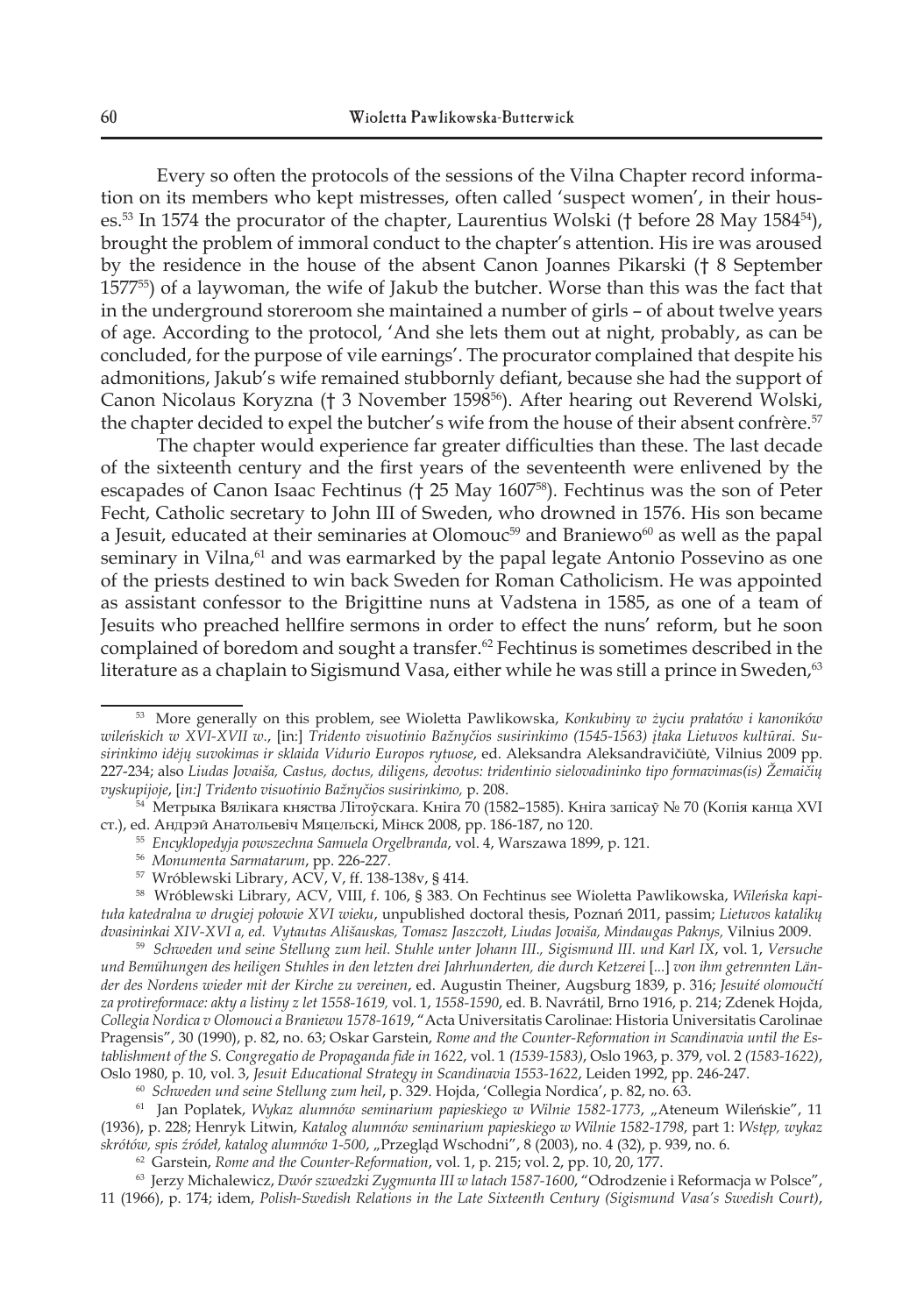or after his election to the Polish throne in 1587.<sup>64</sup> However, no sources are cited in support of these statements, and neither the standard work on Sigismund's royal court nor that on Jesuits at the Vasa courts mention Fechtinus at all.<sup>65</sup> Whatever the truth of the matter, the fact remains in 1590 he was presented to a canonry of Vilna by King Sigismund III. He joined the chapter on 13 August 1590.<sup>66</sup> Fechtinus would still feature in Possevino's lists of potential missionaries to Sweden,<sup>67</sup> but his subsequent career could not have taken him further away from such high expectations. Something or someone must have broken his character.

As we shall see in the remainder of this article, Canon Isaac caused scandal in Vilna for many years. The chapter's exasperated responses to his numerous misdeeds cast light on the question of its jurisdiction over properties and persons*.* Over a dozen years and more he was frequently fined, deprived of his daily distribution or *refectio*, threatened with the loss of his canonry, subjected to house arrest and forbidden entry to the cathedral church. His behaviour, according to the chapter, provoked numerous complaints from laypersons and cast a shadow on the corporation and the Church as a whole*.* Canon Fechtinus was accused of roaming the city at night with suspect companions, drunkenness, and maintaining and living with a woman in his house.<sup>68</sup> The capitular acts do not inform us what happened to Fechtinus's kept women, but as late as 9 April 1604 it was noted that Reverend Gregorius Święcicki, while conducting a visitation of the capitular property in Fechtinus's possession, had found there a woman with whom – according to reliable testimony – the miscreant canon maintained improper relations.<sup>69</sup>

To take one of many examples of Fechtinus's misconduct, on 10 February 1597 he was deprived of his *refectio* for two weeks for having sung while drunk during a cathedral service.<sup>70</sup> This was neither the least nor the last of his misdemeanours. Similarly, on 16 May 1597, for drunkenness and numerous contacts with women, as well as keeping them in his house, he was fined two schocks of Lithuanian *grosze*, his right to a vessel of honey, and two weeks' *refectio*. The penalties were imposed in the hope that they would lead to a correction of his behaviour, and further sanctions were threatened if no improvement was forthcoming. Angered, Fechtinus announced he would appeal, before calming down, begging forgiveness and promising to mend his ways. As a result,

<sup>&</sup>quot;Zeszyty Naukowe Uniwersytetu Jagiellońskiego", 508, "Prace Historyczne" no. 61 (1979), pp. 53-54; Henryk Wisner, *Zygmunt III Waza*, 2nd edn, Wrocław 2006, pp. 9, 44; Przemysław Szpaczyński, *Polityka Zygmunta III wobec wyzwań kontrrefomacji. Kilka uwag w sprawie wpływu rzekomego fanatyzmu króla Zygmunta III na politykę Rzeczypospolitej Obojga Narodów na przełomie XVI i XVII w.*, [in:] *'Młodsza Europa' – od średniowiecza do współczesności*, Zielona Góra 2008, p. 244, n. 5.

<sup>64</sup> Hojda, 'Collegia Nordica', p. 82, no. 63.

<sup>65</sup> Walter Leitsch, *Das Leben am Hof König Sigismund III. von Polen*, 4 vols, Kraków and Wien 2009 (the section on clergymen is at vol. 1, pp. 279-303); Stanisław Obirek, *Jezuici na dworach Batorego i Wazów 1580-1668*, Kraków 1996. Nor is Fechtinus mentioned among Sigismund's preceptors and chaplains by Garstein, *Rome and the Counter Reformation*, vols 1, 2 and 3.

<sup>66</sup> Wróblewski Library, ACV, VII, f. 142, § 294. See Wioletta Pawlikowska-Butterwick, *Kelias į designatio personae, arba bažnytinių beneficijų suteikimas XVI a. antrojoje pusėje: Vilniaus kapitulos pavyzdys*, "Lietuvos Istorijos Metraštis", 1 (2012), p. 12. 67 Garstein, *Rome and the Counter-Reformation*, vol. 2, pp. 80, 347.

<sup>68</sup> Wróblewski Library, ACV, VII, f. 264v, § 692; f. 266, § 697.

<sup>69</sup> Wróblewski Library, ACV, VIII, f. 39, § 162.

<sup>70</sup> Wróblewski Library, ACV, VII, f. 293, § 807.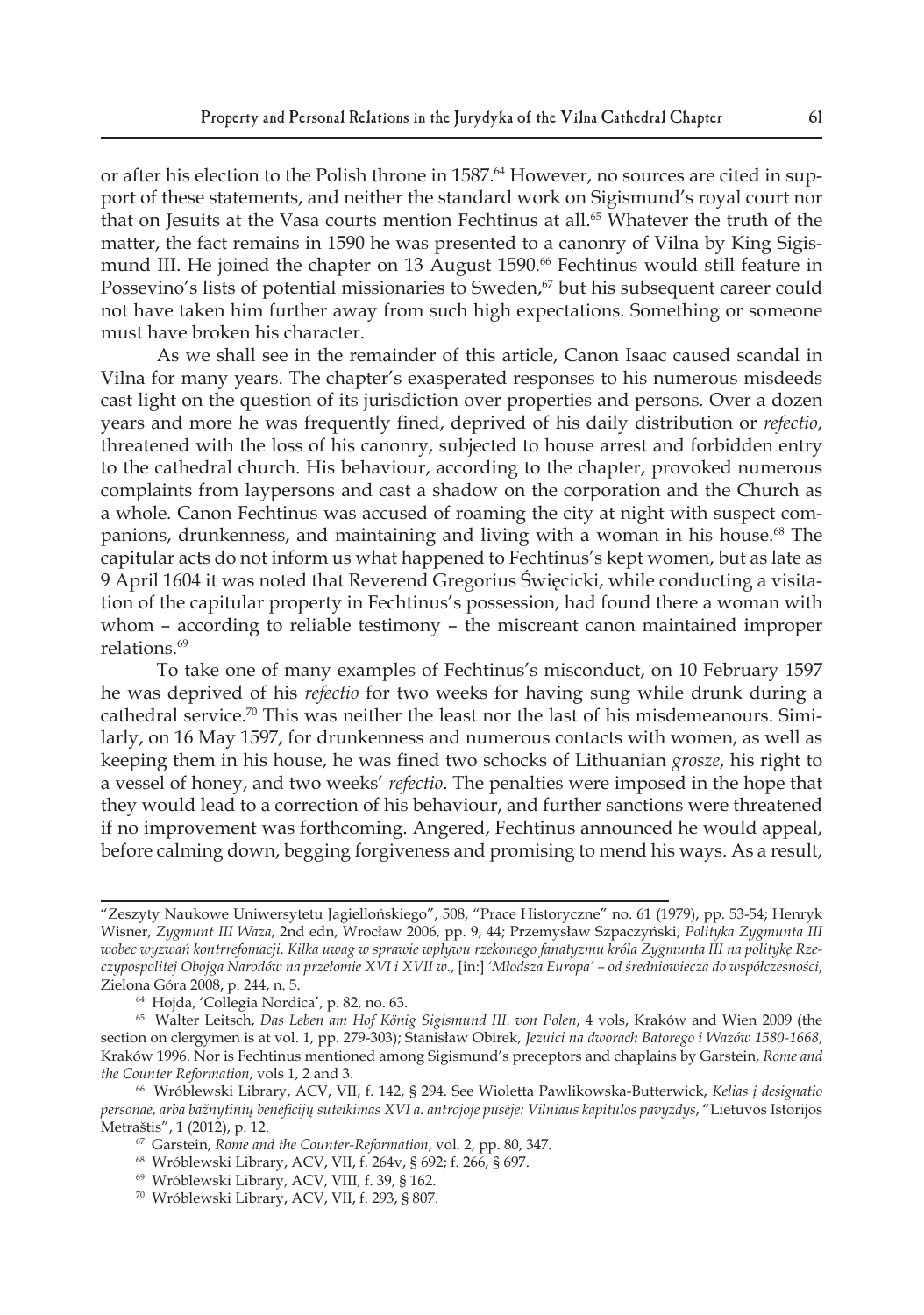part of the penalty was withheld.<sup>71</sup> When in 1598 the clerical delinquent was summoned again,<sup>72</sup> he pleaded illness (*lues venerea*).<sup>73</sup> And so it continued.<sup>74</sup>

 On 15 December 1599, the chapter penalized Fechtinus for not returning the considerable sum of 40 schocks of Lithuanian *grosze*. It subjected him to house arrest, and seized all his income until the debt was paid off.<sup>75</sup> The reason he had fallen into debt was that during the night of 2/3 April 1599, a fire had started in the former bakery belonging to Canon Fechtinus. The fire destroyed neighbouring buildings – stables, a coach house and a brewery – belonging to the archdeacon, Joannes Ryszkowski († 13 March 160676). So testified Ryszkowski's servant, the mansionary (a junior cathedral clergyman) Matthias Migowicz. It transpired that that night bread had been baked in the old bakery and that some remains of the bread had been found. Moreover, shots had been heard from Fechtinus's house, which may have been connected to the outbreak of the fire.<sup>77</sup> On 27 May 1599 Fechtinus and Ryszkowski reached agreement before the chapter. It was agreed to regard the matter as closed if Fechtinus would pay Ryszkowski, by Martinmas (11 November 1599), compensation of 70 Polish złotys – the equivalent of 40 Lithuanian schocks.78 On 12 November Ryszkowski's servant complained that Fechtinus had broken the agreement.<sup>79</sup> A few months later (28 march 1600) Fechtinus was in trouble again, this time for unauthorized absence.<sup>80</sup>

Almost a year later, on 9 February 1601, Fechtinus provoked the ire of the chapter for another reason. The bishop of Vilna, Benedictus Woyna († 22 October 161581) reported that Fechtinus had, in defiance of the statutes in force, revealed capitular secrets to outside persons, including himself. Moreover, Fechtinus had supposedly told Woyna that the chapter had begun to conspire against the bishop $82$  (it is worth adding here that Woyna had entered the chapter back in  $1576<sup>83</sup>$  and had only left it on his elevation to the bishopric the previous year). In the light of the sixteenth-century statutes of the Vilna chapter, the revealing of capitular secrets was liable to be punished by the loss of the right to speak and sit in the chapter and the loss of up to a year's income.<sup>84</sup> In this case the chapter decided to impose a penalty of the loss of three months' income, as well as the offender's place and voice in the chapter. Although he was not forbidden from collecting income from the prestimonial estate in his possession, he was forbidden to make frequent visits to it. He was also commanded to dismiss his whore. He was also banned from receiving at his house the Swedes and Finns whom – despite the dangerous times – he had often hosted. It should be added that entertaining mysterious guests during Duke Karl Södermanland's invasion of Livonia might arouse suspicions of culpable stu-

<sup>71</sup> Wróblewski Library, ACV, VII, f. 301-301v, § 842.

<sup>72</sup> Wróblewski Library, ACV, VII, f. 316, § 895.

<sup>73</sup> Wróblewski Library, ACV, VII, f. 317, § 901.

<sup>74</sup> Wróblewski Library, ACV, VII, f. 327, § 948.

<sup>75</sup> Wróblewski Library, ACV, VII, f. 342v, § 1020.

<sup>76</sup> *Monumenta Sarmatarum*, p. 224.

<sup>77</sup> Wróblewski Library, ACV, VII, f. 335, § 984.

<sup>78</sup> Wróblewski Library, ACV, VII, f. 337-337v, § 995.

<sup>79</sup> Wróblewski Library, ACV, VII, f. 342, § 1018.

<sup>&</sup>lt;sup>80</sup> Wróblewski Library, ACV, VII, f. 348v, § 1044.<br><sup>81</sup> Monumenta Sarmatarum, p. 217.

<sup>&</sup>lt;sup>82</sup> Wróblewski Library, ACV, VII, f. 1, § 1101.

<sup>83</sup> Wróblewski Library, ACV, V, f. 215, § 588.

<sup>84</sup> *Vilniaus ir* Žemaičių *katedrų kapitulų statutai*, p. 326.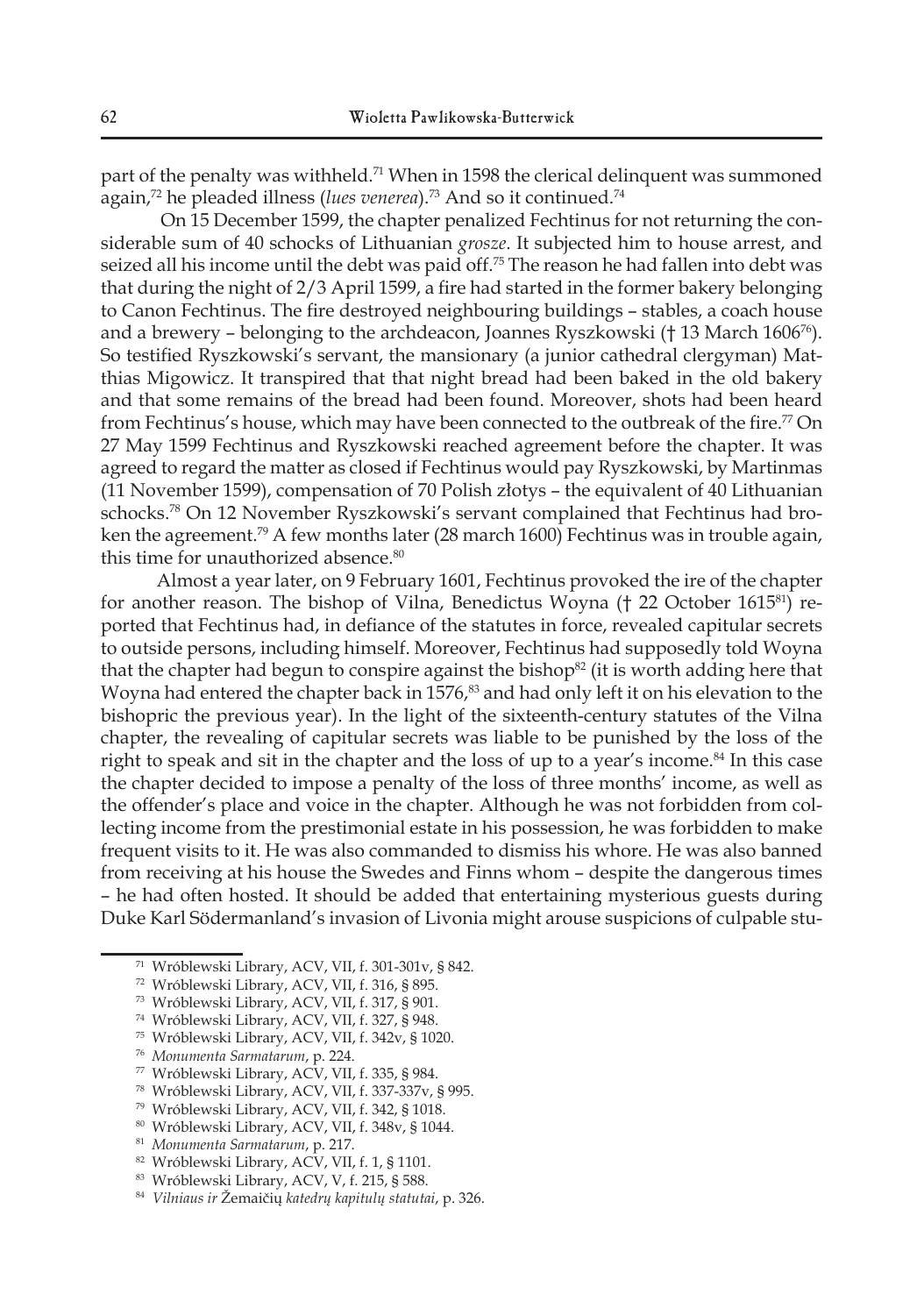pidity, if not outright treason. Fechtinus humbly admitted the accusations and – pleading for a reduction in the penalty - promised to do better in future.<sup>85</sup>

The chapter was not equally suspicious of all Swedes and Finns, however. On 6 June 1601, it finally yielded to the pleas of a vicar from Dorpat (Tartu), Olaus Marci Sundergeltus, who, presenting a document, asked for the payment of sixteen thalers – a debt contracted by the Canon Joannes Jussoila († between 20 July 1607 and 12 August 160886), who was then not present in Vilna. Although the chapter did not usually grant such requests, it did so on this occasion, with the caveat that the sum would be deducted from the income due to Jussoila.<sup>87</sup> Canon Jussoila, who came from the Finnish lands of the Kingdom of Sweden, was another nominee of Sigismund III. In contrast to Fechtinus, he was of unimpeachable character.<sup>88</sup>

Several months later Fechtinus was mixed up in another affair involving Swedes in his house. On 25 January 1602 it was noted in the capitular acts that Canon Fechtinus absent both at sessions of the chapter and at cathedral services, and that he was simulating illness in the hope of concealing his drunkenness. For this reason it was unanimously decided to refuse him the right to collect his *refectio*. <sup>89</sup> The same day a protest against Canon Isaac Fechtinus was presented to the chapter – with a request that it been inscribed in the acts – by a Swede:

I Krystyan Szum [Christian Schum?] make my complaint against Reverend Isaac Canon of Vilna, who had several times invited me to his house. I did this at his request, and was there last Sunday, that is 20 January, for dinner, where I found other Swedes, three royal servants, and we were all joyful together, and he fed us well: they asked me in good humour about the source of my wealth, as all my property in Kochenhauz had been taken from me. I said that I have a good master, who aids me in everything, and I showed my purse taking out fifty red złotys [ducats]. Having seen this, he began to fill my cup, adding that no hair of my head would be harmed, and nothing [of mine] would be lost. Trusting in this I became drunk, and Reverend Isaac ordered that I be put to bed, having let out the other guests; and he then himself drank for a long time, so that I slept well. At two o'clock that night, I checked my purse, and the money had been removed, so I then asked him if he had taken it, and he, seizing a weapon and unsheathing it, wanted to throw himself at me, upbraiding me, and saying that he knew nothing about [the money]: 'And if I saw it on you, I know not where you put it'. So I asked him to release me, and he opened [the door] himself. The following day in the morning I came to him to demand what I had lost; he also denied it, saying he knew nothing of it: and in the meantime reaching for something opened a drawer under the table, where I saw my belt and the new band from my cap, and on my cap an old one was fixed, and I saw it in his own locked drawer: he argued with me, that it was not mine. And now I name none other as the principal author of my detriment than this Reverend

<sup>85</sup> Wróblewski Library, ACV, VII, p. 1, § 1101.

<sup>86</sup> Wróblewski Library, ACV, VIII, f. 108, § 391; ACV, VIII, f. 130v, § 456. For more on the date of Jussoila's death see Wioletta Pawlikowska-Butterwick, *A "Foreign" Elite? The Territorial Origins of the Canons and Prelates of the Cathedral Chapter of Vilna in the Second Half of the Sixteenth Century*, "Slavonic and East European Review", 92 (2014), no. 1, p. 48.

<sup>87</sup> Wróblewski Library, ACV, VII, k. 371v, § 1118.

<sup>88</sup> Pawlikowska-Butterwick, *A "Foreign" Elite?*, p. 71.

<sup>89</sup> Wróblewski Library, ACV, VIII, f. 1, § 2.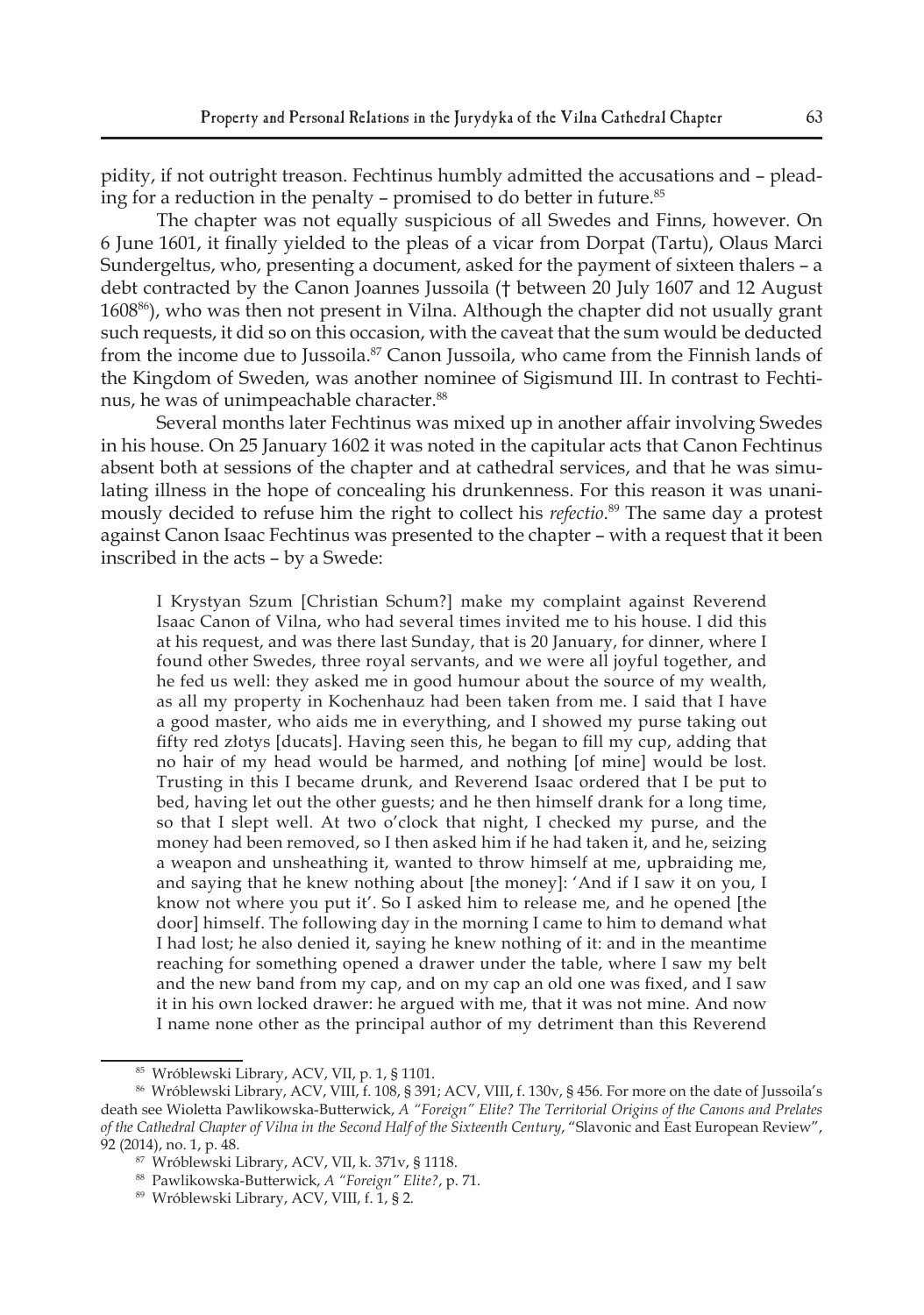Isaac as the host, who invited me to his house and inebriated me, having promised me, that nothing of mine would be lost.<sup>90</sup>

The chapter inscribed the protest into its acts, but advised the plaintiff to submit a formal summons. The question was soon taken up again, on 1 February 1602. Canon Isaac – having heard the complaint – declared that he

did not know this Szum, had neither invited him to his house, nor sent for him, but he himself voluntarily, uninvited and unsent-for had come: likewise he knew nothing about any money of his; nor had Szum given him any to keep for him, money which although he had thrown on the table in front of good people sitting at the table, but immediately afterwards put away in front of the good people who had then been in his canon's house. He [Fechtinus] even said [']that when at eight o'clock at night he [Szum] left the house, led to the gate by myself, he said nothing of any money. Until the following morning at eight o'clock he came to asking if I had seen his belt and capband, and I straight away gave him back those things, but there was no money in his belt or band. So whereever he had spent the night, there should he seek his money and lost items, and not at my house, where he had not spent the night.['] The plaintiff Krystyan Szum through his master Mr Jasiński claimed that this loss had occurred nowhere else, but in the house of Reverend Canon Isaac, by whom he had been summoned, given drink and assured that no harm should come to him in this house: he [Fechtinus] knew what people and servants he kept in his house, and invoked the aid of article 77, chapter 4, being prepared to better this complaint with his conscience.<sup>91</sup>

The said article 77 comes from the Third Lithuanian Statute of 1588. In the light of this article the best means to prove innocence or guilt was in writing, and failing that, the testimony of witnesses. These were viewed as the surest proofs. If neither was available, then the sides could each swear an oath. $92$  Although the latter was considered a proof of lesser weight, Szum nevertheless intended to use this right. This was also the means rapidly chosen by Canon Fechtinus: 'By this means the Honourable Reverend Canon moved to swear an oath himself in response. And so they gave the matter to our official consideration'. Then the chapter, citing article 41, chapter 11 of the Third Lithuanian Statute<sup>93</sup>, which dealt with damages occurring at home or on the road with the knowledge of the host,<sup>94</sup> decided:

And so we the office, in this case of Mr Krystyan Szum with the Honourable Reverend Isaac Fechtinus Canon of Vilna regarding the loss occurring to Mr Szum by his account and complaint in the house of the Honourable Reverend Canon: because Mr Szum does not accuse the Honourable Reverend Canon directly of guilt through injury done to Mr Szum, but because of his incurring the loss in the house of which the Reverend Canon is the host, and to which he was summoned and there assured [of the safety of his person and property]. Therefore according to the reading of the law of the land, article 41, chapter 11, we command the said Szum to swear an oath

<sup>90</sup> Wróblewski Library, ACV, VIII, f. 1-1v, § 3.

<sup>91</sup> Wróblewski Library, ACV, VIII, ff. 2v-3, § 7.

<sup>92</sup> Статут Вялікага княства Літоўскага *1588*, ed. А. С. Шагун, Мінск 2005, p. 97.

<sup>93</sup> Wróblewski Library, ACV VIII, f. 3, § 7.

<sup>94</sup> Статут Вялікага княства Літоўскага *1588*, p. 173.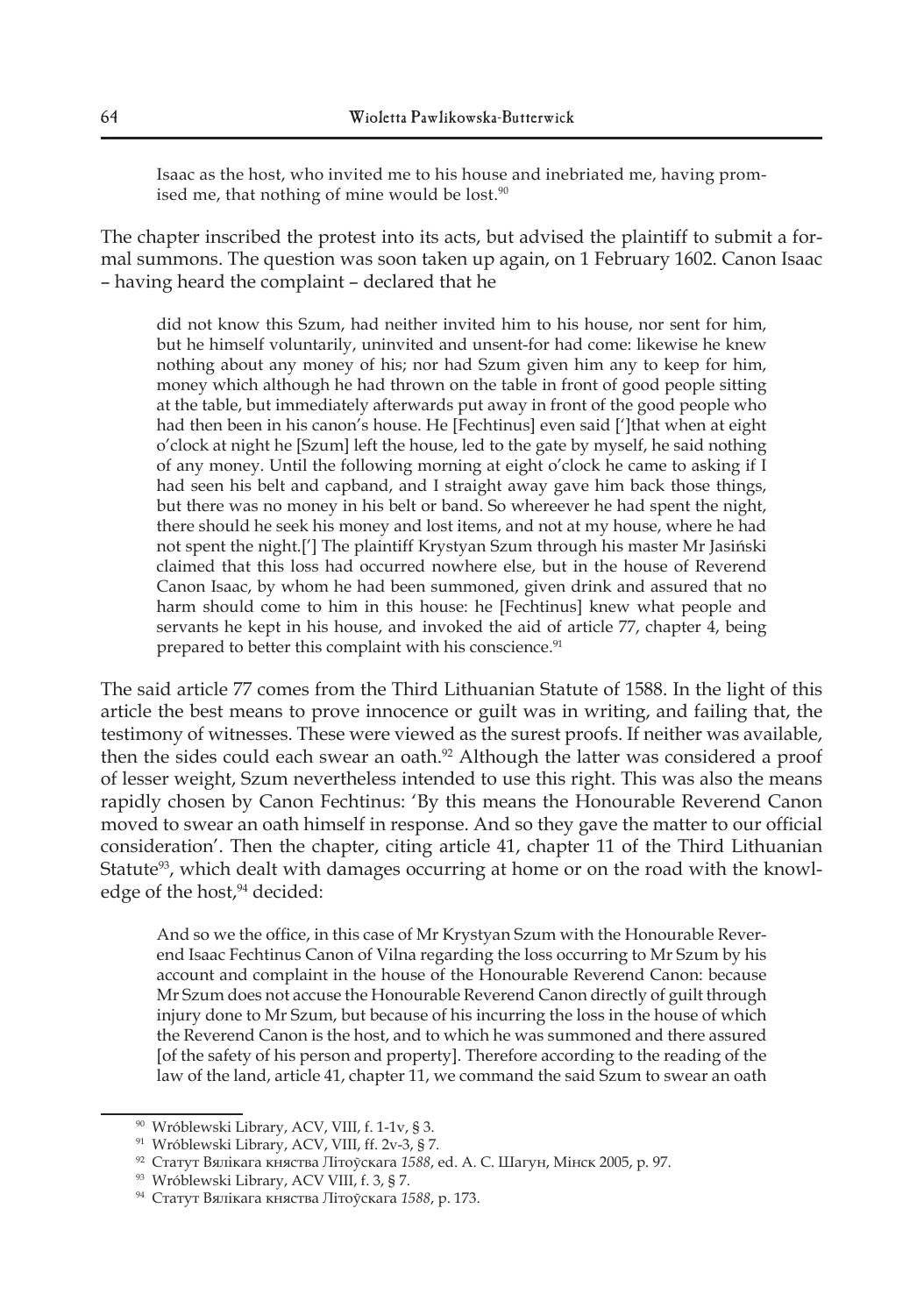that he was summoned to the house of the Honourable Reverend Isaac, that the said sum of money, fifty red złotys, was lost in the house of the Reverend Canon, and that immediately on noticing the loss of the money he went to demand it from the Honourable Reverend Canon, before he left the house. We allow three days for the swearing of this oath, and when it is sworn by the said Szum, the Honourable Reverend Canon should reimburse and pay this loss, as described in the Statute, article 84, chapter 4. The defendant, the Honourable Reverend Canon not accepting our decree, appealed to the principal Tribunal court, which this year will be held here in Vilna. Which he is permitted to do according to the law, and this extract from our capitular books is issued.<sup>95</sup>

The quoted fragment is of interest to us not only because of the moral aspect, but because it illuminates the chapter's knowledge and use by of the text of the Third Lithuanian Statute. Krystian Szum was given three days to take his oath. In case of the proving of the guilt of the host, he would be obliged to pay compensation according to article 84, chapter 4 of the Third Statute, which dealt with the time in which the payment of compensation should be made. The case concerned fifty red złotys (equivalent to ducats), and so if the case was found in favour of the plaintiff, the reimbursement should be completed within two weeks.<sup>96</sup> The entry that Fechtinus did not accept the decision of the chapter and announced his intention to appeal to the Tribunal indicates that he was probably not entirely innocent.

Although we do not know the ending of this particular story, there were more matters involving Canon Isaac Fechtinus and his compatriots. On 6 June 1603 a complaint against Fechtinus was entered into the acts at the request of Jerzy Przesiecki, who while serving in Livonia had taken prisoner a Swede called Klaus, whom he subsequently took into his service. After arriving in Vilna with his servant on 27 May 1603, Przesiecki stayed in Zarzecze (Užupis – the transfluvial suburb) with Stanisław Starosielski. There Fechtinus saw Przesiecki, and started to ask him to give him the Swede in return for a ransom. Because these requests brought no result, Fechtinus apparently enticed the Swede to an inn. Shortly afterwards, on 4 June, the Swede disappeared, taking with him fifty red złotys and six *grzywny* (about 1.2 kilograms) of silver. Przesiecki also testified that the fugitive had found refuge in the house of Canon Fechtinus.<sup>97</sup> The chapter, having heard the complaint and consulted the bishop, decided that Canon Fechtinus – who despite having been reprimanded and punished so many times already, continued to bring suspicious persons into his house, frequent taverns and suspect places, drunkenly to get involved in fights and wander the streets, and above all to come to the cathedral inebriated and cause trouble – would be punished by losing his right to his daily allowance and his income until the general session of the chapter in the autumn (28 September). From this point onwards Fechtinus's income would be forty Lithuanian *grosze* a week.<sup>98</sup>

This was not the end of the matter concerning Klaus the Swede. On 10 June Przesiecki renewed his complaint against Fechtinus. In response, Canon Isaac stated that he hardly knew the said Swede and did not know where he was. The chapter then ordered

<sup>95</sup> Wróblewski Library, ACV, VIII, f. 3-3v, § 7.

<sup>96</sup> Статут Вялікага княства Літоўскага *1588*, p. 99.

<sup>97</sup> Wróblewski Library, ACV, VIII, f. 27-27v, § 109.

<sup>98</sup> Wróblewski Library, ACV, VIII, ff. 27v-28, § 110.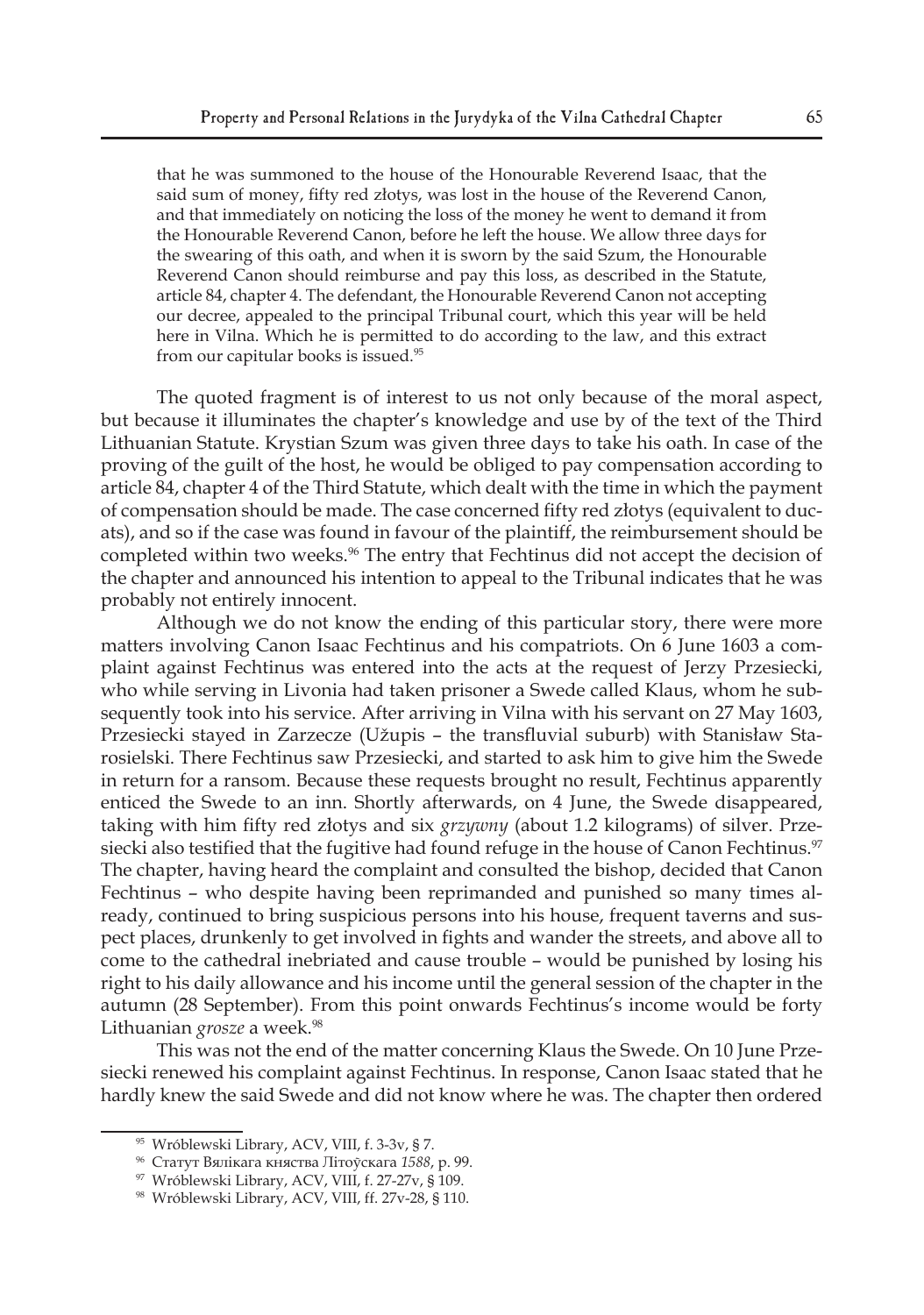Fechtinus to take the following oath within three days: 'As this Swede Klaus is not in my house, neither do I know of him, nor did I myself or through other people give him any counsel of escape, nor did I give any ransom for him, nor did I ask for his freeing from Mr Przesiecki.' Przesiecki was permitted to act freely.<sup>99</sup>

The problem of Fechtinus again came before the chapter on 29 October 1604. That day the Jesuit heavy artillery was trained on him. Because of his hideous, repellent and obstinate conduct, his numerous offences which cast a shadow on the Church and in particular the event which had taken place a week earlier on 22 October, when Fechtinus had during the particular Friday session of the chapter 'threw up yesterday's drinking through his summons', and the following day, he had sung – or rather sputtered – drunkenly during Saturday Vespers, it was decided to deprive him of his daily distributions for a month. He was also commanded to go to confession and was sent on retreat to the Jesuits – who had educated and trained him as one of their own. After this time he could count on forty *grosze* per week, until his conduct had improved. He was also forbidden to leave the city without permission, including journeys to his prestimonial property, which was consigned to the care of the chapter's procurator. Nor was he permitted to celebrate Mass because, as the investigation had revealed, Fechtinus usually did so drunk, without having first confessed his sins. Fechtinus then announced he would appeal to the bishop of Vilna. However, the chapter refused him the right to do so, citing the decrees of the Council of Trent (session 22, chapter 1) and the capitular statutes, summing up that there were no appeals regarding the correction of morals.<sup>100</sup> We do not know what effect – if any – the Jesuit Fathers exerted on Canon Isaac. Nevertheless, on 9 February 1607 it was noted that during a dispute at the Jesuit Academy he had talked gibberish under the influence of alcohol.<sup>101</sup>

Less than a year after the above verdict (on 25 February 1605) it transpired that Canon Fechtinus had defied it by transporting out grain out of his prestimonial estate of Trusowicze, and had attempted to manage it, despite the prohibition on his doing so. He drew on himself the anger of the chapter which threatened that if he did not submit to the verdict and did not moderate his conduct, the bishop would deprive him of his canonry and the chapter would deprive him of his prestimonium.<sup>102</sup>

Canon Isaac kept his canonry until he died, but his contacts with Bishop Woyna were far from good, and so he had weak claims on his personal protection. On 8 February 1602 the bishop of Vilna, citing a resolution of the provincial synod of the archbishop of Gniezno Joannes of Sprowa († 1464), demanded from Fechtinus the return of the sums obtained from the administration of the lease of Widze during the period of *sede vacante* that had preceded Woyna's elevation in 1600. For this reason the chapter decided to sequester Canon Isaac's prestimonial income except for his *refectio* – on condition of his presence in the cathedral.<sup>103</sup>

The question returned two years later. Because Fechtinus had not paid his debt, on 4 February 1604 the chapter exhorted him to return the due sum to the bishop. He was

<sup>99</sup> Wróblewski Library, ACV, VIII, f. 28-28v, § 111.

<sup>100</sup> Wróblewski Library, ACV, VIII, ff. 54v-55, § 209.

<sup>101</sup> Wróblewski Library, ACV, VIII, f. 95-95v, § 354.

<sup>102</sup> Wróblewski Library, ACV, VIII, f. 61v, § 230.

<sup>103</sup> Wróblewski Library, ACV, VIII, ff. 5v-6, § 20.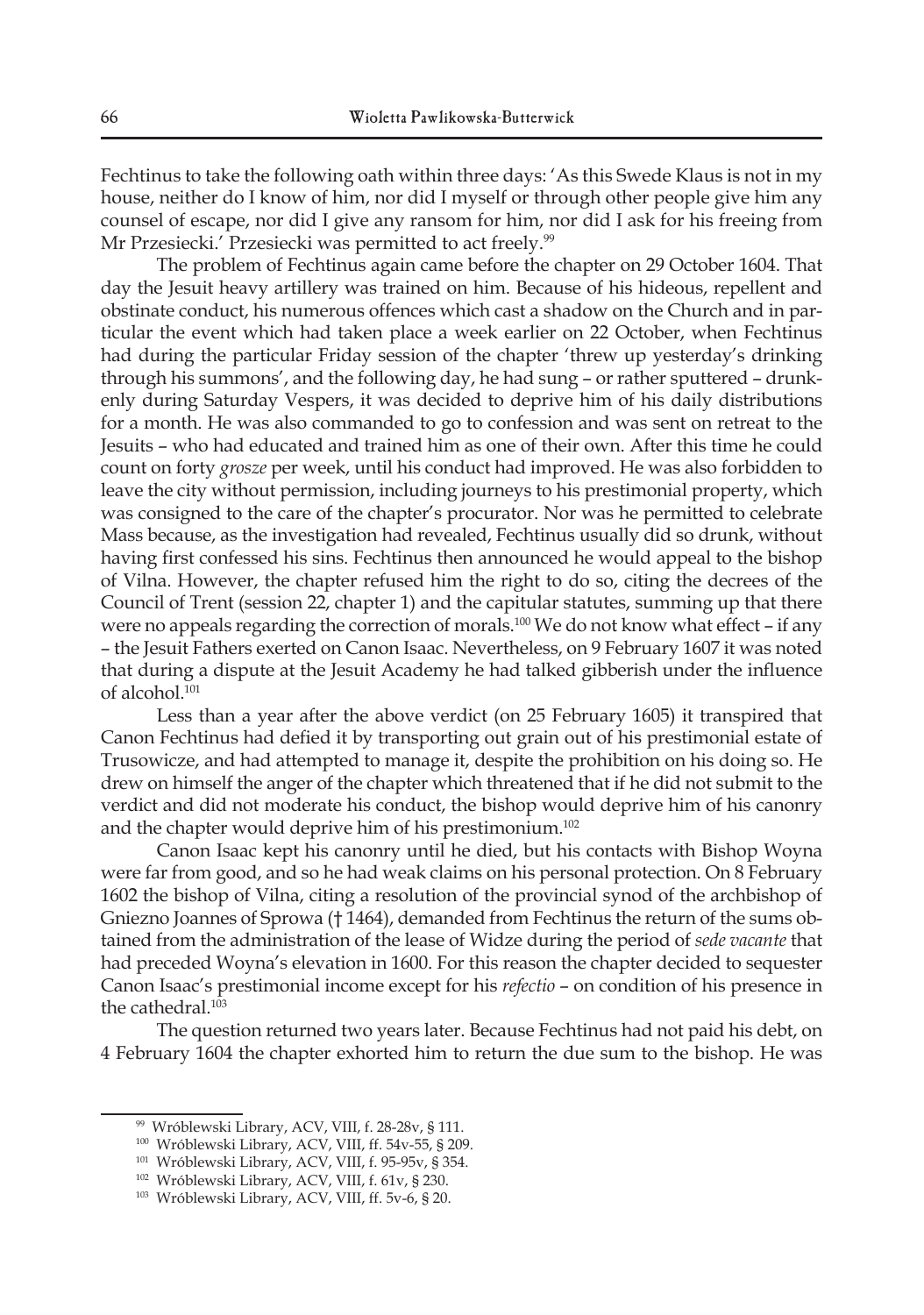also – on pain of losing his *refectio* – forbidden to visit taverns.104 This time the threat was exceptionally effective, because on 9 March Canon Stanislaus Szydłowski († before 7 February 1620<sup>105</sup>) was able to inform the chapter that he had received one hundred schocks of Lithuanian *grosze* to cover the debt to the bishop.<sup>106</sup>

Nevertheless, in the meantime Fechtinus had caused another scandal. After drinking he had paid a visit to King Sigismund III, who was then in Vilna. He had also followed the Queen's coach on foot like an ordinary soldier. So on 22 March 1602 the chapter procurator Nicolaus Dicius († 23 December 1629<sup>107</sup>) rebuked Canon Isaac with words from the Bible ('And now also the axe is laid unto the root of the trees: every tree therefore which bringeth not forth good fruit is hewn down, and cast into the fire'108). If Fechtinus did not repent and mend his ways then he would face the deserved punishment. He also lost a week's *refectio*, with the warning that if he did not cease to frequent taverns he would lose the distribution for half a year.<sup>109</sup> A week later on 28 March, the chapter deprived him of his *refectio* for a month. This time the reason was that the canon had got involved in a fight with 'heretics' in one of the city's taverns.<sup>110</sup>

Througout his time as a canon of Vilna Fechtinus misbehaved. He also mismanaged the prestiomonial estates assigned to him, although it was only on 9 February 1607 that he finally lost Trusowicze<sup>111</sup> – in exchange for a modest weekly pension of 48 Lithuanian *grosze*. The direct cause of the verdict was the seizure of grain being transported by villagers from Trusowicze to Vilna.112 The punishments applied to him never effected sufficient pressure to bring about a change of lifestyle. He evidently had powerful protectors – especially, it would seem, his compatriot King Sigismund Vasa. It is otherwise hard to explain why, despite his frequent offences including drunkenness, fighting and open breaches of celibacy, he was never incarcerated by the bishop. Although we should not generalize from Fechtinus's behaviour, his offences were certainly not isolated cases, and not only in the sixteenth and early seventeenth century. It is also notable – especially in this context – how often he was judged by the chapter in cases concerning capitular property. The scandalous story of Canon Isaac Fechtinus is therefore an excellent key to the question of the chapter's jurisdiction over both properties and persons within its *jurydyka*.

To conclude, capitular sources reveal that all inhabitants of buildings in the *jurydyka*, including artisans, were subject to the jurisdiction of the chapter. Occasionally the chapter exceeded its judicial authority, by judging cases which would have been capital offences in secular courts. Sanctions of varying severity were available to it: fines, imprisonment, house arrest, corporal punishment, deprivation of entitlements and even benefices and offices. As a last resort there was excommunication. However, before it reached for the severest penalties it sought to give even repeat offenders – such as Canon Isaac Fechtinus – the chance to make amends.

<sup>104</sup> Wróblewski Library, ACV, VIII, f. 33-33v, § 133.

<sup>105</sup> Wróblewski Library, ACV, VIII, f. 381, § 1238.

<sup>106</sup> Wróblewski Library, ACV, VIII, f. 37-37v, § 151.

<sup>&</sup>lt;sup>107</sup> Monumenta Sarmatarum, p. 226.<br><sup>108</sup> Luke, chapter 3, verse 9 (http://www.kingjamesbibleonline.org/Luke-Chapter-3/, accessed 7 August 2015).

<sup>109</sup> Wróblewski Library, ACV, VIII, f. 10-10v, § 33.

<sup>110</sup> Wróblewski Library, ACV, VIII, f. 15, § 50.

<sup>&</sup>lt;sup>111</sup> See the Appendix.

<sup>112</sup> Wróblewski Library, ACV, VIII, f. 95-95v, § 354.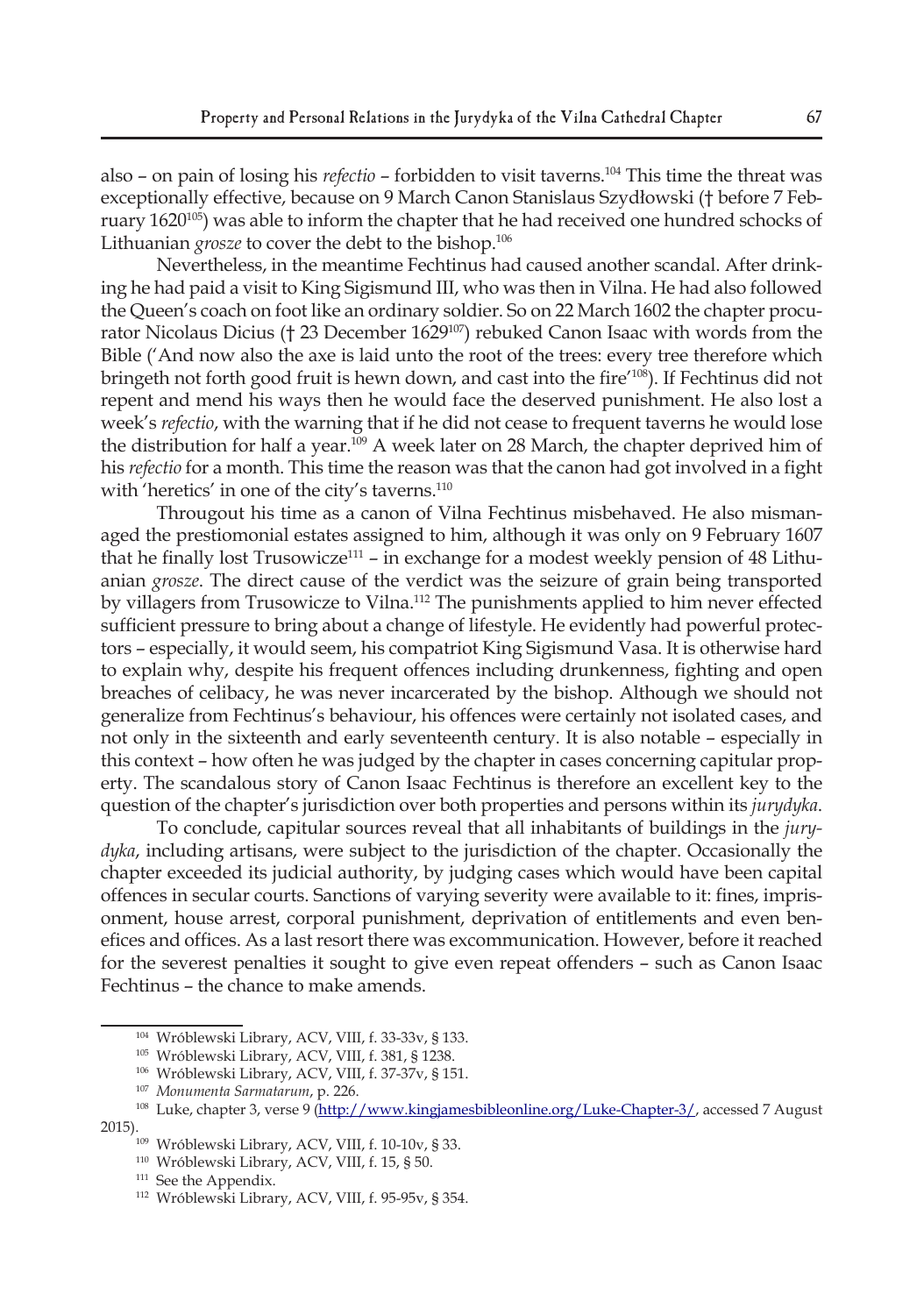## **Appendix113** *Rejestr wybierania poboru z 1602 roku* [Register of the collection of the extraordinary tax of 1602]

Original: The Wróblewski Library of the Lithuanian Academy of Sciences in Vilnius, sign. F43-490.

Copy: The Wróblewski Library of the Lithuanian Academy of Sciences in Vilnius, sign. F256-3177 Register: *Feodalinių* žemės *valdų Lietuvoje inventorių aprašymas*, ed. Vladas Abramavičius, *Lietuvos TSR Mokslų akademija. Centrinė biblioteka*, Vilnius 1963, no. 143, p. 76. The original version is the basis for the publication.

| f <sub>1</sub> | Rejestr wybierania poboru na konwokacji wileńskiej w roku teraźniejszym<br>1602 <sup>114</sup> uchwalonego z prestymoniów Ich Mości ks. ks. kapituły wileńskiej<br>przez[e] mnie Stanislawa Sidlowskie[g]o <sup>115</sup> kanonika wileńskiego poborcy<br>deputowanego od Ich Mości ks. ks. kapituły wileńskiej |        |
|----------------|-----------------------------------------------------------------------------------------------------------------------------------------------------------------------------------------------------------------------------------------------------------------------------------------------------------------|--------|
|                | Prepozytura Hermanis[z]ki <sup>116</sup>                                                                                                                                                                                                                                                                        |        |
|                | Jego Mość ks. Maczei Klodzinski <sup>117</sup> proboszcz wileński oddał poboru z pre-                                                                                                                                                                                                                           |        |
|                | stymonium swego nazwanego Hermanis[z]ki z włók osiadłych 19 po gr 24.                                                                                                                                                                                                                                           |        |
|                | A od ogrodników 2, po gr 4/8. Czyni kop                                                                                                                                                                                                                                                                         | 7/45/6 |
|                | Decanatus                                                                                                                                                                                                                                                                                                       |        |
|                | Jego Mość Mikolai Dicius <sup>118</sup> dziekan wileński oddał poboru z prestymonium                                                                                                                                                                                                                            |        |
|                | swego Rubna <sup>119</sup> służeb 3 1/2 po gr 24. A od bojarzyna jednego gr 24. Czyni                                                                                                                                                                                                                           |        |
|                | kop                                                                                                                                                                                                                                                                                                             | 1/48/0 |
|                | Tenże Jego Mość ks. dziekan z Sielan <sup>120</sup> i Popielan <sup>121</sup> oddał służeb 3 po gr 24.                                                                                                                                                                                                          |        |
|                | A od bojarzynów gr 24. Czyni kop                                                                                                                                                                                                                                                                                |        |

<sup>115</sup> Stanislaus Szydłowski, see above.

<sup>113</sup> The text is published according to the principles elucidated in *Instrukcja wydawnicza dla* źródeł *historycznych od XVI do połowy XIX wieku*, ed. Kazimierz Lepszy, Wrocław, 1953 – with certain permissible modifications. Punctuation and spelling have generally been modernized, nevertheless the original spelling of given and family names and place names retain many of their distinctive features, some of which suggest local pronunciation. Every effort has also been made to resolve the abbreviations in the manuscript and to identify persons and places. Where this has been possible, explanations have been provided in the notes.

<sup>114</sup> *The 1602 convocation was summoned by Sigismund III in connection with the war with Sweden over Livonia*, see Andrzej Rachuba, Wielkie Księstwo Litewskie *w systemie parlamentarnym Rzeczypospolitej w latach 1569-1763, Warszawa, 2002, p. 256; Akta zjazdów stanów Wielkiego Księstwa Litewskiego, vol. 2, Okresy panowań królów elekcyjnych XVI–XVII wiek, ed. Henryk Lulewicz, Warszawa, 2009, pp. 1*35-138.

<sup>116</sup> Hermaniszki (Bel. Германішкі) – Oszmiana district. Słownik geograficzny Królestwa Polskiego i innych krajów słowiańskich, ed. Filip Sulimierski and Władysław Walewski, 15 vols, Warszawa, 1880-1914 [hereafter SG], here at vol. 3, p. 61; Ochmański, Powstanie i rozwój latyf*undium, map no. 6; Ochmańs*ki, Biskupstw*o wileńskie, p. 73.*

<sup>&</sup>lt;sup>118</sup> Nicolaus Dicius, see above.

<sup>119</sup> Rubno (Lith. Kirtimai) – Wilno district. SG, vol. 9, p. 880; Ochmański, Biskupstw*o wileńskie*, p. 98.

<sup>120</sup> Szyłany (Lith. *Šilėnai)* – Wilno district. Atlas *Kościoła łacińskiego w Rzeczypospolitej Obojga Narodów w XVIII wieku, ed. Stanisław Litak, Lubl*in, 2006, p. 313.

<sup>121</sup> Popielany (Lith. *Papile)* – Wilno district. SG, vol. 7, p. 784.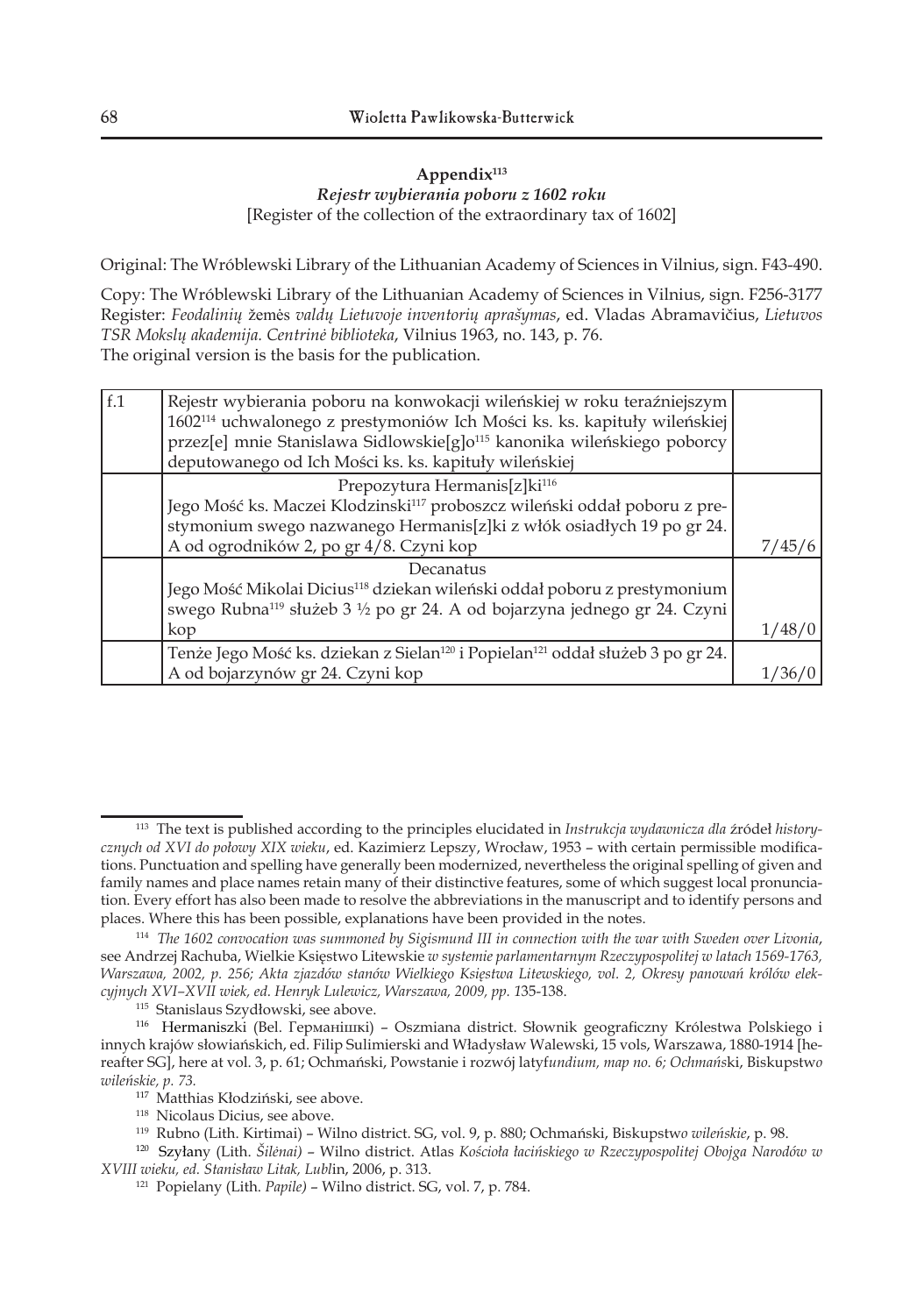|      | Archidiaconatus                                                                                                 |         |
|------|-----------------------------------------------------------------------------------------------------------------|---------|
|      | Jego Mość ks. Ris[z]kowski <sup>122</sup> archidiakon wileński oddał poboru z Rikon <sup>123</sup>              |         |
|      | z włók osiadłych 7 po gr 24, z włók pustych 2 po gr 8. Od bojarzyna z włóki jednej                              |         |
|      | gr 24. Z kaplicy Rukonskiei z włók 1 1/2 po gr 24. Z Par[a]fi[a]nowa <sup>124</sup> służeb 6 po                 |         |
|      | gr 24. Od ogrodników 13 po gr 4. Czyni kop                                                                      | 7/20/0  |
|      | Scholast[e]ria                                                                                                  |         |
|      | Pan Matyss Wlochowic imieniem Jego Mości ks. Rosczissewskiego <sup>125</sup> schola-                            |         |
|      | styka wileńskiego, oddał poboru z prestymonium Toloczissek <sup>126</sup> nazwanego                             |         |
|      | z włók 20 po gr 24. Czyni kop                                                                                   | 8/0/0   |
|      | Custodia                                                                                                        |         |
|      | Jego Mość ks. Wol[ł]owic[z] <sup>127</sup> kustosz wileński oddał przez sługę swego po-                         |         |
|      | boru z prestymonium Lobonarskie[g]o <sup>128</sup> [z] służeb 5 ½ po gr 24. Czyni kop                           | 2/12/0  |
|      |                                                                                                                 | 28/41/6 |
| f.1v | Cantoria                                                                                                        |         |
|      | Jego Mość ks. Jassinski <sup>129</sup> kantor wileński, przez sługę swego Loniianskiego                         |         |
|      | oddał poboru z dóbr plebani Solockiei <sup>130</sup> [z] slużeb 5 po gr 24. A od ogrodni-                       |         |
|      | ków 6 po gr 24 / 8. Czyni kop                                                                                   | 2/28/8  |
|      | A nie oddał dla spustoszenia i głodu [z] slużeb 5 a ogrodników 7                                                |         |
|      | Prestymonium Korzen maior <sup>131</sup>                                                                        |         |
|      | Jego Mość ks. Ambrosi <sup>132</sup> kanonik wileński przez urzędnika swego                                     |         |
|      | Palaskie[g]o oddał poboru z prestymonium swego Korzenskie[g]o z włók                                            |         |
|      | osiadłych 57 1/3 po gr 24. A od ogrodników 4 po gr 6. Czyni litewskich kop                                      | 23/20/0 |
|      | A dla spustoszenia nie oddał z włók 2 1/3                                                                       |         |
|      | Prestymonium Korzen minor <sup>133</sup>                                                                        |         |
|      | Jego Mość ks. Gornicki <sup>134</sup> kanonik wileński z prestymonium swego                                     |         |
|      | Korzenskie[g]o oddał poboru przez urzędnika swego Karniczkie[g]o z włók                                         |         |
|      | osiadłych 51 $\frac{1}{2}$ , $\frac{1}{3}$ po gr 24, a z pustych 3 $\frac{1}{2}$ po gr 8. Od ogrodników 3 po 6. |         |
|      | Czyni kop                                                                                                       | 21/30/0 |

<sup>125</sup> Sigismundum Rościszewski († between 14 May 1610 (when he was mentioned for the last time in the capitular acts, ACV, VIII, f. 170v, § 562) and 11 February 1611 (Adam Szelągowski, Sprawa pó*łnocna w wiekach* 

<sup>126</sup> Tołociszki (Bel. Талоцішкі) – Oszmiana district. Большой исторический атлас Беларуси, vol. 2, Минск 2013, p. 80.

<sup>127</sup> Eustachius Wołłowicz, see above.

<sup>128</sup> *Łabonary (Lith.* Labanoras) *– Wiłkomierz district.* Ochmański, Powstanie i rozwój latyf*undium, map no. 6; Ochmańs*ki, Biskupstw*o wileńskie*, p. 75.

<sup>129</sup> Nicolaus Jasiński, see above.

130 Sołoki (Lith. Salakas) – Brasław district. Ochmański, Powstanie i rozwój latyf*undium, map no. 6; Ochmańs*ki, Biskupstw*o wileńskie*, p. 76.

131 Korzeń (Bel. Коранъ) – Mińsk district. Ochmański, Powstanie i r*ozwój latyfundium, map no. 6; Большой историческ*ий атлас Беларуси, vol. 1, p. 117.

<sup>132</sup> Ambrosius Beynart, see above.<br><sup>133</sup> See Korzeń.

<sup>134</sup> Paulus Górnicki, † 8 March 1632, Słownik biograficzny Warmii, Prus Książęcych i Ziemi Malborskiej od *połowy XV do końca XVIII wieku*, ed. Tadeusz Oracki, vol. 1, Olsztyn, 1984, p. 72

<sup>&</sup>lt;sup>122</sup> Joannes Ryszkowski, see above.<br><sup>123</sup> Rukojnie (Lith. Rukainiai) – Wilno district. Ochmański, Powstanie i rozwój latyf*undium, map no. 6; Ochmańs*ki, Biskupstwo wil*eńskie, pp. 73, 98.*

<sup>124</sup> Parafianowo (Bel. Парфенавiчы) – Oszmiana district. Ochmański, Powstanie i rozwój latyf*undium, map no. 6; Ochmańs*ki, Biskupstw*o wileńskie, p. 98; Большой исторический атлас* Беларуси, vol. 1, Минск 2009, p. 108.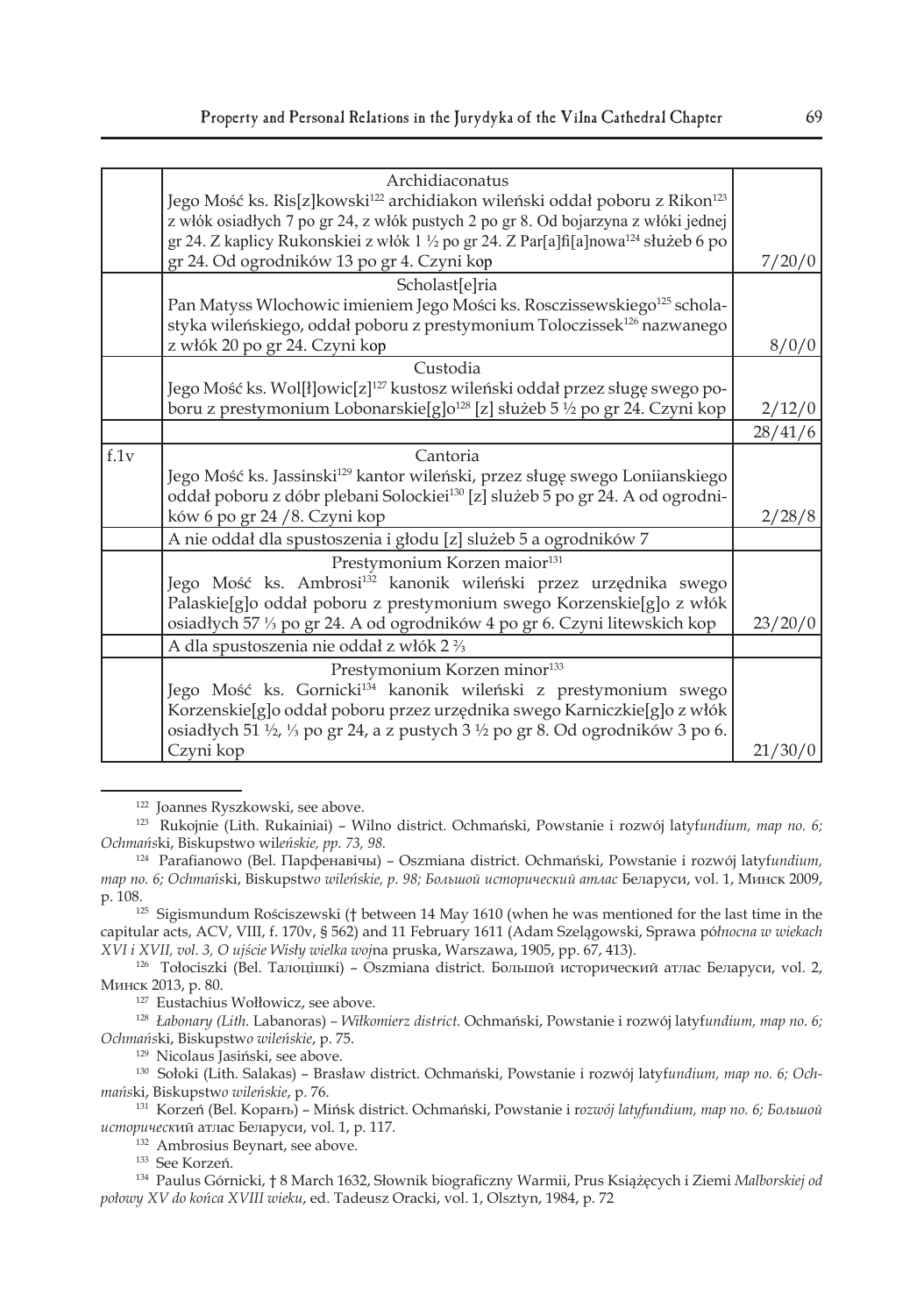|     | A dla ubóstwa nie dodał 4 <sup>2</sup> / <sub>3</sub>                                 |         |
|-----|---------------------------------------------------------------------------------------|---------|
|     | Prestimonium Baxti <sup>135</sup>                                                     |         |
|     | Jego Mość ks. Swienczick[i] <sup>136</sup> kanonik wileński z prestymonium swego      |         |
|     | Baxczinskie[g]o przez sługę swego Zernickie[g]o oddał poboru 18 1/2 po gr             |         |
|     | 24, z pustych służeb 12 po gr 8. A od ogrodnika jednego gr 6. Czyni kop               | 9/6/0   |
|     | A dla spustoszenia nie oddał służb 3                                                  |         |
|     | Prestymonium Wonalgow[0] <sup>137</sup>                                               |         |
|     | Jego Mość ks. Wilczopolski <sup>138</sup> kanonik wileński z prestymonium swego od-   |         |
|     | dał poboru z włók 16 1/2, po gr 24. Czyni kop                                         | 6/36/0  |
|     | A dla spustoszenia nie oddał z włók 3 1/2                                             |         |
|     | Prestymonium Kuszmiski <sup>139</sup>                                                 |         |
|     | Jego Mość ks. Sidlowski kanonik wileński z prestymonium swego Kuzmis-                 |         |
|     | ski przez sługę swego Jana Konobackie[g]o poboru z włók 15 po gr 24. Czy-             |         |
|     | ni kop                                                                                | 6/0/0   |
|     | A dla spustoszenia nie oddał z włók 9                                                 |         |
|     |                                                                                       | 69/0/8  |
| f.2 | Prestymonium Haniewicze <sup>140</sup>                                                |         |
|     | Wojczech Kossowski urzędnik Haniewicki oddał poboru od podimia 40 po                  |         |
|     | gr 12. Czyni kop                                                                      | 8/0/0   |
|     | A dla spustoszenia nie oddał z pniow 8                                                |         |
|     | Prestymonium Trussowicze <sup>141</sup>                                               |         |
|     | Jego Mość ks. Isaac <sup>142</sup> kanonik wileński z prestymonium swego Trussowicz   |         |
|     | oddał poboru z włók 20 po gr 24. Czyni kop                                            | 8/0/0   |
|     | A dla spustoszenia nie oddał z włók 17 1/2                                            |         |
|     | Prestymonium alteru[m] Trussowicze i Korzen                                           |         |
|     | Jego Mość ks. Jurg[i]ewic[z] <sup>143</sup> kanonik wileński oddał poboru z prestymo- |         |
|     | nium swego Trussowickie[g]o z włók osiadłych 21 po gr 24, a ze dwu pu-                |         |
|     | stych po gr 8.                                                                        |         |
|     | A z sioła Korzenskie[g]o z włók 17 po gr 24. Czyni kop                                | 15/28/0 |
|     | Strzessin <sup>144</sup>                                                              |         |
|     | Thomas Strabczewski urzędnik Ich Mości ks. ks. kapituły wileńskiej odesłał            |         |
|     | przez sługę swego Swiderskie[g]o z dymów osiadłych 280 po gr 12. Od cha-              |         |
|     | łup ubogich 10 po gr 6, jeszcze uboższych 14 po gr 4 ½. Czyni kop                     | 57/59/0 |

<sup>135</sup> Bakszty (Bel. Бакшты) – Oszmiana district. Ochmański, Powstanie i r*ozwój latyfundium, map no. 6; Большой историчес*кий атлас Беларуси, vol. 2, p. 89.

<sup>136</sup> Gregorius Święcicki, see above.

<sup>137</sup> Wojniałgowo (also *Swetglica) (Bel.* В*айнялгаў) –* Oszmiana district. Ochmański, Powstanie i rozwój latyfundiu*m, pp. 65, 145 and map no. 6; Большо*й исторический атлас Беларуси, vol. 1, p. 107.

<sup>1&</sup>lt;sup>38</sup> Stanislaus Wilczopolski, † before 13 May 1611, Wróblewski Library, ACV, VIII, f. 196, § 642.<br><sup>139</sup> Ки́гтізгкі (Bel. Кузьмішкі) – Озгтіапа district. Большой исторический атлас Беларуси, vol. 2, p. 81.

<sup>&</sup>lt;sup>140</sup> Haniewicze (Bel. Ханявічы) – Grodno district. Ochmański, Powstanie i rozwój latyfundium, map no. 6.

<sup>141</sup> Trusowicze (Bel. Трусавічы) – Mińsk district. Ochmański, Powstanie i r*ozwój latyfundium, map no. 6;* 

*Большой исторически*й атлас Беларуси, vol. 1, p. 116. 142 Isaac Fechtinus, see above. 143 Andreas Jurgiewicz, † before 12 February 1604, Wróblewski Library, ACV, VIII, f. 35, § 141

<sup>144</sup> Strzeszyn (Bel. Стрэшын) – *Rzeczyca district.* Ochmański, Powstanie i *rozwój latyfundium, map no. 6; Большой историческ*ий атлас Беларуси, vol. 1, p. 140.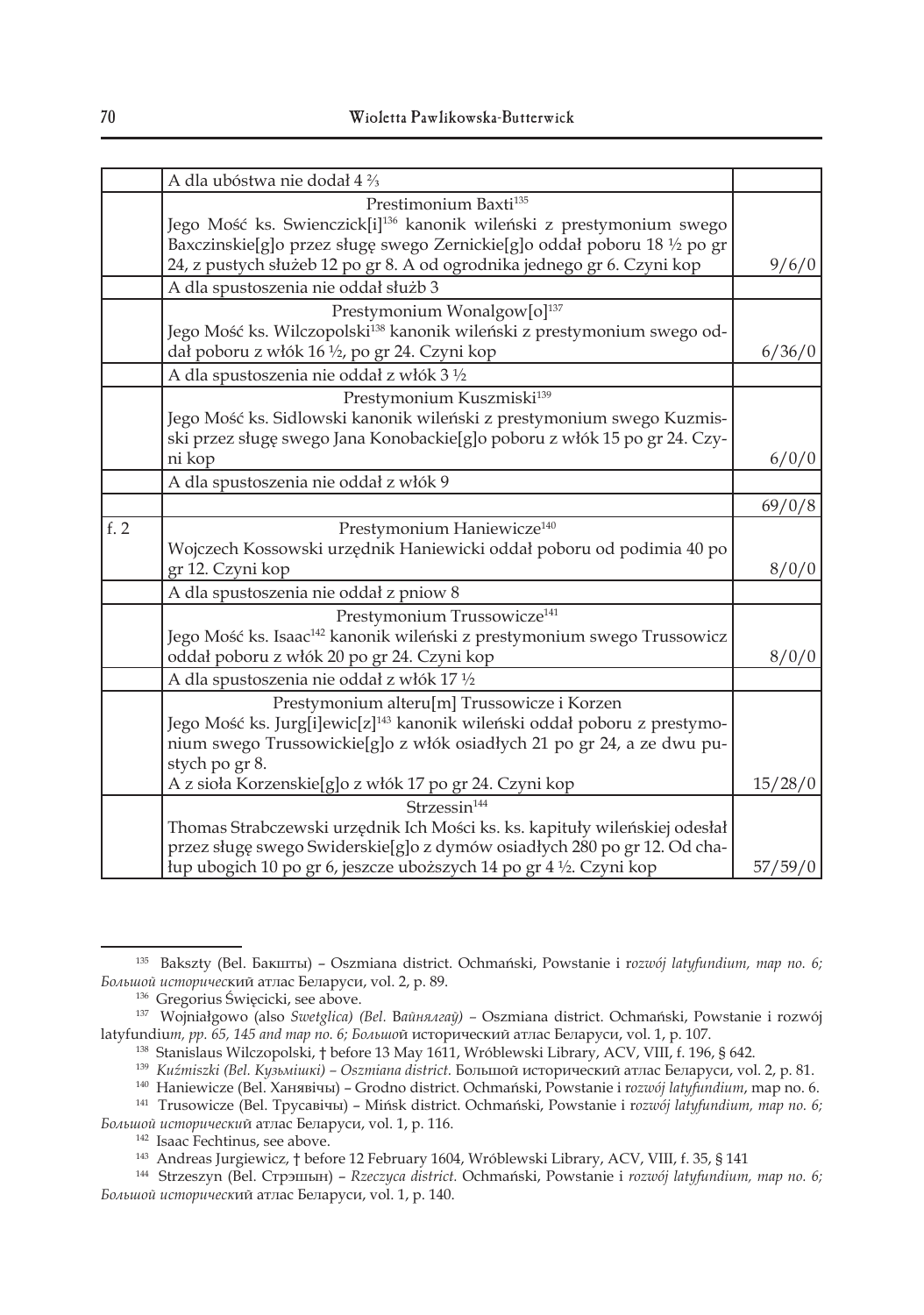|      | Kamieniec <sup>145</sup>                                                              |          |
|------|---------------------------------------------------------------------------------------|----------|
|      | Pan Jan Sadko urzędnik Kamieniecki oddał poboru z dymów 37 po gr 12.                  |          |
|      | Od rzemieślników 6 po gr 4. Od boba[?] gr 24. Od mlinka jednego gr 12. Od             |          |
|      | mlina 6 kol, od każdego po gr 24. Od 3 kol Rudnich po gr 48. Od rzemieślni-           |          |
|      |                                                                                       |          |
|      | ków Rudnich od 9 po gr 12. Od jednego ubogiego gr 6. Czyni kop                        | 83/18/0  |
|      | Witebsk <sup>146</sup>                                                                |          |
|      | Pan Hieronim Podlecki, urzędnik plebani witebskiei przez sługę swego Ma-              |          |
|      | tissa Stanislawislawowicza oddał poboru z dóbr plebani witebskiei z do-               |          |
|      | mów ulicznych mieszczan witebskich 12 i ogrodami po gr 6/4. Z włości                  |          |
|      | Sorzickiei z dymów 120 po gr 12. Od bojar Sorckich 10 po gr 24. Od ogrod-             |          |
|      | ników 3 po gr 3/2. Czyni kop                                                          | 25/26/4  |
|      | A dla spustoszenia przez głód nie oddał z dymów 26. Ogrodników 2, miesz-<br>czan 8    |          |
|      |                                                                                       |          |
|      |                                                                                       | 192/4/11 |
| f.2v | Borodzicze <sup>147</sup>                                                             |          |
|      | Jego Mość ks. dziekan wileński oddał z imienia Ich Mości ks. ks. kapituły             |          |
|      | wileńskiej Borodzickie[g]o z włók 100 po gr 24. [Czyni] kop                           | 40/0/0   |
|      | Poswole <sup>148</sup>                                                                |          |
|      | Pan Stanislaw Czaplecki urzędnik poswolski oddał poboru przez sługę                   |          |
|      | swego Mikolaia Kussminske[g]o z włók 43 po gr 24, a ze trzech czwierczi               |          |
|      | gr 18. [Czyni] kop                                                                    | 17/30/0  |
|      | A ostatka przez spustoszenie żołnierskiego i głód wedle registrów dawnych             |          |
|      | nie oddał                                                                             |          |
|      | Wolcza <sup>149</sup>                                                                 |          |
|      | Jego Mość ks. Pac <sup>150</sup> kanonik wileński z prestymonium swego wolczanskie[g] |          |
|      | o oddał poboru z włok 4 po gr 24. Czyni kop                                           | 1/36/0   |
|      | A dla spustoszenia nie oddał z włók 2                                                 |          |
|      | Ponari <sup>151</sup>                                                                 |          |
|      | Matyss urzędnik ponarski oddał poboru służeb osiadłych trzech po gr 24. A             |          |
|      | co na półsłużbach siedzą czterech po gr 12. A z mlinika[?] gr 12. Czyni kop           | 2/12/0   |
|      | A dla spustoszenia przez żołnierzy i głód nie dodał slużeb                            |          |
|      | Wosgalisk <sup>152</sup> seminarzystów                                                |          |
|      | Jego Mość ks. Jurg[i]ewic[z] kanonik wileński prowizor dóbr seminarskich              |          |
|      | oddał poboru z poddanych Wosgaliskich z włók osiadłych 45 po gr 24. A z               |          |
|      | pustych 4 po gr 8. Czyni kop                                                          | 18/32/0  |
|      |                                                                                       |          |

<sup>145</sup> Włość Kamieniecka (Ukr. Каменская Воласць) – Mozyrz district. Ochmański, Powstanie i rozwój latyf*undium, pp. 49-51, map no. 6; Большой ист*орический атлас Беларуси, vol. 2, p. 120.

<sup>146</sup> Witebsk (Bel. Віцебск) – Witebsk district. Ochmański, Biskupstw*o wileńskie, p. 77; Больш*ой исторический атлас Беларуси, vol. 1, p. 110.

<sup>147</sup> Borodycze (Bel. Бародзічы) – Brześć district. Большой исторический атлас Беларуси, vol. 1, p. 134. 148 Poswol (Lith. Pasvalys) – Upita district. Ochmański, Biskupstw*o wileńskie*, p. 75.

<sup>149</sup> Wołcza (Bel. Ваўча) – Mińsk district. Ochmański, Powstanie i ro*zwój latyfundium, map no. 6l; Большой исторически*й атлас Беларуси, vol. 1, p. 108.

<sup>150</sup> Nicolaus Pac, † 6 September 1624, C*odex Mednicensis seu Samogitiae dioecesis, v*ol. 2, (1*609 VI 26-1926 V 13),* ed. Paulius Jatulis, Romae 1989, no. 96B.

<sup>151</sup> Ponary (Lith. Paneriai) – Wilno district. Ochmański, Powstanie i ro*zwój latyfundium*, map no. 6.

<sup>152</sup> Wozgieliszki, Wilno district. Michał Baliński, Historya miasta Wilna, vol. 2, Wilno, 1837, p. 272.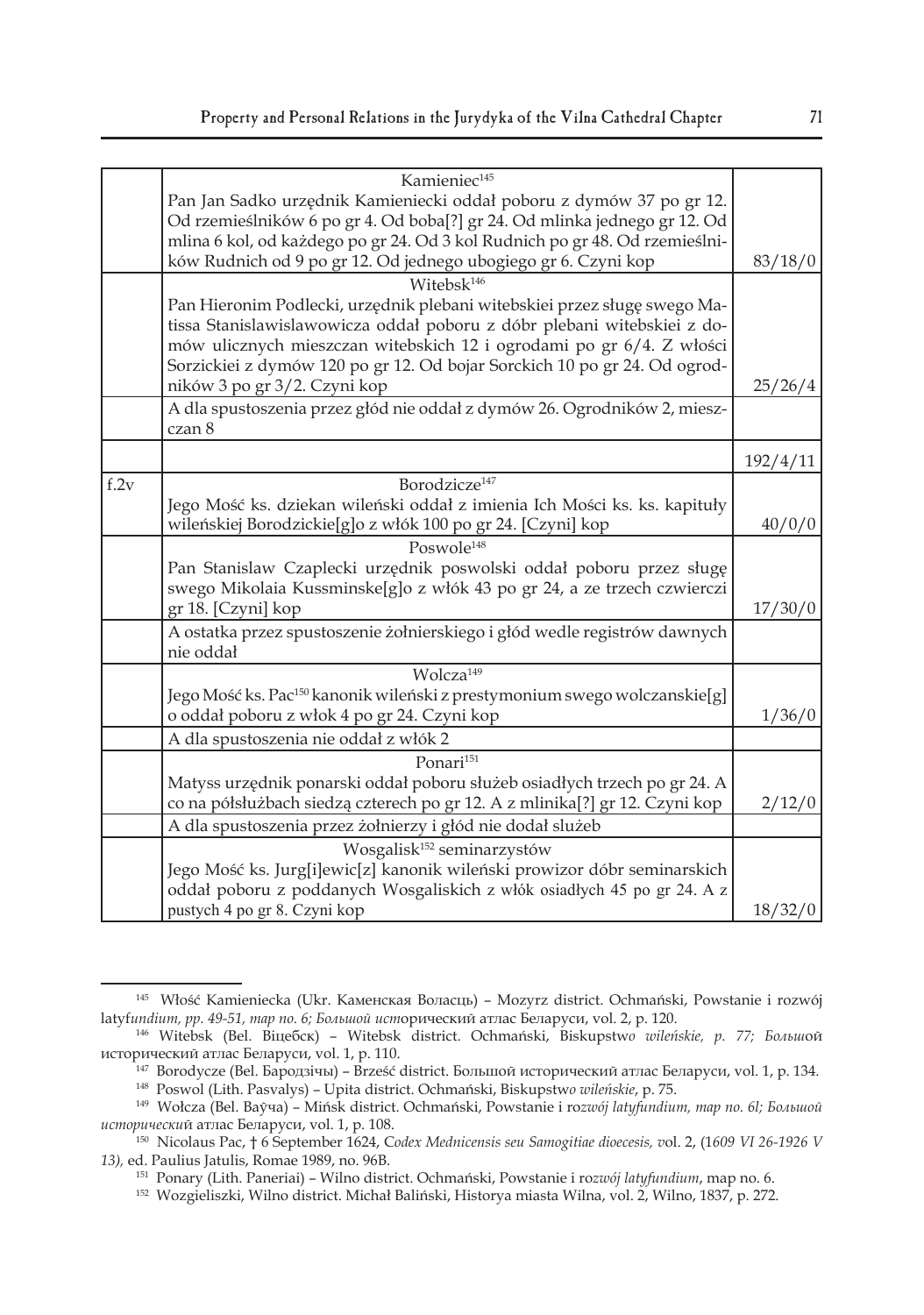|      | Nowogrodek <sup>153</sup> seminarzystów                                                                                                                                                                                               |         |
|------|---------------------------------------------------------------------------------------------------------------------------------------------------------------------------------------------------------------------------------------|---------|
|      | Jego Mość ks. Jurg[i]ewic[z] kanonik wileński prowizor dóbr seminariskich                                                                                                                                                             |         |
|      | oddał poboru z dóbr plebani nowogrockiei to jest z mieszczan plebani                                                                                                                                                                  |         |
|      | nowogrockiei i sioła plebańskiego Grdeczna. Z włości Łuckiei <sup>154</sup> i Kolpini-                                                                                                                                                |         |
|      | ckiei <sup>155</sup> [czyni] kop                                                                                                                                                                                                      | 58/43/2 |
|      | Spangla <sup>156</sup>                                                                                                                                                                                                                |         |
|      | Jan Cziganski oddał od trzech ogrodników do karczmy należącej Spinglia<br>nazwanej kop                                                                                                                                                | 0/36/0  |
|      |                                                                                                                                                                                                                                       | 139/9/2 |
| f. 3 | Suma wybierania z prestymoniei kanoniczej i z dóbr seminarskich czyni li-<br>tewskich kop                                                                                                                                             | 435/3/0 |
| f.4  | Wybieranie poboru na konwokacji wileńskiej w roku 1602 uchwalonego od<br>komorników którzy w domach Ich Mości ks. ks. kapituły mieszkają, także i<br>od tych [którzy] pod domami z przekupstwem soli, chlieba, Ich Mości sia-<br>dają |         |
|      | Kamienica Jego Mości ks. proboszcza wileńskiego księdza Kłodzienskiego                                                                                                                                                                |         |
|      | W domu Jego Mości ks. Kłodzienskiego mieszka Paweł, który dał poboru od<br>rzemiosła swego tak wiele kop                                                                                                                              | 0/24/0  |
|      | Tamże mieszka Jan Rymarz, który dał poboru kop                                                                                                                                                                                        | 0/24/0  |
|      | Pod tymże domem mieszka Dorotha Pawłowa, która chleb przekupuje dała                                                                                                                                                                  |         |
|      | poboru kop                                                                                                                                                                                                                            | 0/24/0  |
|      | Pod tymże domem przekupuje Zophia Harasimowa uboga dała poboru kop                                                                                                                                                                    | 0/6/0   |
|      | Kamienica Jego Mości ks. dziekana                                                                                                                                                                                                     |         |
|      | Pod kamienicą Jego Mości ks. dziekana, Ambrozy Baran od przekupstwa<br>swojego dał poboru kop                                                                                                                                         | 0/24/0  |
|      | Dom Jego Mości ks. archidiakona                                                                                                                                                                                                       |         |
|      | Pod tym domem Jego Mości ks. archidiakona mieszka Piotr solennik, który<br>od przekupstwa swego zapłacił poboru kop                                                                                                                   | 0/24/0  |
|      | Kamienica Jego Mości ks. kustosza                                                                                                                                                                                                     |         |
|      | Tam mieszka Greger Rnkowd miecznik, [który] oddał poboru od rzemiosła<br>swego kop                                                                                                                                                    | 0/24/0  |
|      | Kamienica Jego Mości ks. Ambrozego <sup>157</sup>                                                                                                                                                                                     |         |
|      | W tej kamienicy mieszka Barthos Stankowicz krawiec, który oddał poboru<br>od rzemiosła swego kop                                                                                                                                      | 0/24/0  |
|      | Tamże mieszka Jakub Smolski kuśnierz, [który] oddał poboru od rzemiosła<br>swego kop                                                                                                                                                  | 0/24/0  |

<sup>153</sup> Nowogródek (Bel. Нoвагaрoдак) – Nowogródek district. Ochmański, Powstanie i rozwój laty*fundium, map no 6; Ochmańsk*i, Biskupstw*o wileńskie, p. 74; Большой исторический атлас* Беларуси, vol. 1, Минск 2009,

<sup>&</sup>lt;sup>154</sup> Łuki (Bel. Лука / Вялікія Лука) – Nowogródek district. Большой исторический атлас Беларуси, vol. 1, p. 125.

<sup>155</sup> Kołpienica (Bel. Каўпеніца) – Nowogródek district. Большой исторический атлас Беларуси, vol. 1,

<sup>&</sup>lt;sup>156</sup> Spingła (Lith. Spenglas) – Wilno district.

<sup>157</sup> Ambrosius Beynart, see above.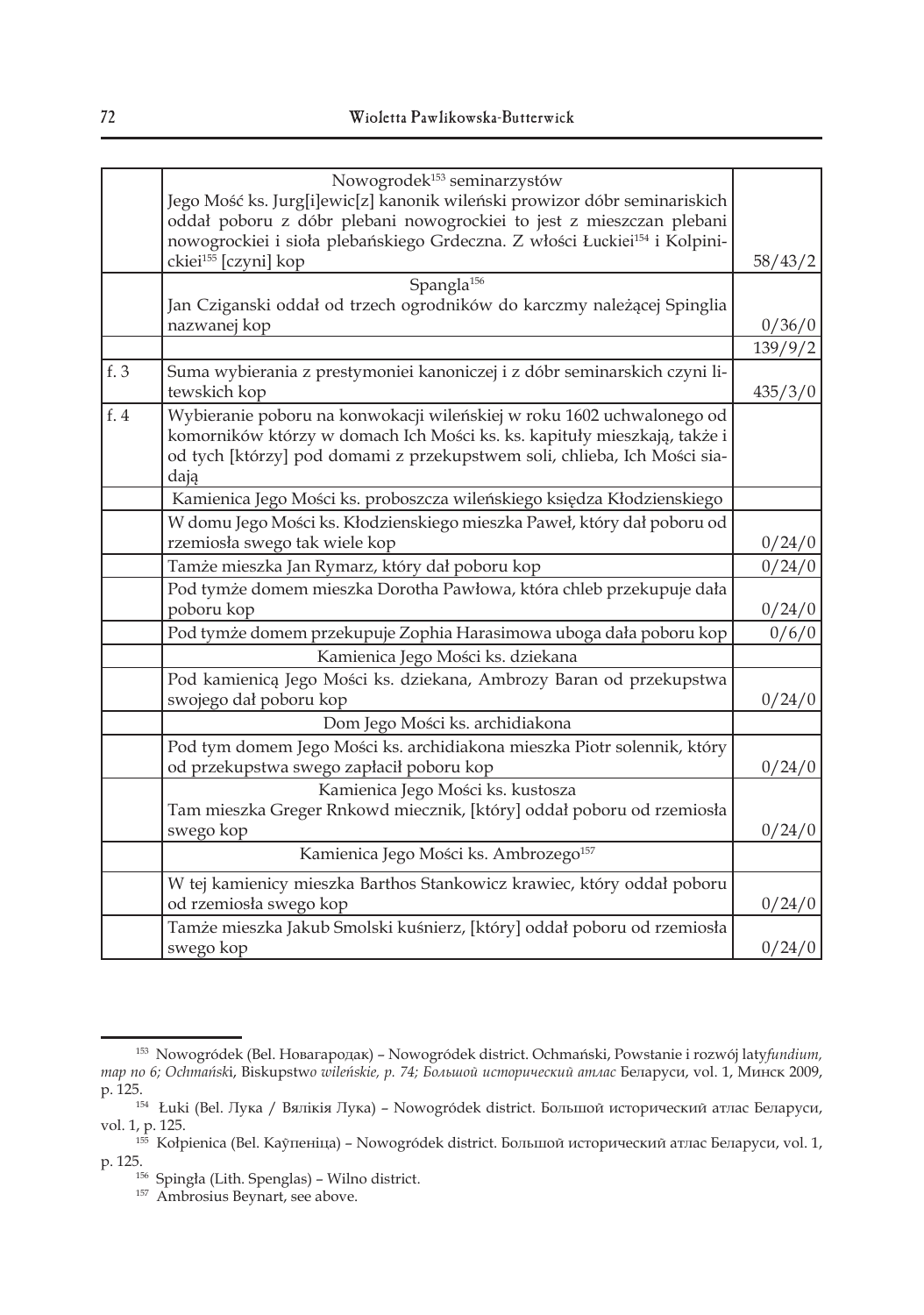|      | Pod tą kamienicą mieszka Valenti solennik, [który] oddał od przekupstwa<br>swego kop | 0/24/0   |
|------|--------------------------------------------------------------------------------------|----------|
|      | Kamienica Jego Mości ks. Bolpathy <sup>158</sup>                                     |          |
|      | W tej kamienicy mieszka Jurek stolarz, [który] oddał poboru od rzemiosła             |          |
|      | swego kop                                                                            | 0/24/0   |
|      | Pod tą kamienicą mieszka Piotr Daskowicz solennik, [który] oddał poboru              |          |
|      | od przekupstwa swego kop                                                             | 0/24/0   |
|      |                                                                                      | 4/30/[0] |
| f.4v | Kamienica Jego Mości ks. Gornickiego <sup>159</sup>                                  |          |
|      | W tej kamienicy mieszka Boguczky krawiec, który oddał poboru od rzemio-              |          |
|      | sła swego tak wiele jako kop                                                         | 0/24/0   |
|      | Pod tą kamienicą mieszka Andrzei Konkulli solennik, [który] oddał poboru             |          |
|      | od przekupstwa swego kop                                                             | 0/24/0   |
|      | Domy mieszczan kapitulnych ulica Zamkowa                                             |          |
|      | Z domu Jana Krewla Bartosz Zalieski zapłacił powrotnego gr 6/4                       |          |
|      | A od rzemiosła swego krawieckiego gr 24. Czyni kop                                   | 0/30/4   |
|      | W tymże domu mieszka Jan Iglis miecznik, który zapłacił od rzemiosła swe-            |          |
|      | go poboru kop                                                                        | 0/24/0   |
|      | Tamże mieszka Piotr miecznik, [który] oddał poboru kop                               | 0/24/0   |
|      | Tamże mieszka Matys slosarz ubogi, [który] oddał poboru kop                          | 0/24/0   |
|      | Dom Woiciecha Siodlarza                                                              |          |
|      | Woyciech siodlarz oddał poboru powrotnego gr 6/4. A od rzemiosła oddal               |          |
|      | gr 24. Czyni kop                                                                     | 0/30/4   |
|      | Tamże mieszka Pawel miecznik, który oddał poboru od rzemiosła kop                    | 0/24/0   |
|      | Ulica Skopowa                                                                        |          |
|      | Dom Wawrzencza Opuchowskie[g]o, który oddał powrotnego kop                           | 0/6/4    |
|      | Tamże mieszka Wawrzenecz kopac ubogi, [który] oddał kop                              | 0/12/0   |
|      | Tamże mieszka Paweł kowal oddał od rzemiosła kop                                     | 0/24/[0] |
|      | Dom Urbana rymarza oddał powrotnego gr 6/4. A od rzemiosła oddał gr                  |          |
|      | 24. Czyni kop                                                                        | 0/30/4   |
|      | Dom Stanislawa Koszakowskie[g]o, który oddał powrotnego gr 6/4. A od                 |          |
|      | rzemiosła swego krawieckiego gr 24. Czyni kop                                        | 0/30/4   |
|      | Tamże mies[z]ka Franc czapnik, który oddał poboru kop                                | 0/24/0   |
|      | Tamże mies[z]ka Paweł furman ubogi, [który] oddał kop                                | 0/12/0   |
|      | Dom Kosmowskiego krawca, od domu dał gr 6/4, od rzemiosła gr 24. Czyni               |          |
|      | kop                                                                                  | 0/30/4   |
|      | Dom Jana Litwinka, który oddał powrotne[g]o gr 6/4, a od rzemiosła gr 24.            |          |
|      | Czyni kop                                                                            | 0/30/4   |
|      | Tamże mieszka Chwiedor piwowar, [który] oddał według tak rocznego                    |          |
|      | gruntu kop                                                                           | 0/9/6    |
|      | Dom Jakuba Łączkiego, który nie dał dla ubóstwa                                      |          |

<sup>158</sup> Joannes Bulpat, see above.

<sup>159</sup> Paulus Górnicki, see above.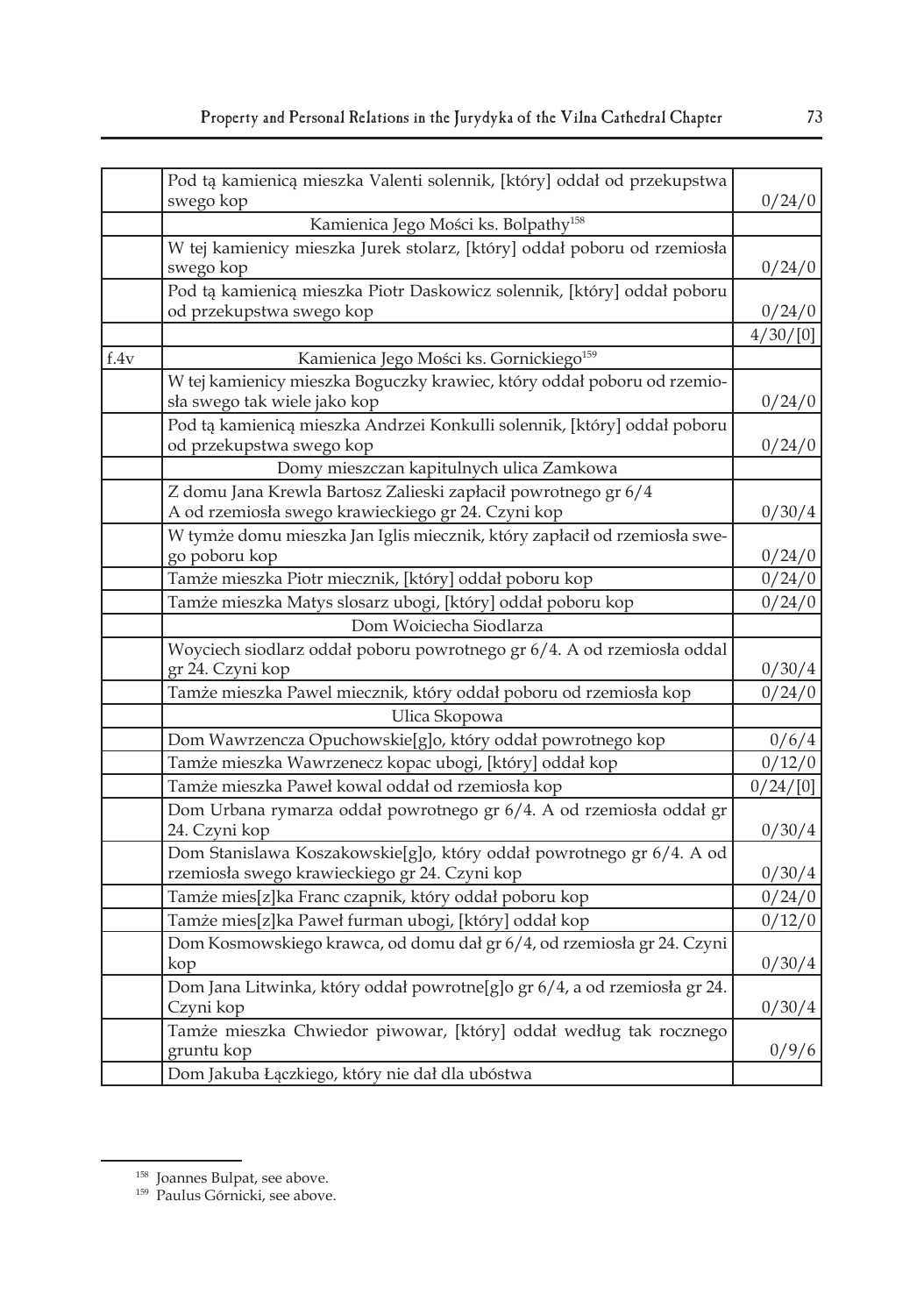|      | Dom Sebastiana Wircinskie[g]o, który oddał powrotnego gr 6/4. A od rze-                               |                |
|------|-------------------------------------------------------------------------------------------------------|----------------|
|      | miosła gr 24. Czyni kop                                                                               | 0/30/4         |
|      | Dom Pawla Rudzinskiego powrotnego oddał kop                                                           | 0/6/4          |
|      | A rzemiosła przed starością nie robi                                                                  |                |
|      |                                                                                                       | 7/27/2         |
| f. 5 | Dom Ambrozego Barana, który oddał powrotnego kop                                                      | 0/6/4          |
|      | Tamże mieszka Jadwiga Piotrowa Siemiernicza, która od sprzedawania<br>chleba oddaje poboru kop        | 0/12/0         |
|      | Ulica do Bernardynow idąc                                                                             |                |
|      | Dom Sebastiana Trębydzkie[g]o z którego zapłacił powrotnego kop                                       | 0/6/4          |
|      | Dom Woiciecha Krolowiczka z którego oddał powrotnego kop                                              | 0/6/4          |
|      | Tamże mieszka Mathysz koszali krawiec, który poboru od rzemiosła dał<br>kop                           | 0/24/0         |
|      | Dom Jastrzępskiey z którego Łukasz malarz oddał powrotnego gr 6/4. A od<br>rzemiosła gr 24. Czyni kop | 0/30/4         |
|      | Dom Francza Slindaiskie[g]o z którego oddał powrotnego kop                                            | 0/6/4          |
|      | Tamże mieszka Marek muliarz, który od rzemiosła poboru oddał kop                                      | 0/24/0         |
|      | Tamże mieszka Jan kowal, który od rzemiosła poboru oddał kop                                          | 0/24/0         |
|      | Dom drugi Sebastiana Trębiczkie[g]o powrotnego kop                                                    | 0/6/4          |
|      | Ulica idąc z Zamku do murowanego młyna                                                                |                |
|      | Dom Andrzeia solennika z którego zapłacił powrotnego kop                                              | 0/6/4          |
|      | Dom Piotra solennika z którego zapłacił powrotnego kop                                                | 0/6/4          |
|      | Dom Buiwila                                                                                           |                |
|      | Dom Sczycza zamesnika z którego zapłacił powrotnego gr 6/4. A od rzemiosła<br>gr 48. Czyni kop        | 0/54/4         |
|      | Ulica nad rzeką Wilną                                                                                 |                |
|      | Dom Janowey Gawloiskiey z którego oddała powrotnego kop                                               | 0/6/4          |
|      | Tamże mieszka Jakub wezglownik, który oddał wedle kwita tak rocznego<br>dla ubóstwa kop               | 0/12/0         |
|      | Tamże mieszka Jan swiec człowiek ubogi i nic nie dał                                                  |                |
|      | Dom Jarmuszewskiey z którego oddala powrotnego kop                                                    | 0/6/4          |
|      | Dom Hanasza Zerstucha z którego oddał powrotnego gr 6/4, a od rzemiosła gr<br>48. Czyni kop           | 0/54/4         |
|      | Dom Woiciecha Strzałkowskego <sup>160</sup> z którego powrotnego kop                                  | 0/6/4          |
|      | Tamże mieszka [A]polonia praczka oddała od ubogiego kop                                               | 0/12/0         |
|      | Dom Łukasza tkacza z którego powrotnego zapłacił gr 6/4. A od rzemiosła dał gr<br>0/24. Czyni kop     | 0/30/4         |
|      | Dom Stanislawa tkacza z którego oddał powrotnego gr 6/4, a od rzemiosła gr 24.<br>Czyni kop           | 0/30/4         |
|      | Tamże mieszka Augustyn swiec, który dał poboru od rzemiosła kop                                       | $\frac{0}{24}$ |

<sup>160</sup> Albertus Strzałkowski, see above.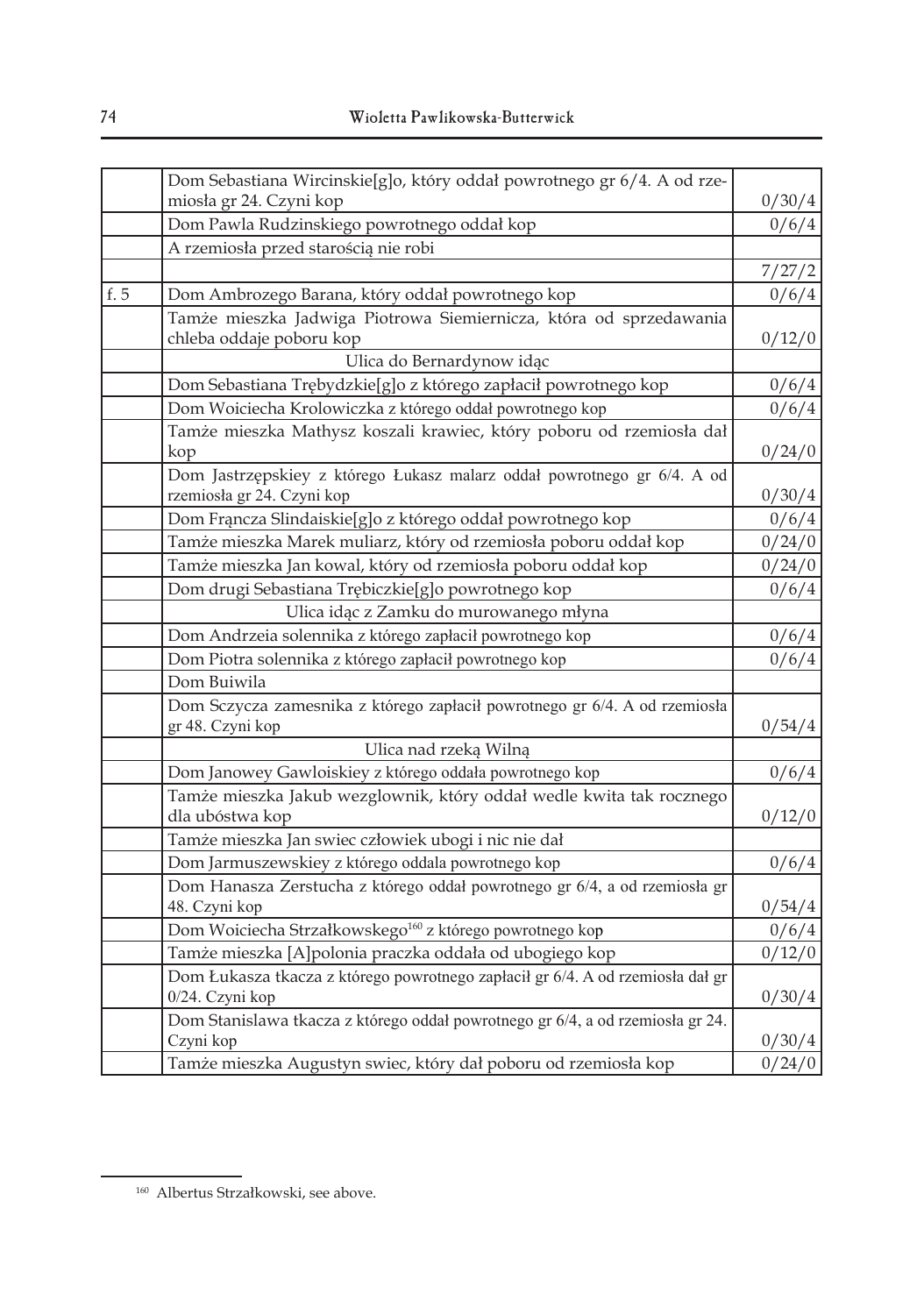|               | Domy za mostem Berna[r]dynskim                                                                                                |                 |
|---------------|-------------------------------------------------------------------------------------------------------------------------------|-----------------|
|               |                                                                                                                               | 6/36/0          |
| $f_{\cdot}5v$ | Lawrin sloszarz z pół domu powrotnego gr 1/6. A od rzemiosła gr 24. Czyni kop                                                 | 0/25/6          |
|               | Piotr Ghłowac z pół domu powrotnego gr 1/6. A od rzemiosła gr 24. Czyni [od]<br>ślusarskiego rzemiosła kop                    | 0/25/6          |
|               | Dom Bartłomieia Olichniewicza z którego oddał powrotnego gr 3/2. A żona jego<br>od pieczenia białego chleba gr 24. Czyni kop  | 0/27/2          |
|               | Tamże mieszka Marek swiec, który oddał z rzemiosła swego kop                                                                  | 0/24/0          |
|               | Tamże mieszka Stanisław Bołoiko słodownik, który oddał od rzemiosła swego<br>kop                                              | 0/24/0          |
|               | Tamże mieszka Marcin miecznik, który dla ubóstwa swego oddał kop                                                              | 0/12/0          |
|               | Wybieranie szosowego z domów szpitala S. M. Magdaleny                                                                         |                 |
|               | Ulica Zamkowa                                                                                                                 |                 |
|               | Dom Pana Abszolona aptekarza z którego zapłacił powrotnego gr 6/4, od<br>aptekarstwa kop 1/12. Czyni kop                      | 1/18/4          |
|               | Ulica Skopowa                                                                                                                 |                 |
|               | Dom Pani Catharzyni Bartlowey zamesznieckiey, która oddała powrotnego<br>gr 6/4. Od rzemiosła gr 48. Czyni kop                | 0/54/4          |
|               | Mathys Oszust powrotnego dał 6/4, a od rzemiosła gr 24, kop                                                                   | 0/30/4          |
|               | Tamże mieszka Jan Bolko swiec dla ubóstwa dał kop                                                                             | 0/8/0           |
|               | Walenty Swięciczki powrotnego oddał kop                                                                                       | 0/6/4           |
|               | Thomas kucharz oddał powrotnego kop                                                                                           | 0/6/4           |
|               | Tamże mieszka Stanislaw piwowar ubogi dał kop                                                                                 | 0/9/6           |
|               | Dom Mathysza ciesli z którego oddał powrotnego gr 6/4, a od rzemiosła gr 24.                                                  |                 |
|               | Czyni kop                                                                                                                     | 0/30/4          |
|               | Tamże mieszka Maciey ciesla ubogi dał kop                                                                                     | 0/7/2           |
|               | Tamże mieszka Laurin ciesla dał kop                                                                                           | 0/9/6           |
|               | Tamże mieszka Piotr piwowar ubogi dał kop                                                                                     | 0/9/6           |
|               | Dom własny szpitalny, którego najmuje Łukasz Budziwolski tkac, który za-<br>płacił od rzemiosła swego kop                     | 0/24/0          |
|               | Bagili tkac od rzemiosła swego zapłacił kop                                                                                   | 0/24/0          |
|               | Domy za bramą S M. Magdaleni                                                                                                  |                 |
|               | Dom Jana Bielewicza z którego Jan Żno oddał powrotnego gr 3/2, a od rze-<br>miosła swego złotych dwa. Czyni kop               | 0/51/2          |
|               |                                                                                                                               | 8/8/[0]         |
| f. 6          | Tamże mieszka Matuk koziemiak ubogi oddał kop                                                                                 | 0/4/8           |
|               | Tamże mieszka Jan Gaidelis przekupień skór oddał gr 12. A żona jego od<br>pieczenia chleba gr 9/2. Czyni kop                  | 0/21/2          |
|               | Tamże mieszka Jerzy koziemiak od ubogiego obejścia dał gr 12, a żona jego<br>od pieczenia chleba rzeszotnego gr 12. Czyni kop | 0/24/0          |
|               | Tamże mieszka Bartlomiei koziemiak od ubogiego obejścia dał kop                                                               | 0/12/0          |
|               | Tamże mieszka Maczey koziemiak oddał z żoną swoją która chleb piecze<br>rzeszotny kop                                         |                 |
|               | 2 Tamże mieszka Adam koziemiak oddał kop                                                                                      | 0/24/0<br>0/4/8 |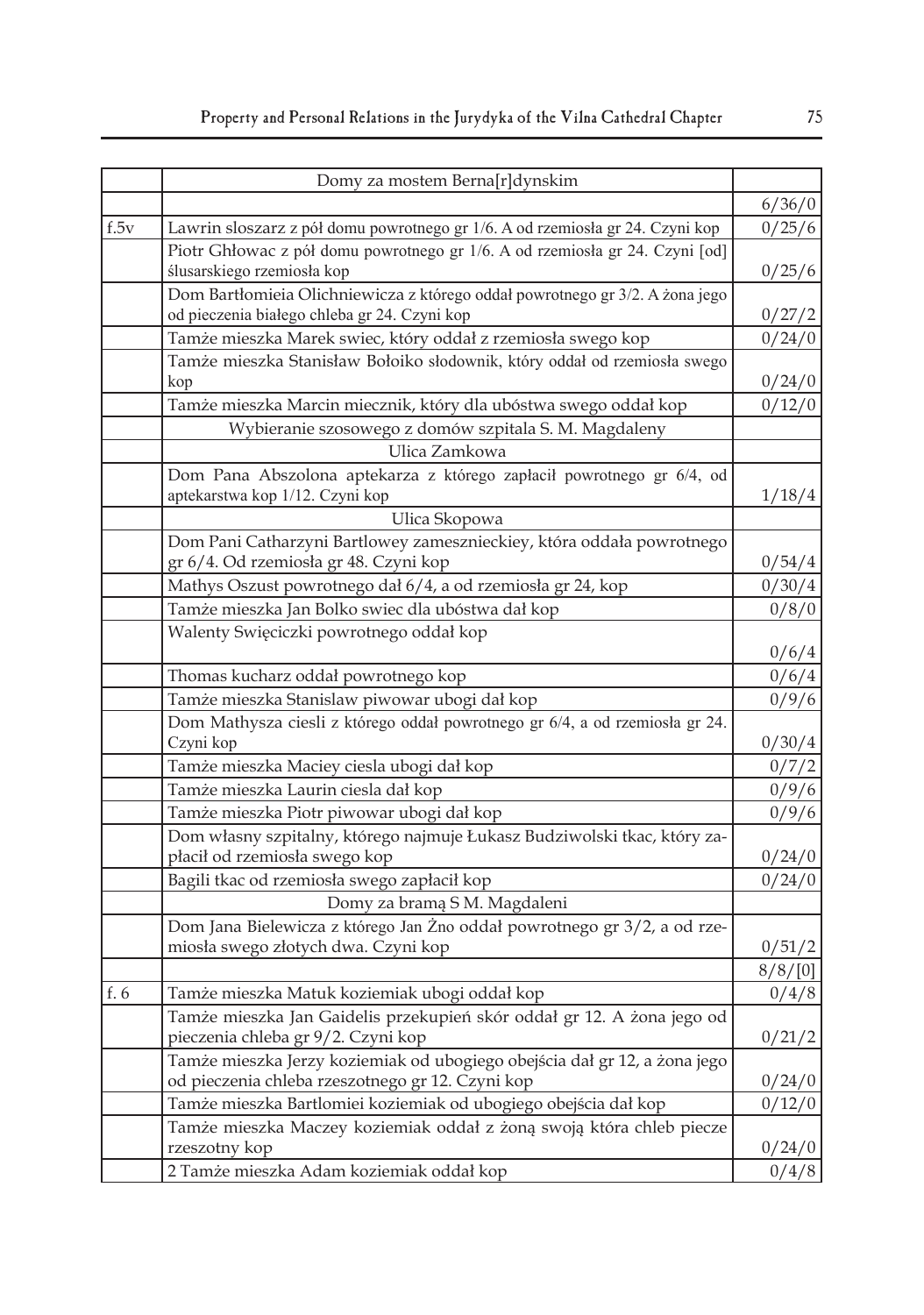|      | 1 Tamże mieszka Jan Gilis koszemiak z żoną swą, która chleb piecze rze-<br>szotny, oddał kop                                                              | 0/24/0 |
|------|-----------------------------------------------------------------------------------------------------------------------------------------------------------|--------|
|      | Dom Piotra furmana z którego Piotr furman oddał powrotnego gr 3/2, a od<br>wożenia gliny gr 7, żona jego od pieczenia chleba rzeszotnego gr 12. Czyni kop | 0/22/2 |
|      | Tamże mieszka Łukasz ciesla, który oddał od ubogiego swego obejścia kop                                                                                   | 0/12/0 |
|      | Tamże mieszka Stanislaw ciesla, który od ubogiego obejścia dał kop                                                                                        | 0/12/0 |
|      |                                                                                                                                                           |        |
|      | Dom Gregiera Pierczecuia koziemiak z którego oddał powrotnego gr 3/2, od<br>robienia skór czerwonych gr 48. Czyni kop                                     | 0/51/2 |
|      | Żona jego Jadwiga od piekarstwa oddała kop                                                                                                                | 0/24/0 |
|      | Dom Pawła Bałtusnika, który oddał powrotnego gr 3/2 od rzemiosła gr 24,<br>dla ubóstwa kop                                                                | 0/27/2 |
|      | Dom Marcina Bienkiewicza s którego zapłacił powrotnego kop                                                                                                | 0/3/2  |
|      | Tamże mieszka Paweł zdun, który od rzemiosła swego oddał kop                                                                                              | 0/24/0 |
|      | Dom Stanislawa Barthoszewicza koziemiak z którego oddał powrotnego gr 3/2,<br>od rzemiosła gr 48. Czyni kop                                               | 0/51/2 |
|      | Tamże mieszka Andrzey Swidra koziemiak, który oddał od ubogiego obej-                                                                                     |        |
|      | ścia swego kop                                                                                                                                            | 0/24/0 |
|      | Tamże mieszka Barthlomiey skorownik, który oddał od ubogiego obejścia<br>swego kop                                                                        | 0/15/0 |
|      | Dom Marcina szewcza z którego zapłacił powrotnego gr 3/2, a od rzemiosła gr<br>24. Czyni kop                                                              | 0/27/2 |
|      | Tamże mieszka Ambrozy kowal, który oddał od obejścia swego ubogiego<br>kop                                                                                | 0/12/0 |
|      | Dom Sczepana Bidzisia, który oddał powrotnego gr 3/2 od rzemiosła gr 48.<br>Czyni kop                                                                     |        |
|      |                                                                                                                                                           | 0/51/2 |
|      | Domy szpitalne na Antokoliu<br>Dom Urbana rymarza, którego najmuje Woiciech stolarz z którego zapłacił                                                    |        |
|      | powrotnego gr 3/2 od rzemiosła gr 24. Czyni kop                                                                                                           | 0/27/2 |
|      | Tamże mieszka Jan tkac oddał rzemiosła kop                                                                                                                | 0/24/0 |
|      | Dom Jana Swila muliarczyka, który oddał powrotnego gr 3/2, a od rzemio-<br>sła gr 12 dla ubóstwa. Czyni kop                                               | 0/15/2 |
|      |                                                                                                                                                           | 8/57/6 |
| f.6v | Dom Piotra Bistra, który dał powrotnego gr 3/2, a od ubogiego obejścia<br>swego gr 5. Czyni kop                                                           | 0/8/2  |
|      | Dom Pana Buiwiła po Kuczenskiei                                                                                                                           |        |
|      | Dom Jurka Witowskiego                                                                                                                                     |        |
|      | Dom Piotra Manskie[g]o                                                                                                                                    |        |
|      | Dom księdza Płocharskiego kaznodziei zamkowego                                                                                                            |        |
|      | Ulica Zamkowa                                                                                                                                             |        |
|      | Dom Pana Symona pisarza zamkowego Liber                                                                                                                   |        |
|      | Tamże mieszka Ostapczewiecz solennik oddał przekupstwa swego kop                                                                                          | 0/24/0 |
|      | Ulica do Bernardynow idąc                                                                                                                                 |        |
|      | Dom Andrzeia Gorskiego krawcza, który oddał powrotnego gr 5/4, a od                                                                                       |        |
|      | rzemiosła gr 24. Czyni kop                                                                                                                                | 0/80/4 |
|      | Dom Sczęsnego bednarza, którego najmuje Mathys malarz, który oddał po-<br>wrotnego gr 6/4, od rzemiosła gr 24. Czyni kop                                  | 0/30/4 |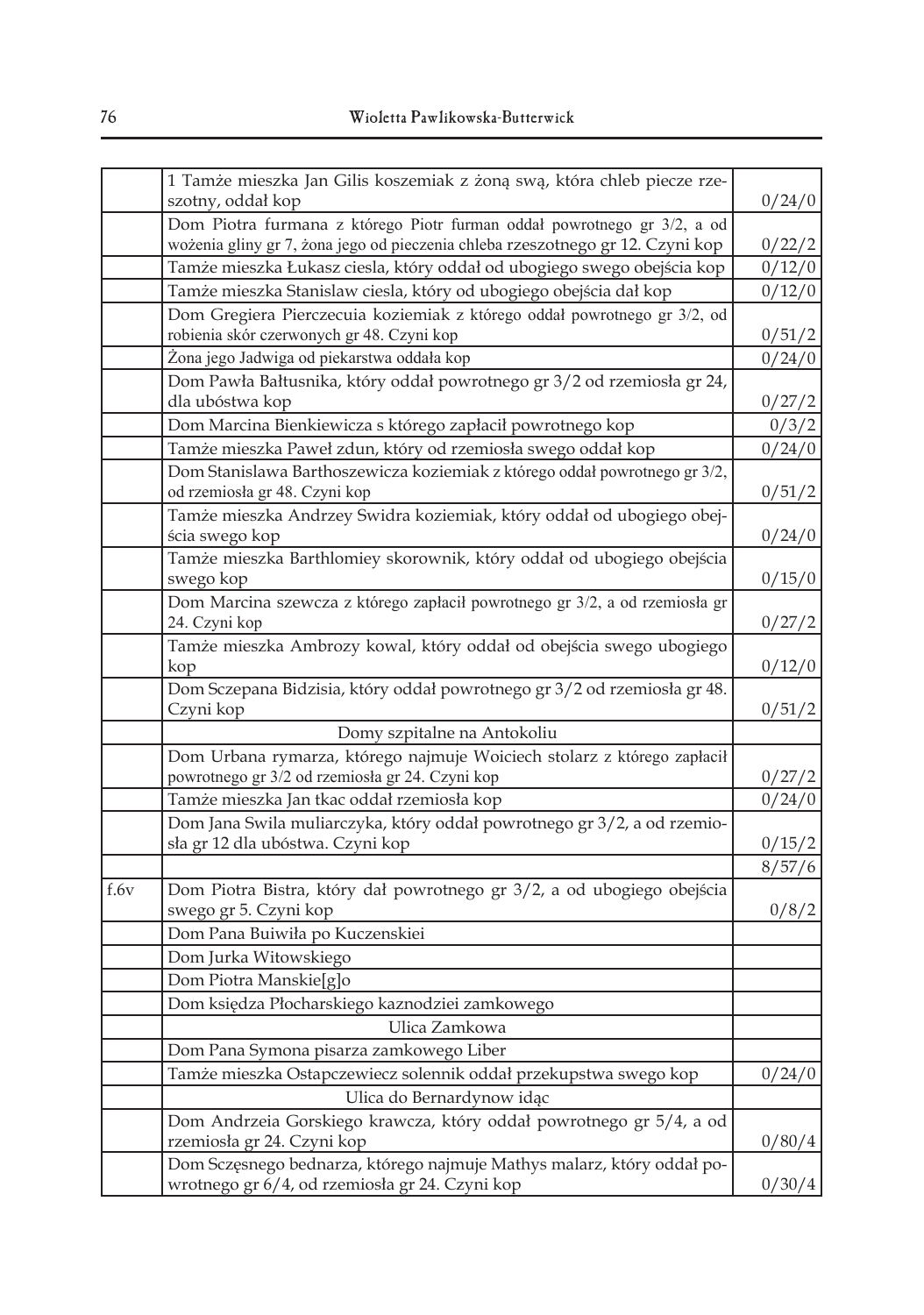|      | Ulica Skopowa                                                                     |          |
|------|-----------------------------------------------------------------------------------|----------|
|      | Dom Kristopha Wircinskiego krawca, który oddał powrotnego gr 6/4, a od            |          |
|      | rzemiosła gr 24. Czyni kop                                                        | 0/30/4   |
|      | Tamże mieszka Andrzey sloszarz, który od rzemiosła oddał kop                      | 0/24/0   |
|      | Tamże mieszka Jan Woidowos, który oddał od obejścia ubogiego kop                  | 0/9/0    |
|      | Dom Adama krawcza oddał powrotnego gr 6/4, od rzemiosła gr 24. Czyni              |          |
|      | kop                                                                               | 0/30/4   |
|      | Ulica Swiętoianska                                                                |          |
|      | Dom Sczęsne[g]o Radzikowskie[g]o oddał powrotnego gr 6/4, a od rzemio-            |          |
|      | sła gr 24. Czyni kop                                                              | 0/30/4   |
|      | Tamże mieszka Chrystoph malarz oddał od rzemiosła kop                             | 0/24/0   |
|      | Tamże mieszka Kasper skliarz oddał od rzemiosła kop                               | 0/24/0   |
|      | Tamże mieszka Thomas miecznik oddał od rzemiosła kop                              | 0/24/0   |
|      | Tamże mieszka Krystow krawiecz oddał od rzemiosła kop                             | 0/24/0   |
|      | Tamże mieszka Stanislaw sloszarz ubogi dał kop                                    | 0/12/0   |
|      | Tamże w piwnicy chlebem przekupując dał kop                                       | 0/16/0   |
|      | Tamże mieszka pergaminik ubogi dał kop                                            | 0/12/0   |
|      | Dom Mathysza Golębia saffiannika, który powrotnego oddał gr 6/4, a od             |          |
|      | rzemiosła gr 48. Czyni kop                                                        | 0/54/4   |
|      |                                                                                   | 6/47/6   |
| f. 7 | Kamienica księdza Twardowskie[g]o <sup>161</sup> kaznodziei zamkowego             |          |
|      | W tej kamienicy mieszka Piotr krawiecz, który oddal powrotnego gr 6/4. A          |          |
|      | od rzemiosła gr 24. Czyni kop                                                     | 0/30/4   |
|      | Tamże mieszka Andrzey paszamannik dał od rzemiosła kop                            | 0/24/[0] |
|      | Tamże mieszka Jan pasznik, [który] dał od rzemiosła kop                           | 0/24/8   |
|      | Tamże mieszka Chrystoph miecznik, [który] dał od rzemiosła kop                    | 0/24/0   |
|      | Tamże mieszka Adam solennik, [który] dał od przekupstwa kop                       | 0/24/0   |
|      | Tamże mieszka Stanislaw solennik, [który] dał od przekupstwa kop                  | 0/24/[0] |
|      | Dom ks. Korzeniewskiego                                                           |          |
|      | W tym domu mieszka Casper zamesznik, który oddał powrotnego gr 6/4. A             |          |
|      | od rzemiosła gr 48. Czyni kop                                                     | 0/54/4   |
|      | Dom na kaplicę nieboszczyka ks. Suchodolskie[g]o                                  |          |
|      | W tym domu mieszka Grygiel Hanczel tkac dał powrotnego gr 6/4, a od               |          |
|      | rzemiosła gr 24. Czyni kop                                                        | 0/30/4   |
|      | Dom altaryski Piotra Brzeszinskiego                                               |          |
|      | W tym domu mieszka Marcin Truskowski, który dał powrotnego gr 6/4, a              |          |
|      | od rzemiosła gr 24. Czyni kop                                                     | 0/30/4   |
|      | Dom pod Jego Mość ks. Wolowicza <sup>162</sup> kustosza wileńskiego na Antokoł[u] |          |
|      | iurisdictiei                                                                      |          |
|      | W tym domu mieszka Bernat Łukassewic, [który] zapłacił powrotnego kop             | 0/3/2    |

<sup>161</sup> Joannes Twardowski, † between 22 April (Wróblewski Library, F43, 26732) and 2 May 1606 (Wróblewski Library, ACV, VIII, ff. 83v-84, § 316).<br><sup>162</sup> Eustachius Wołłowicz, see above.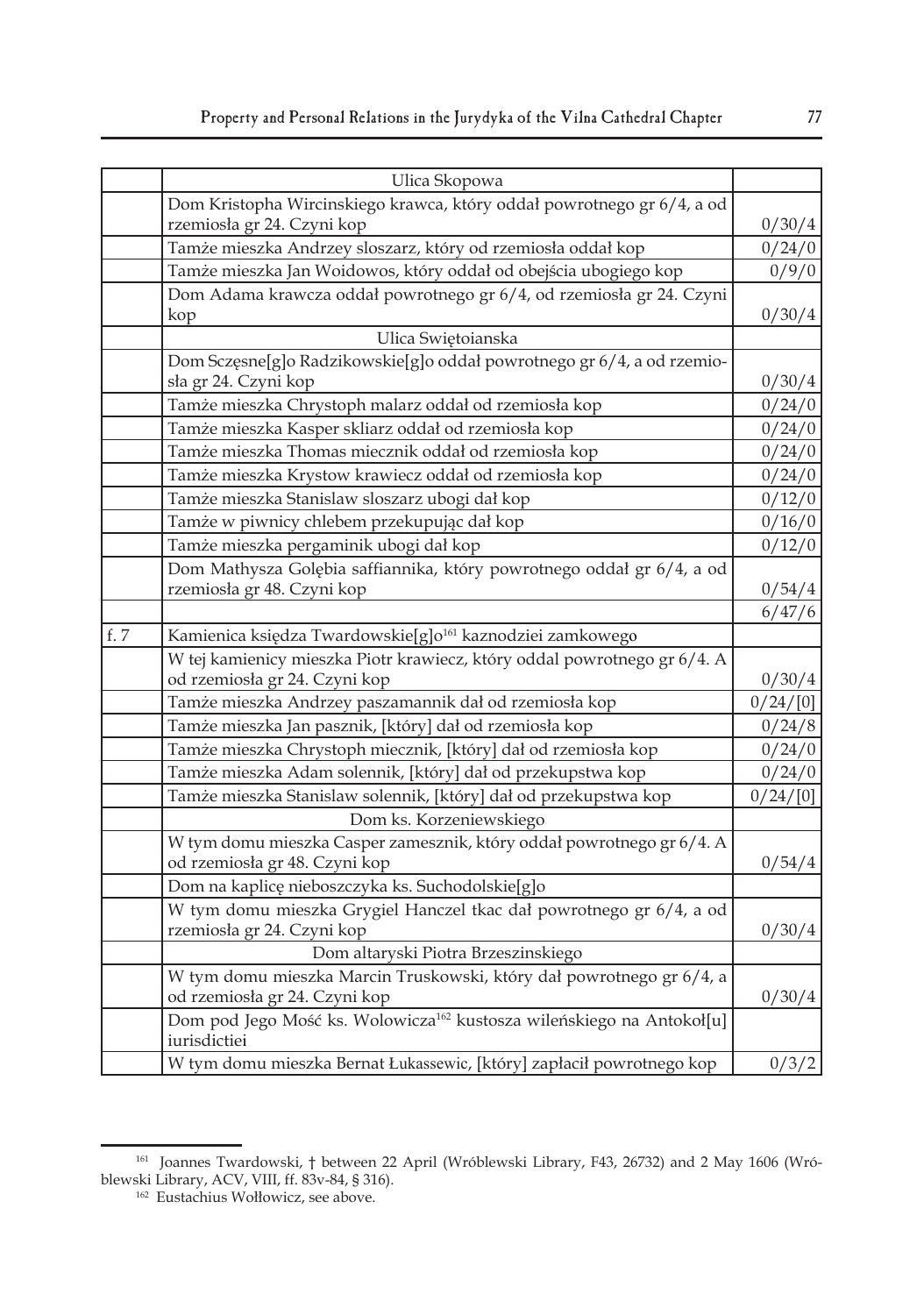|      |                                                                                                                                                                                                                                                                                                         | 4/29/6   |
|------|---------------------------------------------------------------------------------------------------------------------------------------------------------------------------------------------------------------------------------------------------------------------------------------------------------|----------|
|      | Summa wybrania z domów od rzemieślników i szosowego. Czyni litew-                                                                                                                                                                                                                                       |          |
|      | skich kop                                                                                                                                                                                                                                                                                               | 46/56/0  |
| f.7v | Suma summarum wszystkiego wybrania według uchwały konwokacji wi-<br>leńskiej w roku 1602 tak z dóbr Ich Mości ks. ks. kapituły wileńskiej, jako też<br>szosowego z domów i rzemieślników jurisdiktiey Ich Mości ks. ks. kapituły<br>wileńskiej tu w mieście wileńskim leżących. Czyni złotych 1204/28/6 |          |
|      | Które czynią litewskich kop                                                                                                                                                                                                                                                                             | 481/59/0 |
|      | Rozchód tym pieniądzom:<br>Do skarbu oddano florenów: 1160<br>A na mnie poborcę wzięło się salarium zwykle florenów: 40<br>Restat do skarbu oddał florenów 4/28/6<br>Nicolay Korzeniowski<br>Subcollector manu propria                                                                                  |          |

### BIBLIOGRAPHY

#### **Printed primary sources**

*Akta zjazdów stanów Wielkiego Księstwa Litewskiego*, vol. 2: *Okresy panowań królów elekcyjnych XVI–XVII wiek*, ed. Henryk Lulewicz, Warszawa 2009.

*Codex Mednicensis seu Samogitiae dioecesis*, vol. 2: *(1609 VI 26-1926 V 13)*, ed. Paulius Jatulis, Romae 1989.

*Dokumenty Soborów Powszechnych*, vol. 2, ed. Arkadiusz Baron and Henryk Pietras, Kraków 2007.

*Feodalinių* žemės *valdų Lietuvoje inventorių aprašymas*, ed. Vladas Abramavičius, *Lietuvos TSR Mokslų akademija. Centrinė biblioteka*, Vilnius 1963.

*Inscriptiones ecclesiarum Vilnensium*, ed. Eugenija Ulčinaitė and Włodzimierz Appel, Vilnius 2005.

*Jesuité olomoučtí za protireformace: akty a listiny z let 1558-1619,* vol. 1, *1558-1590*, ed. B. Navrátil, Brno 1916.

*Kościół zamkowy, czyli katedra wileńska w jej dziejowym, liturgicznym, architektonicznym i ekonomicznym rozwoju*, ed. Jan Kurczewski, vol. 2: Źródła historyczne na podstawie aktów kapitulnych i dokumentów historycznych, Wilno 1910.

*Monumenta Sarmatarum viam universae carnis ingressorum Simone Starovolscio primicerio Tarnoviensi collectore*, ed. Szymon Starowolski, Cracoviae 1655.

*Schweden und seine Stellung zum heil. Stuhle unter Johann III., Sigismund III. und Karl IX*, vol. 1, *Versuche und Bemu*̈*hungen des heiligen Stuhles in den letzten drei Jahrhunderten, die durch Ketzerei* [*...*] *von ihm getrennten La*̈*nder des Nordens wieder mit der Kirche zu vereinen*, ed. Augustin Theiner, Augsburg 1839.

*Vilniaus miestas ir miestiečiai 1636 m.: Namai, gyventojai, svečiai*, ed. Mindaugas Paknys, Vilnius 2006.

*Vilniaus namai archyvų fonduose,* 13 vols, ed. Vladas *Drėma*, Vilnius 1995-2007

*Wilnianie. Żywoty siedemnastowieczne*, ed. David Frick, Warszawa 2008.

Метрыка Вялікага княства Літоўскага. Кніга 70 (1582–1585). Кніга запісаў № 70 (Копія канца XVI ст.), ed. Андрэй Анатольевіч Мяцельскі, Мінск 2008.

Статут Вялікага княства Літоўскага *1588*, ed. А. С. Шагун, Мінск 2005.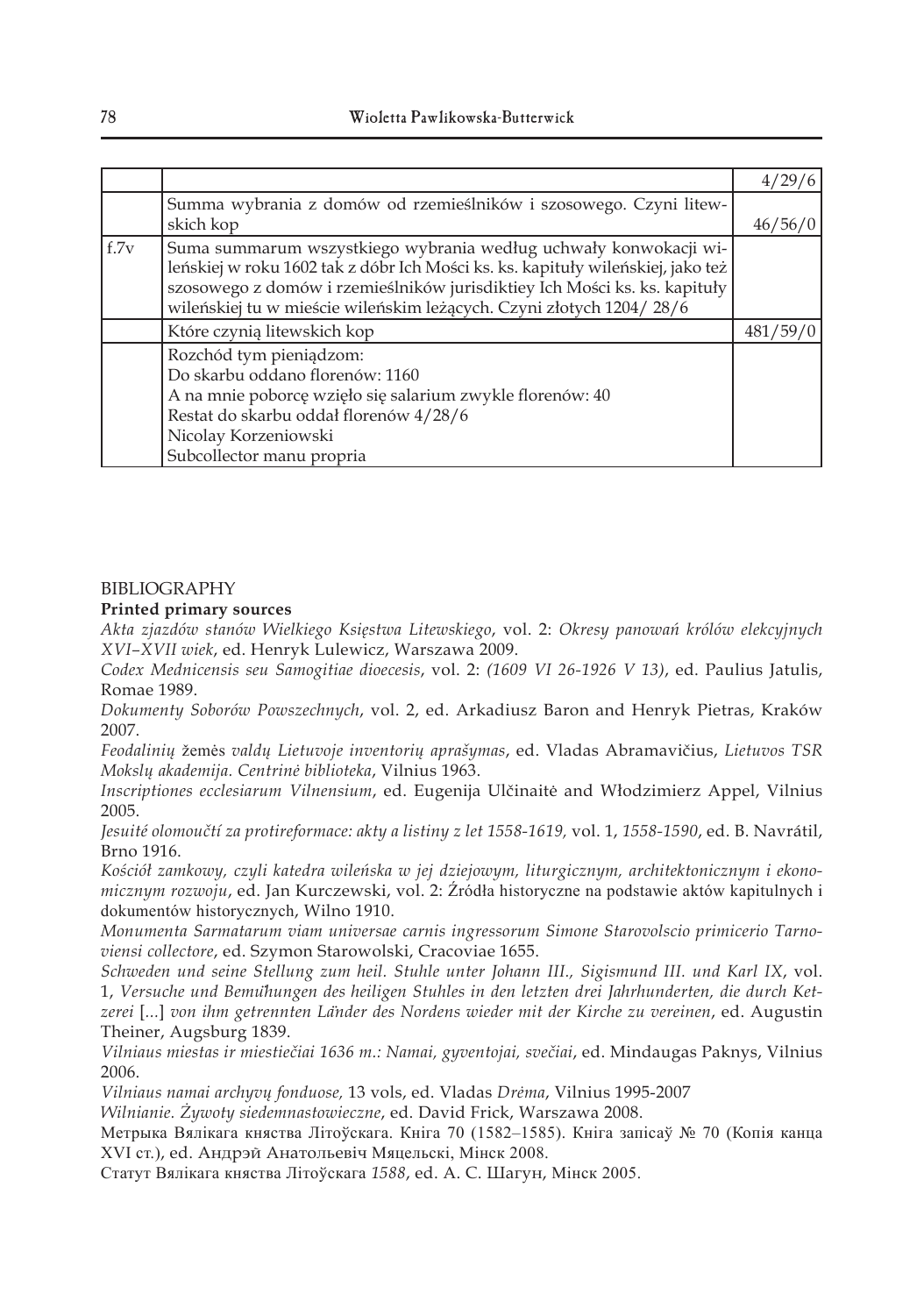### *Secondary sources*

Alexandrowicz Stanisław, *Zaludnienie miasteczek Litwy i Białorusi w XVI i pierwszej połowie XVII wieku*, [in:] Stanisław Alexandrowicz, *Studia z dziejów miasteczek Wielkiego Księstwa Litewskiego*, Toruń 2011.

*Atlas Kościoła łacińskiego w Rzeczypospolitej Obojga Narodów w XVIII wieku*, ed. Stanisław Litak, Lublin 2006.

Bardach Juliusz, *O dawnej i niedawnej Litwie*, Poznań 1988.

Boroda Krzysztof, *Kmieć, łan czy profit? Co było podstawą poboru łanowego w XV i XVI wieku?*, [in:] *Człowiek wobec miar i czasu w przeszłości*, ed. Piotr Guzowski and Marzena Liedke, Kraków 2007.

Borowik Piotr, *Jurydyki miasta Grodna w XV-XVIII wieku*, Supraśl 2005.

*Encyklopedyja powszechna Samuela Orgelbranda*, vol. 4, Warszawa 1899.

Fijałek Jan, *Opisy Wilna aż do połowy wieku XVII-go*, "Ateneum Wileńskie", 1 (1923), nos 3/4.

Frick David, *According to the Confession in Which I Die: Taking the Measure of Allegiances in Seventeenth-Century Wilno*, "Central Europe", 8 (2010), no. 2.

Frick David, *The Bells of Vilnius: Keeping Time in a City of Many Calendars*, [in:] *Making Contact: Maps, Identity, and Travel,* ed. Glenn Burger, Lesley B. Cormack, Jonathan Hart and Natalia Pylypiuk, Edmonton 2003.

Frick David, *Kith, Kin, and Neighbors: Communities and Confessions in Seventeenth-Century Wilno*, Ithaca, NY 2013.

Frykowski Janusz, *Przypadki i formy przestępstw okazjonalnych mieszczan tyszowieckich w latach 1608-1807*, "Historia i Świat", 2 (2013).

Garstein Oskar, *Rome and the Counter-Reformation in Scandinavia until the Establishment of the S. Congregatio de Propaganda fide in 1622*, vol. 1 *(1539-1583)*, Oslo 1963.

Garstein Oskar, *Rome and the Counter-Reformation in Scandinavia until the Establishment of the S. Congregatio de Propaganda fide in 1622*, vol. 2 *(1583-1622)*, Oslo 1980.

Garstein Oskar, *Rome and the Counter-Reformation in Scandinavia until the Establishment of the S. Congregatio de Propaganda fide in 1622*, vol. 3, *Jesuit Educational Strategy in Scandinavia 1553- 1622*, Leiden 1992.

Hojda Zdenek, *Collegia Nordica v Olomouci a Braniewu 1578-1619*, "Acta Universitatis Carolinae: Historia Universitatis Carolinae Pragensis", 30 (1990).

*Instrukcja wydawnicza dla źródeł historycznych od XVI do połowy XIX wieku*, ed. Kazimierz Lepszy, Wrocław 1953.

Jovaiša Liudas*, Castus, doctus, diligens, devotus: tridentinio sielovadininko tipo formavimas(is) Žemaičių vyskupijoje,* [in:] *Tridento visuotinio Bažnyčios susirinkimo (1545-1563) įtaka Lietuvos kultūrai. Susirinkimo idėjų suvokimas ir sklaida Vidurio Europos rytuose*, ed. Aleksandra Aleksandravičiūtė, Vilnius 2009.

Jurginis Juozas, *Reakcinis bažnytinių jurisdikcijų vaidmuo Vilniaus istorijoje, Lietuvos TSR mokslų Akademijos Lietuvos istorijos instituto darbai,* Vilnius 1951*.*

Komorowski Waldemar, Średniowieczne domy krakowskie. Kamienice, pałace miejskie i rezydencje kanonicze. Trwałość gotyckiego modelu w nowożytności, Kraków 2014.

Kurczewski Jan, *Biskupstwo wileńskie*, Wilno 1912.

Kurczewski Jan, *Kościół Zamkowy czyli Katedra wileńska w jej dziejowym, liturgicznym, architektonicznym i ekonomicznym rozwoju*, vol. 1, Wilno 1908.

Leitsch Walter, *Das Leben am Hof König Sigismund III. von Polen*, 4 vols, Kraków and Wien 2009. *Lietuvos katalikų dvasininkai XIV-XVI a*, ed. Vytautas Ališauskas, Tomasz Jaszczołt, Liudas Jovaiša, Mindaugas Paknys*,* Vilnius 2009.

Litwin Henryk, *Katalog alumnów seminarium papieskiego w Wilnie 1582-1798*, part 1, *Wstęp, wykaz skrótów, spis źródeł, katalog alumnów 1-500*, "Przegląd Wschodni", 8 (2003).

Lutyński Konrad, *Kapituła katedralna w Poznaniu w XVI wieku, Organizacja i majątek*, Poznań 2000.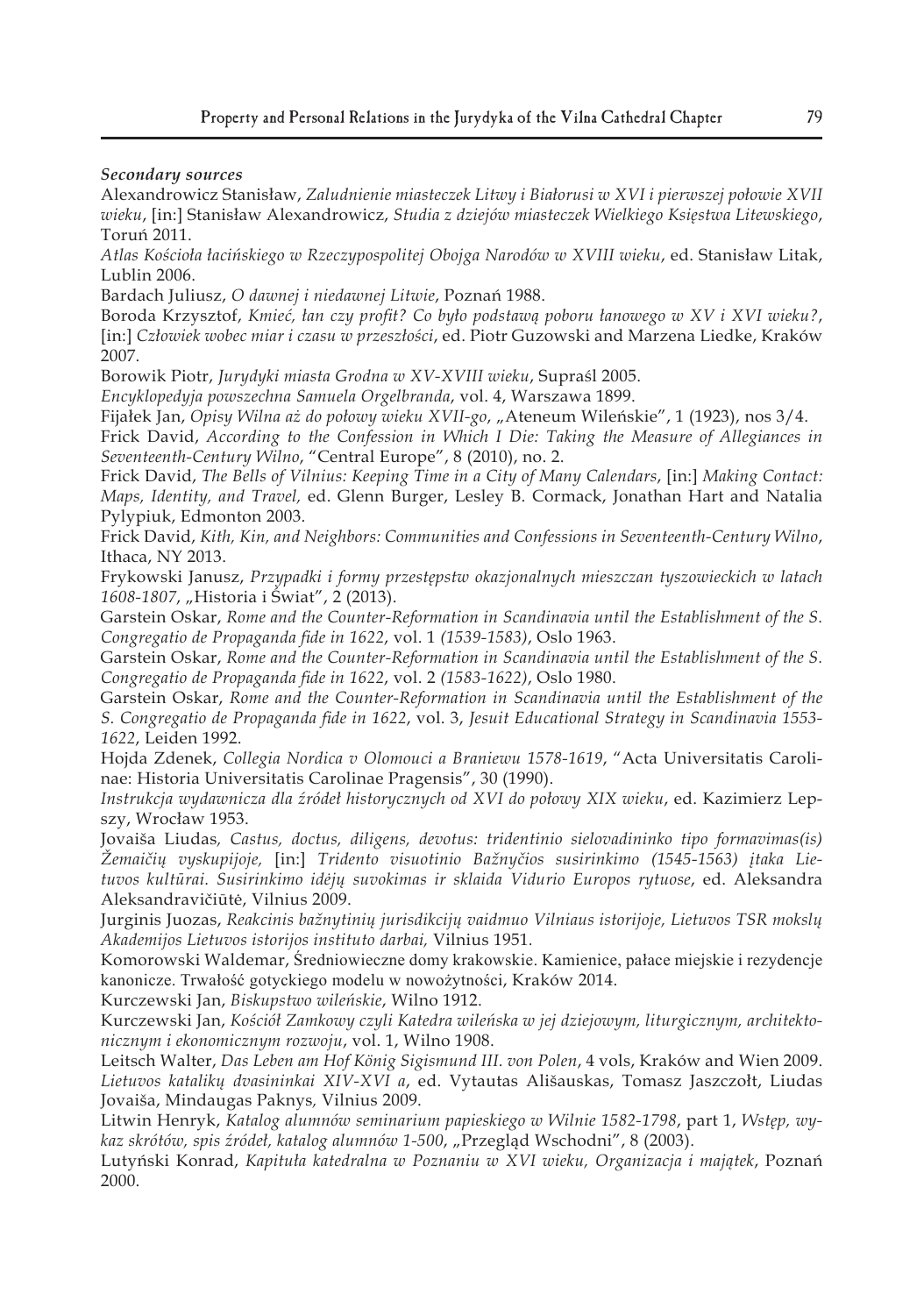Łowmiańska Maria, *Wilno przed najazdem moskiewskim 1655 roku*, Wilno 1929, 2nd edn [in:] *Dwa doktoraty z Uniwersytetu Stefana Batorego w Wilnie*, Poznań 2005.

Maroszek Józef, *Ulice Wilna w XIV-XVIII wieku*, "Kwartalnik Historii Kultury Materialnej", 47 (1999), nos 1-2.

Maroszek Józef, *Wileńskie przytułki-szpitale w XVI-XVIII w.*, [in:] *Cała historia to dzieje ludzi... Studia z historii społecznej ofiarowane profesorowi Andrzejowi Wyczańskiemu w 80-tą rocznicę urodzin i 55-lecie pracy naukowej*, ed. Cezary Kuklo, Białystok 2004.

Michalewicz Jerzy, *Dwór szwedzki Zygmunta III w latach 1587-1600*, "Odrodzenie i Reformacja w Polsce", 11 (1966).

Michalewicz Jerzy, *Polish-Swedish Relations in the Late Sixteenth Century (Sigismund Vasa's Swe*dish Court), "Zeszyty Naukowe Uniwersytetu Jagiellońskiego", 508, "Prace Historyczne" no. 61 (1979).

Morzy Józef, *Kryzys demograficzny na Litwie i Białorusi w II połowie XVII wieku*, Poznań 1965. Obirek Stanisław, *Jezuici na dworach Batorego i Wazów 1580-1668*, Kraków 1996.

Ochmański Jerzy, *Biskupstwo wileńskie w średniowieczu. Ustrój i uposażenie*, Poznań 1972

Ochmański Jerzy, *Powstanie i rozwój latyfundium biskupstwa wileńskiego latyfundium biskupstwa wileńskiego (1387-1550). Ze studiów nad rozwojem wielkiej własności na Litwie i Białorusi w średniowieczu,* Poznań 1963.

Paknys Mindaugas, *Wilno roku 1636 według 'Rewizji gospód'*, "Lituano-Slavica Posnaniensia. "Studia Historica", 12 (2007).

Pawlikowska Wioletta, *Konkubiny w życiu prałatów i kanoników wileńskich w XVI-XVII w.*, [in:] *Tridento visuotinio Bažnyčios susirinkimo (1545-1563) įtaka Lietuvos kultūrai. Susirinkimo idėjų suvokimas ir sklaida Vidurio Europos rytuose*, ed. Aleksandra Aleksandravičiūtė, Vilnius 2009.

Pawlikowska-Butterwick Wioletta, *Kelias į designatio personae, arba bažnytinių beneficijų suteikimas XVI a. antrojoje pusėje: Vilniaus kapitulos pavyzdys*, "Lietuvos Istorijos Metraštis", 1 (2012).

Pawlikowska-Butterwick Wioletta, *Regarding the Sixteenth-Century Statutes of the Cathedral Chapters of Vilna and Samogitia*, [in:] *Vilniaus ir* Žemaičių *katedrų kapitulų statutai*, ed. Wioletta Pawlikowska-Butterwick and Liudas Jovaiša, Vilnius 2015.

Pawlikowska-Butterwick Wioletta, *A "Foreign" Elite? The Territorial Origins of the Canons and Prelates of the Cathedral Chapter of Vilna in the Second Half of the Sixteenth Century*, "Slavonic and East European Review", 92, 2014, no. 1.

Poplatek Jan, *Wykaz alumnów seminarium papieskiego w Wilnie 1582-1773*, "Ateneum Wileńskie", 11 (1936).

Przyałgowski Wincenty, Żywoty biskupów wileńskich, vol. 2, St Petersburg 1860.

Szelągowski, *Sprawa północna w wiekach XVI i XVII*, vol. 3: O ujście Wisły wielka wojna pruska, Warszawa 1905.

Rachuba Andrzej, *Wielkie Księstwo Litewskie w systemie parlamentarnym Rzeczypospolitej w latach 1569-1763*, Warszawa 2002.

*Słownik biograficzny Warmii, Prus Książęcych i Ziemi Malborskiej od połowy XV do końca XVIII wieku*, opr. Tadeusz Oracki, vol. 1, Olsztyn 1984

*Słownik geograficzny Królestwa Polskiego i innych krajów słowiańskich*, ed. Filip Sulimierski and Władysław Walewski, vol.1 - 15, Warszawa 1880-1914.

Sołtysiak Maria, *Na styku dwóch epok: architektura gdyńskich kamienic okresu międzywojennego*, Gdynia 2003.

Szpaczyński Przemysław, *Polityka Zygmunta III wobec wyzwań kontrreformacji. Kilka uwag w sprawie wpływu rzekomego fanatyzmu króla Zygmunta III na politykę Rzeczypospolitej Obojga Narodów na przełomie XVI i XVII w.*, [in:] '*Młodsza Europa' – od średniowiecza do współczesności*, Zielona Góra 2008.

*Urzędnicy Wielkiego Księstwa Litewskiego, Spisy*, vol. 1, *Województwo wileńskie XIV-XVIII wiek*, ed. Andrzej Rachuba, Henryk Lulewicz and Przemysław P. Romaniuk, with Uładzimir Jemialianczuk and Andrej Macuk, Warszawa 2004.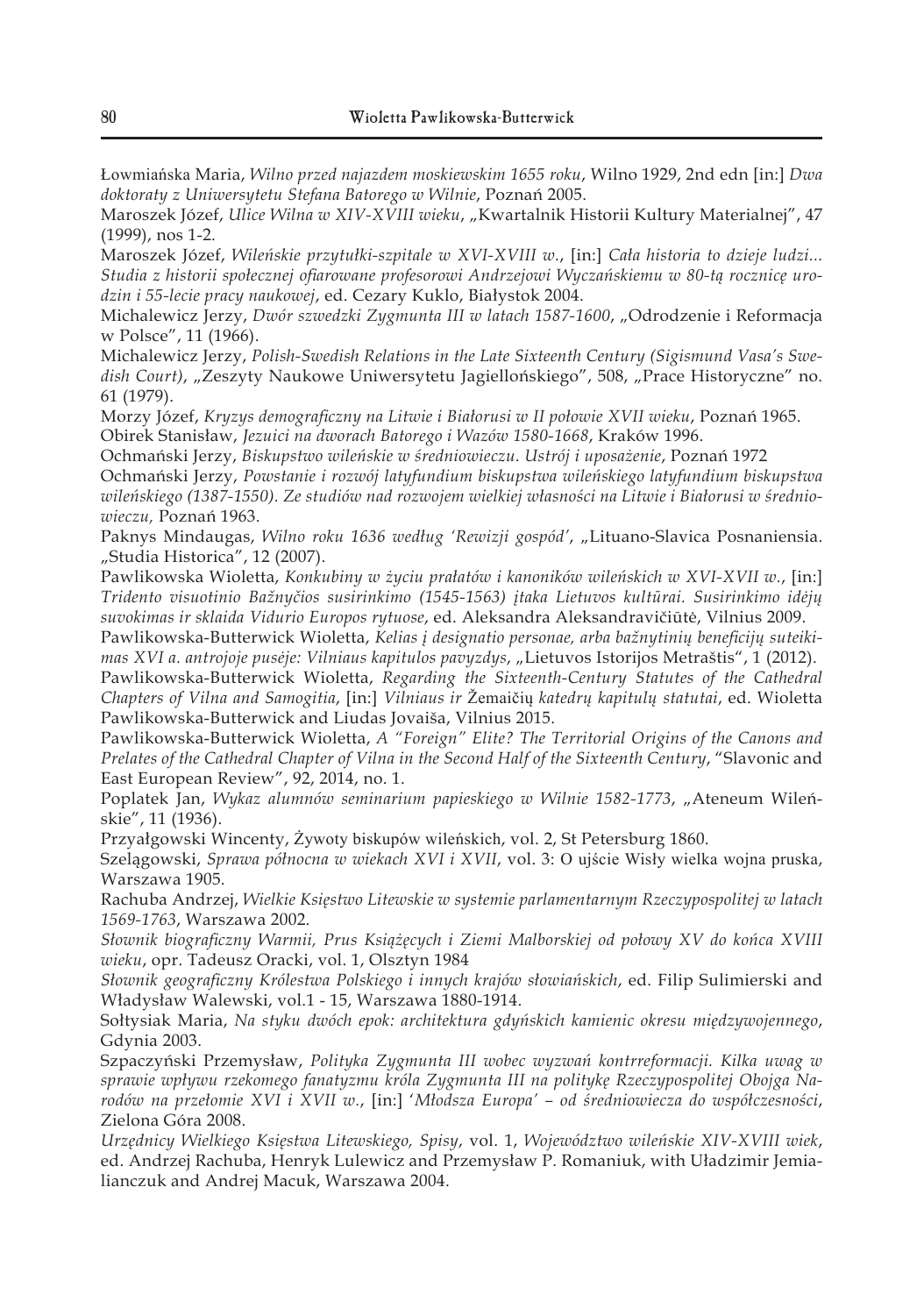Wisner Henryk, *Zygmunt III Waza*, 2nd edn, Wrocław 2006.

Zahorski Władysław, Pierwsze szpitale wileńskie, (Kartka z historji Szpitalnictwa w Wilnie), "Pamiętnik wileńskiego towarzystwa lekarskiego", nos. I-II, Wilno 1925.

Большой исторический атлас Беларуси, vol. 1, Минск 2009.

Большой исторический атлас Беларуси, vol. 2, Минск 2013.

Дружчыц Васіль, Магістрат *у* беларускіх местах з майдэборскім правам у *XV—XVII* сталецьцях, Менск 1929*,* reprinted in "Arche", 7 (2009), pp. 241-337.